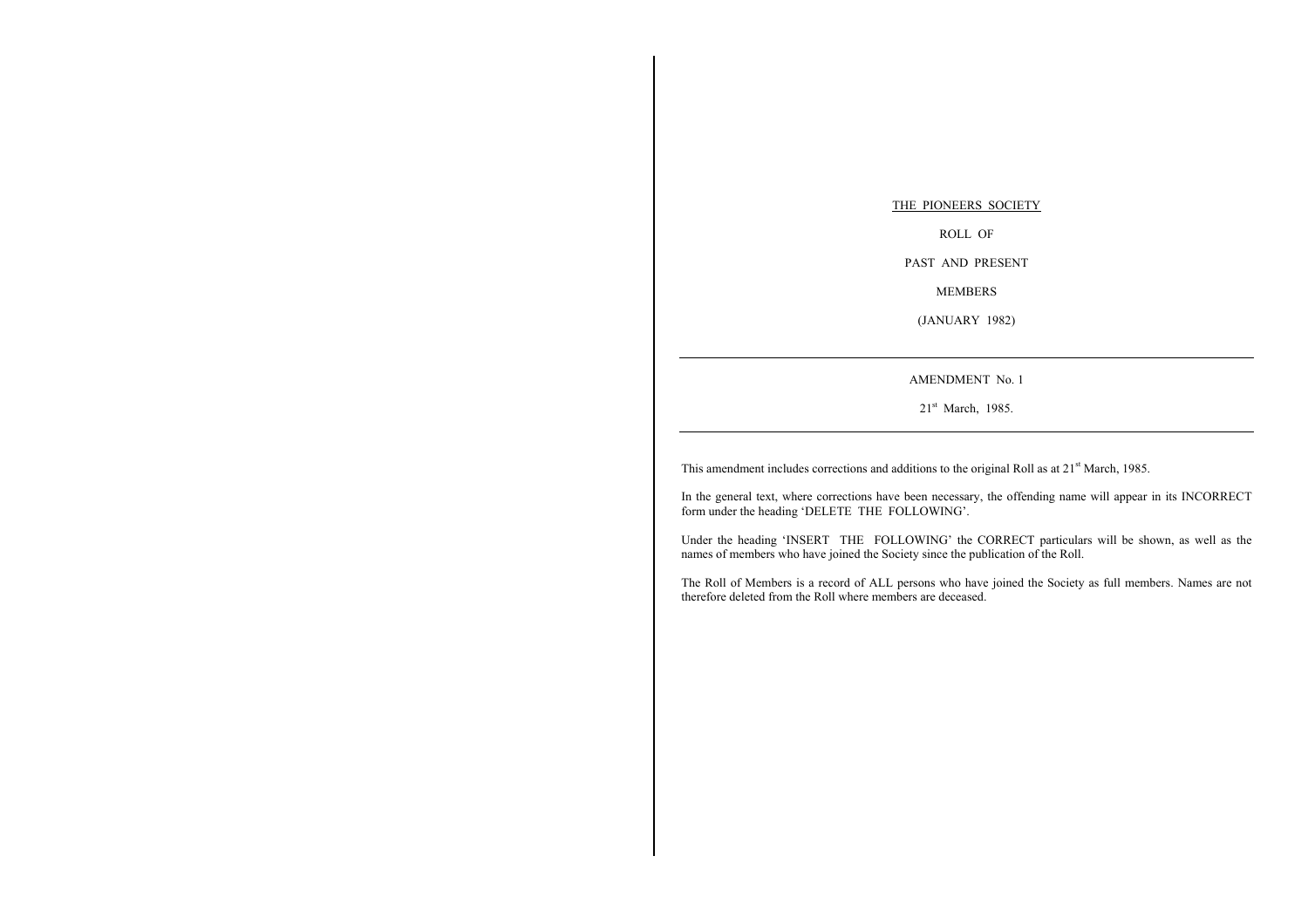#### PRESENT OFFICE HOLDERS

#### PRESIDENT:

delete: Senator K.M. Fleming, O.L.M. insert: T.D. Dollar

#### HONORARY VICE-PRESIDENTS:

delete: Ald. R.M. Cleveland, O.B.E., W.E. Scot-Russell J.U. McCay insert: F.F. Roberts, O.B.E. E.H. Howman Senator K.M. Fleming, O.L.M.

#### EXECUTIVE COMMITTEE:

| delete: | J.U. McCay     |
|---------|----------------|
| insert: | R.T. MacGregor |
|         | P.W. Porter    |

#### BRANCH CHAIRMEN AND VICE-PRESIDENTS:

| delete: | R.P. Garrett  | (Midlands) |
|---------|---------------|------------|
|         | H.H. Morgan   | (Victoria) |
| insert: | C.B. Richards | (Masvingo) |

#### TRUSTEES:

| delete: | W.E. Scot-Russell |
|---------|-------------------|
| insert: | W.B. Rooken-Smith |

#### BRANCH SECRETARIES:

| delete: | Mrs. H. Klimczak   | (Midlands)   |
|---------|--------------------|--------------|
|         | Mrs. J.E. Evans    | (Manicaland) |
|         | Mrs. P. Havnar     | (Victoria)   |
| insert: | Mrs. B. Ross       | (Manicaland) |
|         | Mrs. H.E. Richards | (Masvingo)   |
|         |                    |              |

#### PAST OFFICIALS

#### PRESIDENTS:

| delete: | 1981        | Sen. K.M. Fleming, O.L.M. |
|---------|-------------|---------------------------|
| insert: | 1981 – 1984 | Sen. K.M. Fleming, O.L.M. |
|         | 1984 -      | T.D. Dollar.              |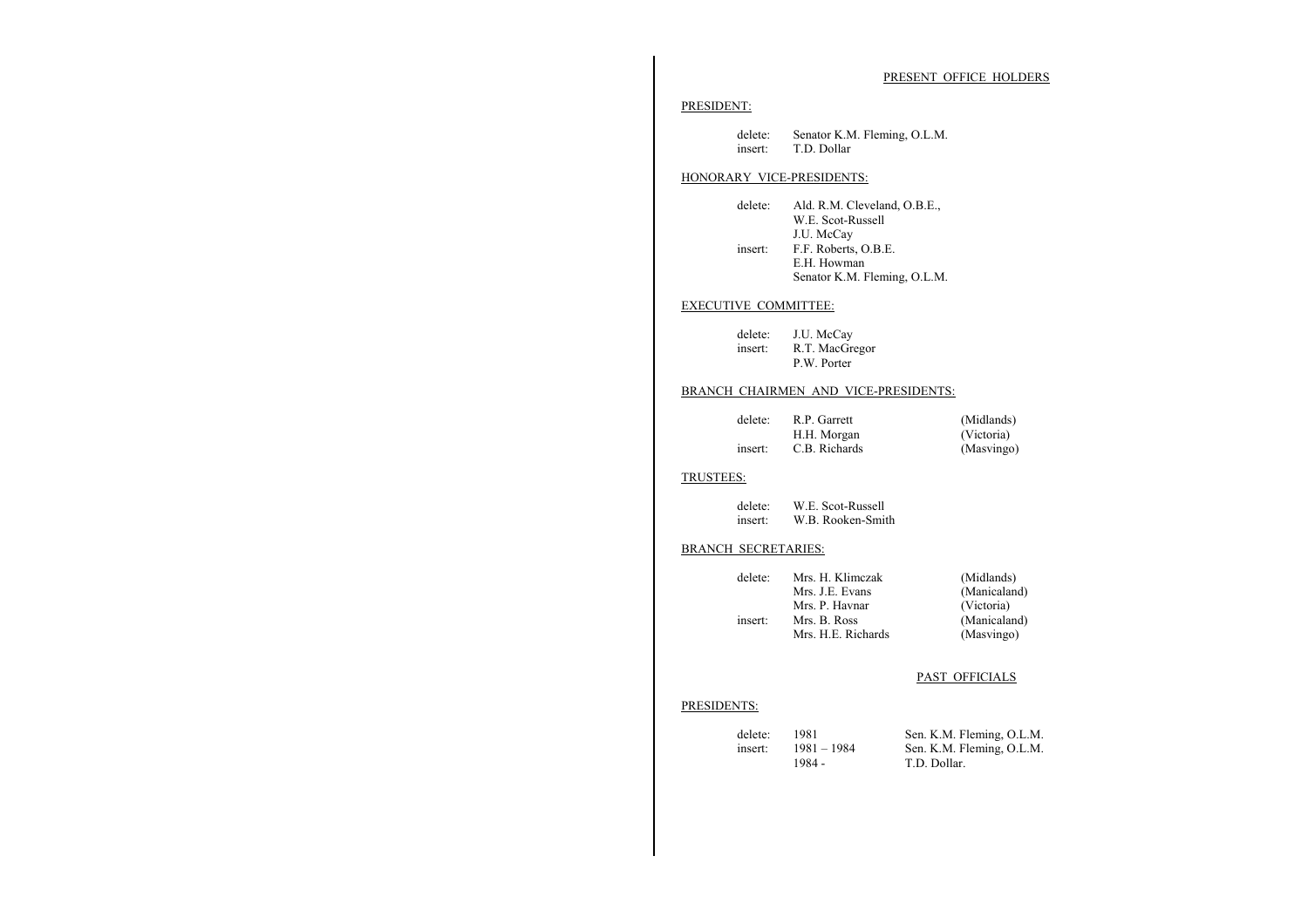#### PIONEERS WHO BECAME MEMBERS OF THE SOCIETY.

#### DELETE the following:

| del Clercq, Jacob Johannes                        | (1894) |
|---------------------------------------------------|--------|
| Grenfell, Lt. Col. A.M., D.S.O., T.D.             | (1893) |
| Hore, Capt. Arthur H.J.                           | (1893) |
| Johnson, Lt. Col. Frank, D.S.O.                   | (1887) |
| Lynch, William Patrick                            | (1893) |
| McKenzie, John (Robbie)                           | (1896) |
| Squair, James                                     | (1894) |
|                                                   |        |
| INSERT the following:                             |        |
| de Clercq, Jacob Johannes                         | (1894) |
| Hore, Henry Johnstone Arthur                      | (1893) |
| Johnson, Lt. Col. Frank William Frederick, D.S.O. |        |
| Lynch, William Patrick                            | (1890) |
| Squair, James                                     | (1891) |
| PIONEER WOMEN                                     |        |
|                                                   |        |
| DELETE the following:                             |        |
| de Grandhomme, Mrs.                               | (1891) |
| King, Mrs. May Alice (nee Webster)                | (1892) |
|                                                   |        |
| INSERT the following:                             |        |
| Cowan, Mrs. Lucy                                  | (1894) |
| de Grandhomme, Mrs. Caroline                      | (1892) |
| King, Mrs. Mary Alice (nee Webster)               | (1892) |
| Krienke, Othilia                                  | (1891) |
| McKinnon, Mrs.                                    | (1893) |
|                                                   |        |

Radford, Mrs. Clementina (nee de Grandhomme) (1892)

#### DELETE the following:

Anderson, Miss Lee Jane Anderson, Miss Shaunagh Kay Boyd, Miss Marlene Ann Bradnick, Robert Stanley Bushell, Miss Avril Sylvia Byrne, Mrs. Joan (nee Bradnick) Clay, Nigel Gerard Arden Dollar, Miss Wendy Anne Doune, The Lord du Preez, Miss Penelope Lorna Eddy, Mrs. Colleen Mary (nee Sullivan) Elkington, Mrs. Rosemary Jean (nee Tones) Engelbrecht, Miss Susan Elizabeth Farmar, Miss Winifred Mary Joy Godden, Miss Yvonne Moreen Hurrell, Miss Juliette Martha Hurrell, Miss Susan Jane Jeffreys, Miss Roslund Cheryl Jeffreys, Miss Susan Pamela McAllister, Miss Patricia McKenzie, Miss Gillian Ada Moodie Main, Miss Heather Noelyne Main, Miss Joy Hazel Manning, Mrs. Susan Elizabeth (nee Bryson) Martin, Mrs. Rosalie Mary Richardson (nee Hulley) Meredith, Miss Susan Marjory Morgan, Miss Jenny Ellaline Mountain, Miss Bridget Ann Murray, Miss Cynthia Anne Nederlof, Mrs. Maureen Ann Crause (nee Boardman) O'Connor, Miss Moira Louisa Resink, Miss Clementina Anna Robinson, Miss Jenny Schoeman, Miss Doris Louise Scott, Miss Debra Ann Shea, Mrs. Alison Morag (nee Squair) Sinclair, Miss Margaret Isobel Rhona Squair, Miss Rosemary Susan Stone, Mrs. Leonora Ann (nee Bundock) Torrie, Mrs. Hilary Elizabeth (nee Engelbrecht)

#### FULL MEMBERS

van Rooyen, Mrs. Phyllis Audrey (nee Lapham) Webster, Miss Pamela Ruth Walker, Miss Lindsay Colette Whaley, Miss Bridget Booth Whaley, Miss Moira Lesley Whyte, Bruce Bryan Williams, Charles Edward King Winter, Miss Cheryl Ann

INSERT the following:

Aitken, Mrs. Margaretha Magdelena Jacomina (nee Hoffman) Anderson, Miss Lee Jane Gibbon Anderson, Ross Gibbon Anderson, Miss Shaunagh Kay Gibbon Armstrong, Mrs. Barbara Ann (nee Peters) Ashburner, Hector Burnett Ashburner, Trevor Burnett Atkinson, Martin Geoffery Aveley, Michael Alan Baden Clay, Nigel Gerard Arden Badenhorst, Michael Bardo, Robert Stoneham Andrew Barnet, Mrs. Myrtle Cynthia (nee Nicodemi) Barratt, Windsor Rowland Barry, Miss Grace Irene Barry, Miss Heather Wendy Batwell, Mrs. Lorna Georgina (nee Radford) Beale, Anthony Peter Gerard Beale, Michael Barry Andrew Bennell, Mrs. Avril Sylvia (nee Bushell) Bennett, Rodney Vernon Berry, Mark Donovan Kirkby Beveridge, Mrs. Penelope Lorna (nee du Preez) Bijsterveld, Miss Anna Nell Bijsterveld, Christian Henricus Bijsterveld, Frans Hubertus Black, Gavin Edward Blanckenberg, Donald Rousseau Blunden, Mrs. Susan Margaret (nee Gallagher) Botha, Mrs. Maria Cecilia (nee Gibson) Botton, Miss Janet Susanne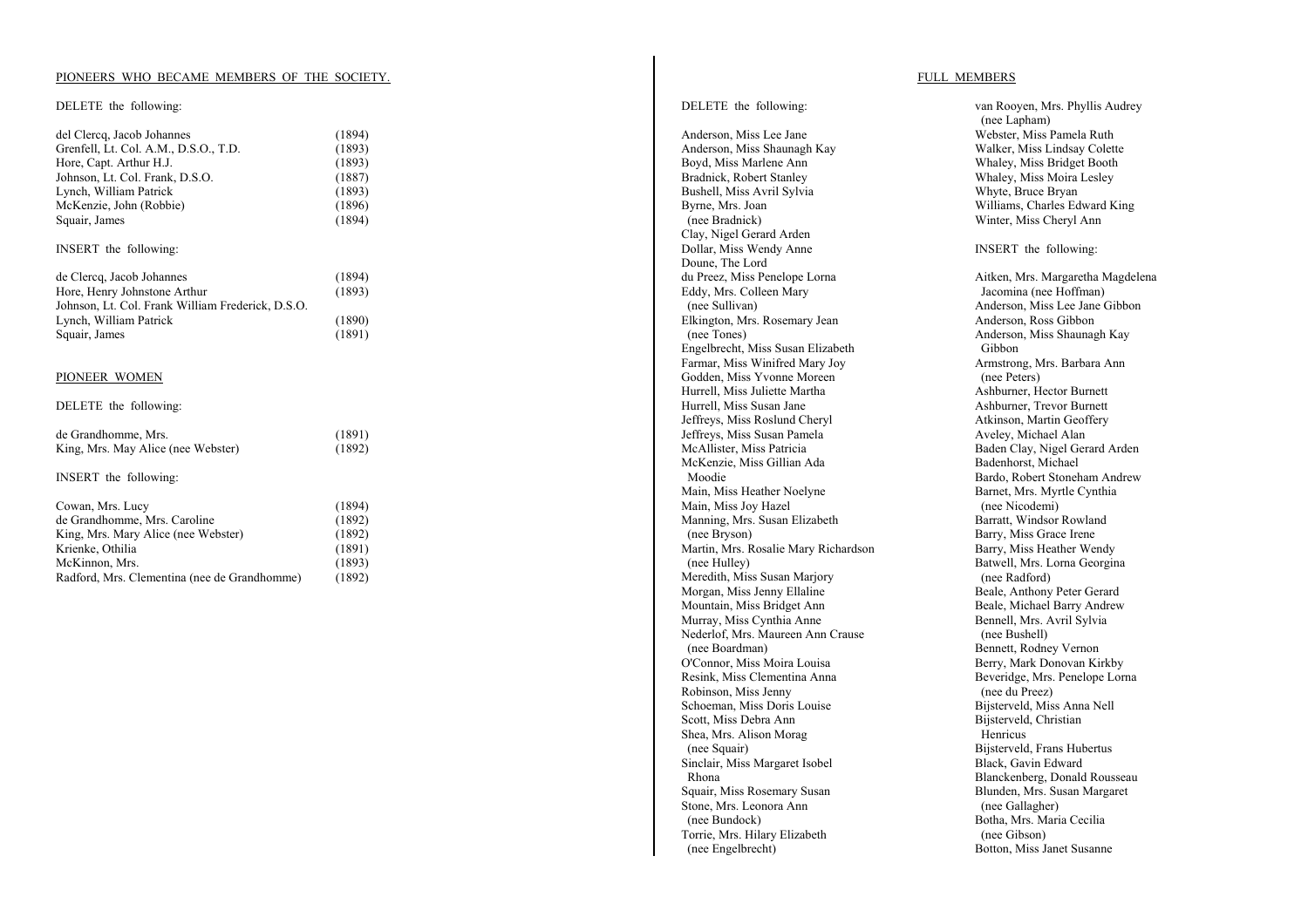#### -2-

Botton, Miss Laura Julie Botton, Richard Mark Botton, Miss Sandra Elizabeth Bowes, Mrs. Rosemary Burnett (nee Ashburner) Bradnick, Robert Stavley Brakspear, Geoffrey Nicholas Brimble, Mrs. Beatrice Dorothea Sarah (nee Robinson) Britten, Mrs. Barbara Lynn (nee Barnet) Brooks, Mrs. Winifred Mary Joy (nee Farmar) Brown, Clive Graham Brown, Mrs. Wendy Anne (nee Dollar) Browne, Michael Henry Anthony Browne, Miss Philippa Alys Browne, Rowland Basil Vernon Bryan, Mrs. Mary Elizabeth (nee Bradnick) Burmeister, Mrs. Joy Hazel (nee Main) Byerley, Ben James Byrne, Mrs. Joyce (nee Bradnick) Cadman, Robert Watson Callow, Mrs. Pamela Ruth (nee Webster) Caminada, Mrs. Suzanne (nee Hawthorne) Cawood, Mrs. Christina Petronella (nee Steyn) Cawood, Edward Nelson Cawood, Quinton Nelson Chase, Mrs. Susanna Catharina (nee Swart) Child, Graham Foster Tamplin Clarke, Anthony Robert Clarke, Mrs. Jean Traill (nee Baikie) Clegg, Mrs. Hazel (nee Harris) Clegg, Miss Norah Seymour Clements, Melvill John Owen Clements, Rodger Raymond Cobbett, Miss Lesleigh Darryl Robins Coleman, David Brendon Cottrell, Mrs. Jane May (nee Darch) Cottrell, Michael Edwin Cowan, Roland Ben Arthur Cronje, Mrs. Marion Wendy Barbara (nee MacLachlan)

Croxford, Ian Henry Pringle Currie, Michael Eddington Currie, Miles Arthur Dale-Jones, Angus Davis, Gary Henry Davison, John Godfrey Day, Robert Edwin Dearden, Mrs. Doreen Juliana (nee Wilke) Deere, Mrs. Elizabeth (nee Rose) de la Rue, Mrs. Trecarrel Joy (nee Thomas) Den, Gordon Malcolm de Villiers, Mrs. Susan Pamela (nee Jeffreys) Dickinson, Brian Phillip Dickinson, Miss Gail Angela Dickinson, Ian Godfrey Dickinson, Mrs. Irene Margaret (nee Plasket) Dickinson, Kenneth Mark Dollar, Guy Frank Dollar, John Perry Dollar, Noel Geoffrey Doman, John James Durham, Mrs. Sharon Linda (nee Michell) Edwards, Cedric Ronayne Edwards, Mrs. Daryl Colleen (nee Clements) Edwards, Gary Ronayne Eich, Mrs. Yvonne Patricia (nee Fynn) Ellis, Mrs. Helen Clare (nee Beale) Ellman-Brown, Miss Lindsay Ruth Engelbrecht, Miss Bridgette Leigh Engelbrecht, Miss Debra Anne Engelbrecht, Miss Karen Gayle Engelbrecht, Rowland Eric Etheredge, Richard Thomas Ferguson, Colin Roy Ferguson, Neil Finch, David Stephen Finch, Trevor Michael Flanagan, Bryan Noel Fleming, Andrew Neil McKenzie Fleming, Nigel Bruce Holland Fordham, Richard Henry, Snr. Fordham, Richard Henry, Jnr. Forster, Mrs. Lindsay Colette (nee Walker) Foster, James Edward Hill Foster, Miss Joanne Freda

Foster, Mrs. Joy Pauline (nee McCay) Foster, Miss Pamela Joy Fourie, Mrs. Mavis Clare (nee Ryder) Franklin, Mrs. Jean Carol (nee Fletcher) Frost, Leonard Eric Frost, Victor Ernest Futter, Mrs. Elizabeth Seymour (nee Clegg) Fynn, Edgar Vivian Fynn, Jonathan Burgess John Fynn, Mrs. Phyllis Orr (nee Hayes) Fynn, Trevor Marriott Gandy, Mrs. Susan Elizabeth (nee Bryson) Gawler, Miss Colleen Mary Frances Gelman, Miss Carole Yetta Mariette Gelman, Mark Gabriel Gifford, David John Goosen, Miss Angela Gosman, Frank Percival Grantner, Mrs. Florence Ruth (nee Palmer) Gray, Andrew John Willoughby Greaves, Duncan Huyshe Grenfell, Lt. Col. A.M., D.S.O., T.D. Griffin, Mrs. Cheryl Ann (nee Winter) Grobler, Mrs. Debra Ann (nee Scott) Gunns, Mrs. Evelyn Mary (nee Roberts) Hagemann, Mrs. Sallyman (nee Tapson) Halsted, Charles William Hamman, David Geoffrey Hamman, Miss Irene Shirley Hamman, Johannes Jurgens Hamman, William George Hammond, Miss Gail Grace Hammond, Grant Spencer Hammond, Ivor Ronald Hammond, Miss Karen Lynne Hammond, Miss Rosalyn Mary Hannan, Mrs. Lorna Francis (nee Higgs) Harber, Mrs. Marlene Ann (nee Boyd)

-3-

Harmer, Mrs. Jennifer Anne (nee Wilcox) Haslewood, Mrs. Phyllis Audrey (nee Lapham) Hatfield, Mrs. Colleen Mary (nee Sullivan) Hawthorne, Brian Michael Hayes, Arthur Tom Hayes, David Phillip Hayes, Miss Jennifer Margaret Hayes, Miss Patricia Mary Hayes, Richard Gordon Healy, Mrs. Susan Jane (nee Hurrell) Heath, Mrs. Robin Anne (nee Nesbitt) Hewlett, Mrs. Geraldine Ann (nee Thomas) Hickey, Clifford Francis Hickey, Errol Thomas Hickey, Fredrick Michael Hocking, Miss Beverley Hodson, Mrs. Margaret Ruth (nee Grantner) Hoffman, Josias Martin Jan Bernhardt Hoffman, Mrs. Sheena Anne (nee Spence-Ross) Hogan, Mrs. Carolyn Bridget (nee Batwell) Holmes, Mrs. Beverley Anne (nee Tibbenham) Howes, Mrs. Sandra Gale (nee de Villiers) Howman, Miss Katrina Holly Huckle, Mrs. Vivienne Linda (nee Tarr) Hull, Mrs. Olive Patricia Agnes (nee Fletcher) Hull, Mrs. Rosalie Francis (nee Fletcher) Hyland-Smith, Angus Bryce Idensohn, Miss Moira Leigh Ingram, Clive Francis Jackson, David Roy Jackson, Mrs. Mary Frances (nee Fleming) Janjetich, Mrs. Doreen Audrey (nee Radford) Jelliman, Llewellyn Pollard Jelliman, Mervyn Everest Johnson, Miss Deborah Gwendoline Johnstone, Ivan William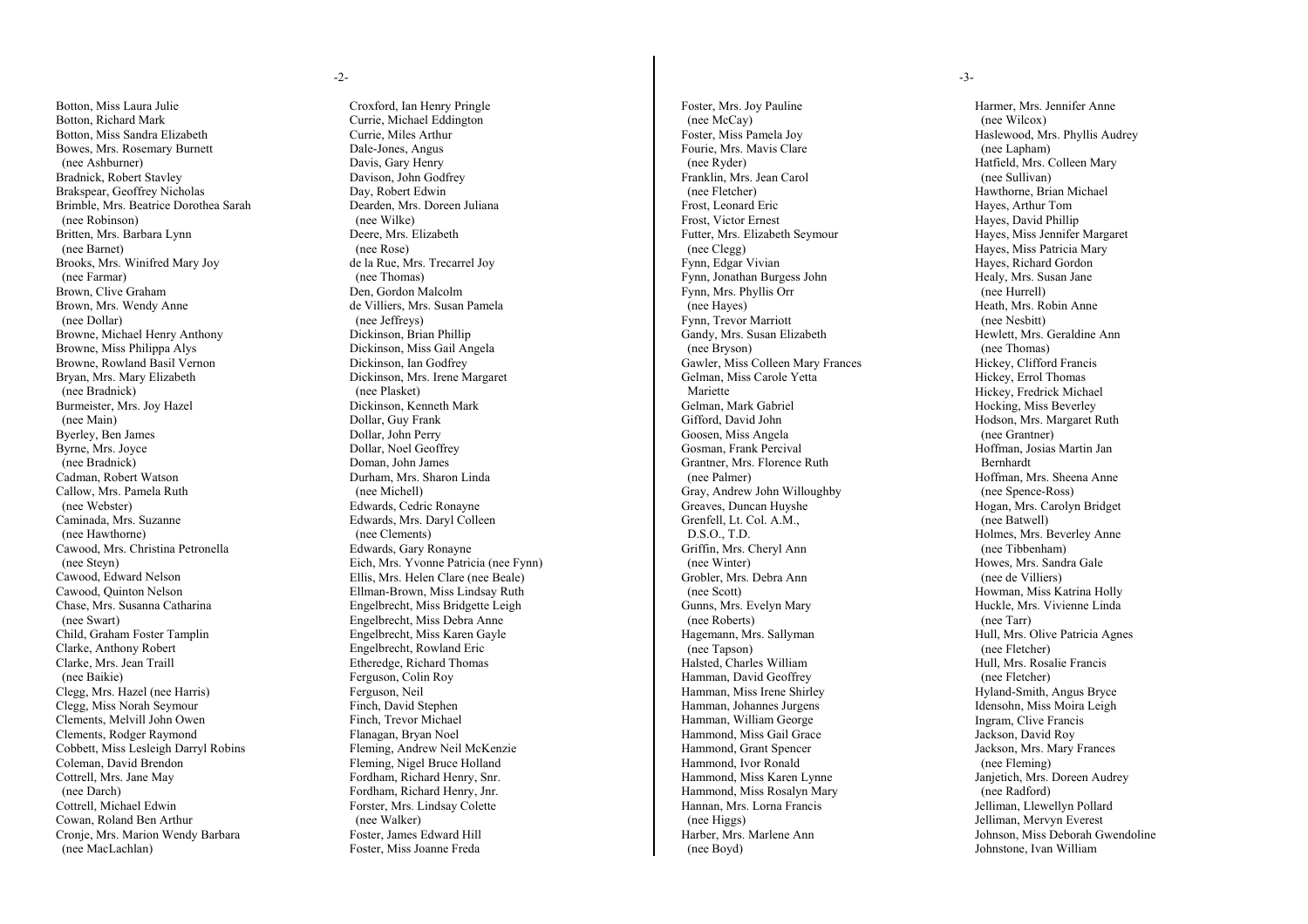-4-

Jones, Mrs. Alvena Rhoda (see Meldrum) Jones, Mrs. Clementina Anna (nee Resink) Jones, Mrs. Lynette Gay (nee Thomas) Joss, Harold George Kamins, Mrs. Jenny Ellaline (nee Morgan) Keevil, Miss Juliet Irene Keevil, Miss Sarah Ann King Williams, Charles Edward Kirkman, Miss Alannah Elizabeth Kirkman, Alexander Dallas Kirkman, Stacey Dallas Kloppers, Mrs. Cathrina Petronella (nee Schoultz) Knowles, Mrs. Tracey Bridget (nee Bardo) Lacey, Mrs. Patricia (nee McAllister) Lamont, Mrs. Tracy Lyn (nee Boyd) Lander, Miss Clare Julie Margaret Lander, Miss Frances Anne Pascoe Leach, Anthony James Thomas Lynton-Edwards, Mrs. Susan Elizabeth (nee Engelbrecht) McConnell, Mrs. Margaret Isobel Rhona (nee Sinclair) MacCrimmon, Alastair Torquil MacCrimmon, Douglas Grant MacCrimmon, Mrs. June (nee Stuttaford) MacCrimmon, Malcolm Neil Macdonald, Miss Claire Alison Macdonald, Miss Tracey Anne McFarlane, Mrs. Geraldine Marianne (nee Thorburn) McFarlane, Mrs. Gwenda Maureen (nee Jakins) MacFarlane, Lucas Cornelius de Clercq McGowan, Mrs. Angela Jocelyn (nee Cole) McGregor, Dean Gordon MacLachlan, Mrs. Glynis Winifred (nee Thomas) MacLachlan, Malcolm Clifford MacLachlan, Michael Ewen MacLean, Mrs. Linda Ann (nee Heap)

McLoughlin, Miss Philippa Carol Powley McLoughlin, Mrs. Phyllis Pearl Ethel (nee Powley) McMaster, Mrs. Shirley (nee Doman) McNeilage, Gilbert McNeilage, Mrs. Rosemary Ann (nee O'Connor) Main, Bradley David Main, David John Main, John Sidney Main, Mark Lloyd Mallison, Mrs. Jenny (nee Robinson) Marshall, Miss Diane Bingham Meikle, Mrs. Helen (nee Barry) Meikle, Ian Anthony Meyer, Mrs. Allison Vivien (nee Pluke) Meyer, Mrs. Jennifer Joan (nee Pluke) Michell, John Basil Michell, Malcolm Mirtle, Andrew John Mirtle, Barry James Mirtle, Miss Judith Ann Mirtle. Robert William Moller, Mrs. Johanna (nee Schoonveldt) Molony, Mrs. Gillian Traill (nee Clarke) Mons, Mrs. Lorraine Patricia (nee Morrison) The Earl of Moray Morris, Mrs., Annette Pauline Josephine (nee Edwards) Morrison, Miss Deborah Helen Muir, Michael Ian Napier, William Alexander Naude, Mrs. Sarah Johanna (nee Gibson) Nesbitt, David Clifford Nesbitt, Dennis Bertram Newnham, Mrs. Maureen Ann Crause (nee Boardman) Nicolle, Mrs. Colleen Margaret (nee Dale) Nicolle, Duane Daron Nicolle, Gavin Edward Nicolle, John Clive Sharman Nicolle, Lance John Nicolle, Patrick George Nicolle, Philip Harold

Nicolle, Vernon Christopher Edward Nicolle, Miss Veronica Louise Northcroft, Mrs. Lynne (see Vanner) Odendaal, Mrs. Anna Maria (nee Schoultz) Olds, Mrs. Katherine Mary (see Gifford) O'Leary, Miss Frances Margaret Olivier, Mrs. Hilary Elizabeth (nee Engelbrecht) Olwage, Mrs. Doris Louise (nee Schoeman) O'Meara, John Francis O'Meara, Miss Kathleen Mary O'Meara, Miss Margaret Anne Oosthuizen, Christoffel Cornelius Oosthuizen, Karl Conrad Palmer, Mrs. Bridget Ann (nee Mountain) Palterman, David William Parks, James Peebles, David Bruce Peebles, Graham Austen Pelser, Jan Lodewyk Pelser, Martin Petrus Pienaar, Mrs. Sally Ann (nee Leach) Pingstone, Miss Carol Lynne Platt, Mrs. Gillian Ada Moodie (nee McKenzie) Pluck, Mrs. Penella Mabel Glenys (nee Doman) Porter, Anthony Giles Woolls Potter, Mrs. Jane Louise (nee Leach) Potter, Mrs. Onia (nee Christenson) Preston, Mrs. Shelagh-Mary Macdonald (nee Brimble) Pringle, Stuart St. George Heathcote Rademeyer, Johann Ferdinand Redfern, Miss Yvonne Resink, Miss Jacqueline Paulette Richards, Mrs. Susan Marjory (nee Meredith) Rigden, Mrs. Rosalie Mary Richardson (nee Hulley) Roberts, Mrs. Sylvia Beryl (nee Thomas) Robertson, Mrs. Lorraine (nee Thomas) Robinson, Gary Rosser

-5-

Robinson, Robert Kerr Rorke, Gavin Ashley Rose, Mrs. Moira Louisa (nee O'Connor) Ross, Ian Hugh Ruttledge, Mrs. Rosemary Susan (nee Squair) Schneider, Miss Erica Maryon Schneider, Mrs. Jean Mary (nee Carnegie) Schneider, Ronald Alfred Bernd Schneider, Stephen John Michael Shaw, Grant Gregory Sheasby, Mrs. Margaret Ann (nee Jewell) Shraga, Miss Jeanette Maude Shraga, Kevin Martin Skea, Mrs. Alison Morag (nee Squair) Slaven, Francis Ferguson Smith, Alan Henry Smith, Conrad Henry Smith, Mrs. Louise Ann (nee Horstead) Squair, Kevin Roy Stern, Mrs. Erica Elizabeth Anne (nee Johnstone) Steyn, Mrs. Heather Noelyne (nee Main) Steyn, Mrs. Magrieta (nee Steyn) Stone, Michael Christopher Stone, Mrs. Morag Margaret (nee Thomson) Stork, Geoffrey Bernard Stork, Michael Harold John Swart, Cornelius Fredrik Tapson, Geoffrey Stewart Tarr, Miss Colleen Dawn Tarr, Mrs. Edith Evelyn (nee Idensohn) Tarr, Gavin Hugh Tarr, Russell Gregory Taylor, Colin Patrick Taylor, Leslie James Theunissen, Glen Patrick Theunissen, Mrs. Margaret Prudence (nee Newby) Thomas, Hudson Monty Thomas, Kevin Lewis Hughes Thomas, Rodger Hudson Thomas, Shane Hughes Thompson, Mrs. Moira Lesley (nee Whaley) Thorburn, Mrs. Dorothy (nee van Blerk)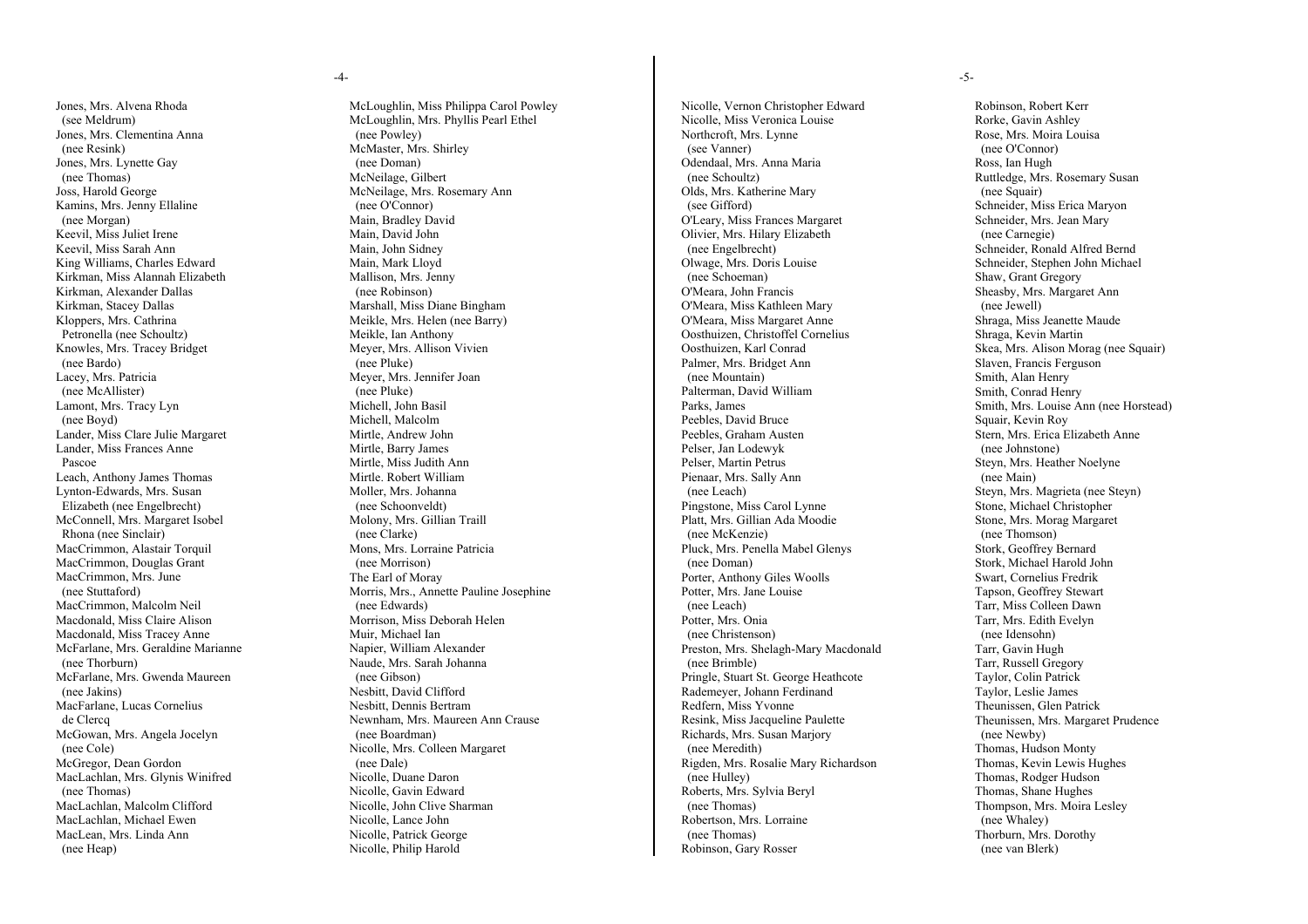#### -6-

Tselentis, Mrs. Janet Edith (nee Tarr) Turner, John Anthony Andrew van Helsdingen, Mrs. Juliette Martha (nee Hurrell) Vanner, Kevin William Vanner, Ronald William van Reenen, Allen Marinus van Wyk, Robin Roy Veenstra, Mrs. Bridget Booth (nee Whaley) Viljoen, Albert Viljoen, David Max Viljoen, Jan Adrian Viljoen, Miss Moira Ruth Vine, Mrs. Judy Lindy (nee Davis) Walker, Guy Antony Walker, Miss Mandy Shayne Wallace, Mrs. Linda Mary (nee Squair)

Walsh, Angus Stewart Walsh, Patrick Andrew Walters, Miss Lee Margaret Watson, Barry Peter Watson, Mark Lewis Watson, Mrs. Rosemary Jean (nee Tones) Weilbacher, Mrs. Cynthia Anne (see Murray) Welensky,, Duncan Barry West, Mrs. Johanna Francina (nee Swart) White, Mrs. Diana Susan (nee Morkel) Wilde, Stephen Andrew Williams, Anthony Forssman Wolffe, Miss Eveline Wood, Miss Julie Gail Younge, Mrs. Rosalund Cheryl (nee Jeffreys) Zeederberg, Miss Sheelah Michelle.

#### SPOUSES ADMITTED AS NON-VOTING MEMBERS

\_\_\_\_\_\_\_\_\_\_\_\_\_\_\_\_\_\_\_\_\_\_\_\_\_

#### INSERT the following:

Baden Clay, Mrs. Elaine Isobel Nora Barlow, Cameron Fletcher Bishop, Graham Frederick Bourlay, Reginald Arthur Clements, Mrs. Patricia Winifred Dickinson, Charles Hastings Dollar, Mrs. Rowena Heather Etheredge, Mrs. Katherine Anne Ferguson, Mrs. Janet Shirley Flanagan, Mrs. Sara Maria Gelman, Mrs. Ann Harmer, Kenneth Lampard

Morgan, Mrs. Dorothy Zena Napier, Mrs. Valda Veronica Nicolle, Mrs. Suzanne Olga Norman, Gordon Leslie Goran Peters, Mrs. June Cicely Porter, Mrs. Michelle Anne Schneider, Bernd Alfred Theodor Schoeman, Cornelius Frederick Muller Raubenheimer Stone, Mrs. Leonora Ann Vanner, Mrs. Marjorie Beryl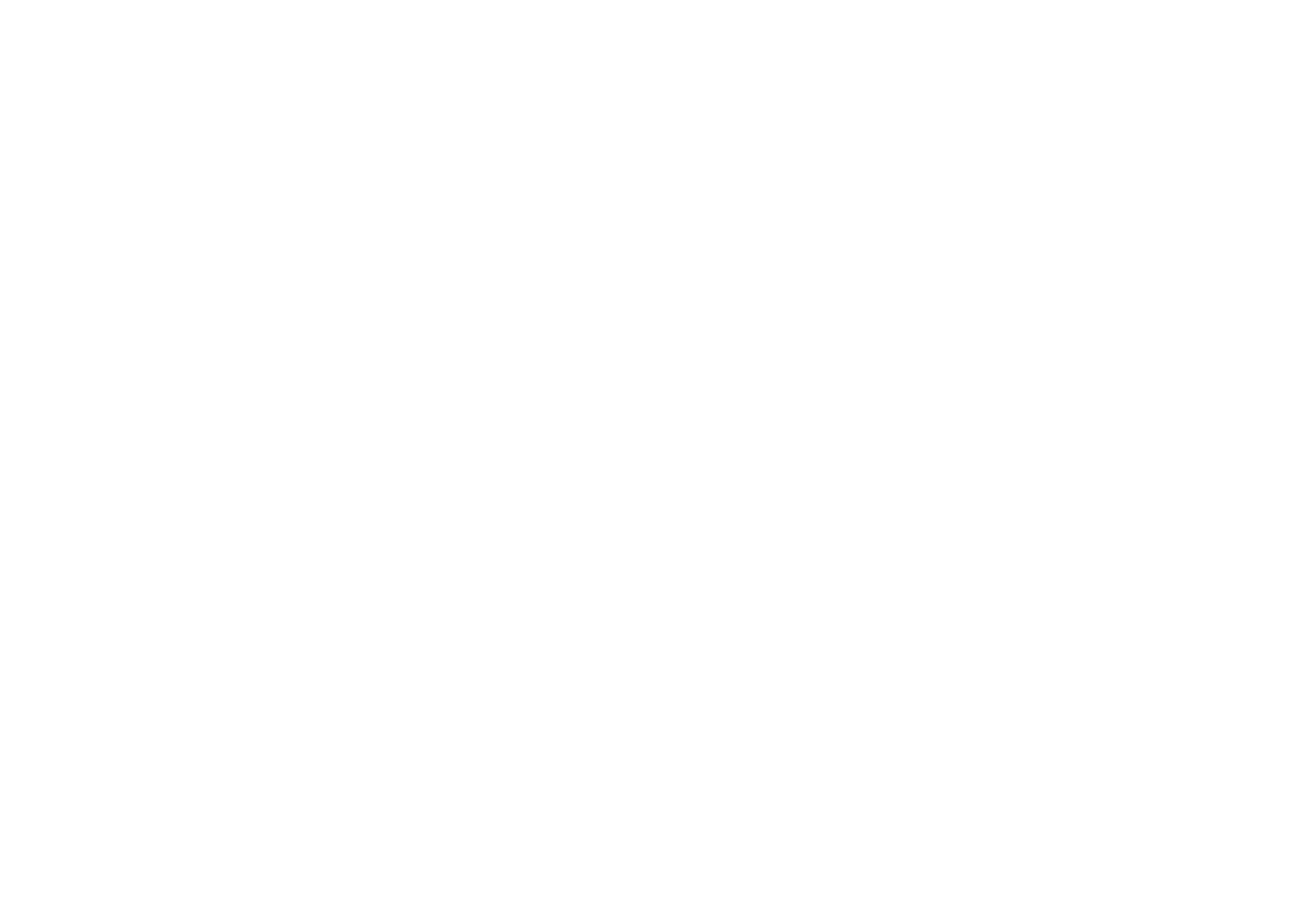#### THE PIONEERS SOCIETY

ROLL OF

PAST AND PRESENT

MEMBERS

(JANUARY 1982)

AMENDMENT No. 2

 $10^{th}$  January, 1989.

This amendment includes corrections and additions to the original Roll between the issue of Amendment No. 1 dated  $21<sup>st</sup>$  March 1985 and the  $10<sup>th</sup>$  January 1989.

In the general text, where corrections have been necessary, the offending name will appear in its INCORRECT form under the heading 'DELETE THE FOLLOWING'.

Under the heading 'INSERT THE FOLLOWING' the CORRECT particulars will be shown, as well as the names of members who have joined the Society since the publication of the Roll and Amendment No 1.

The Roll Of Members is a record of ALL persons who have joined the Society as Full Members. Names are not therefore deleted from the Roll where members are deceased.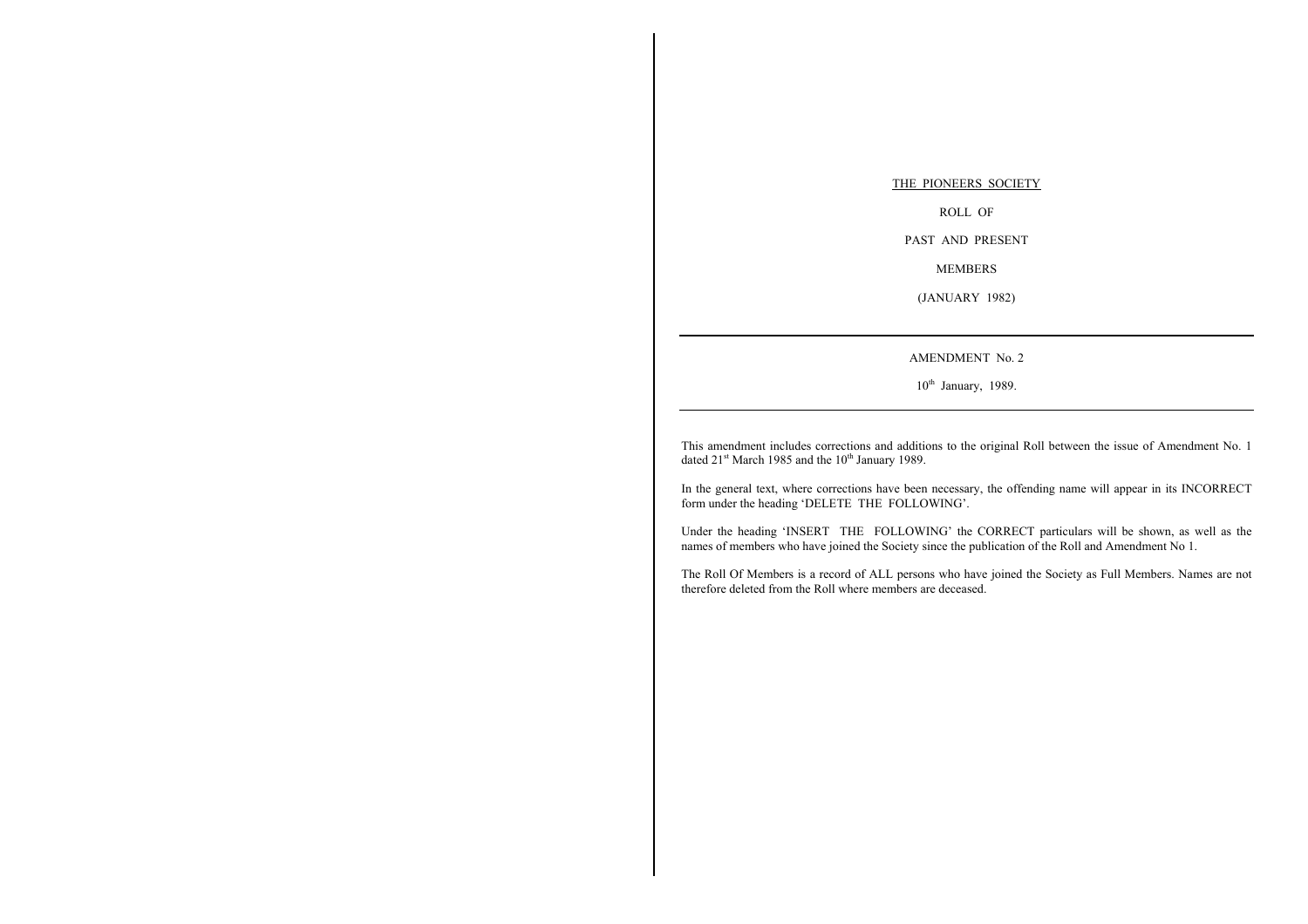#### PRESENT OFFICE HOLDERS

#### HONORARY VICE-PRESIDENTS:

| delete: | F.F. Roberts, O.B.E. |  |
|---------|----------------------|--|
|         | E.H. Howman          |  |
| insert: | G.S.C. Meikle        |  |

#### EXECUTIVE COMMITTEE

delete: P.W. Porter insert: H.H. Morgan

#### BRANCH CHAIRMAN AND VICE-PRESIDENT

| delete: | U.M. Carnegie | (Matabeleland) |
|---------|---------------|----------------|
| insert: | H.H. Morgan   | (Matabeleland) |

#### BRANCH SECRETARIES

| delete: | Mrs. B. Ross       | (Manicaland) |
|---------|--------------------|--------------|
|         | Mrs. H.E. Richards | (Masvingo)   |
| insert: | Mrs. C. Hulley     | (Manicaland) |
|         | Mrs. M. Pingstone  | (Masvingo)   |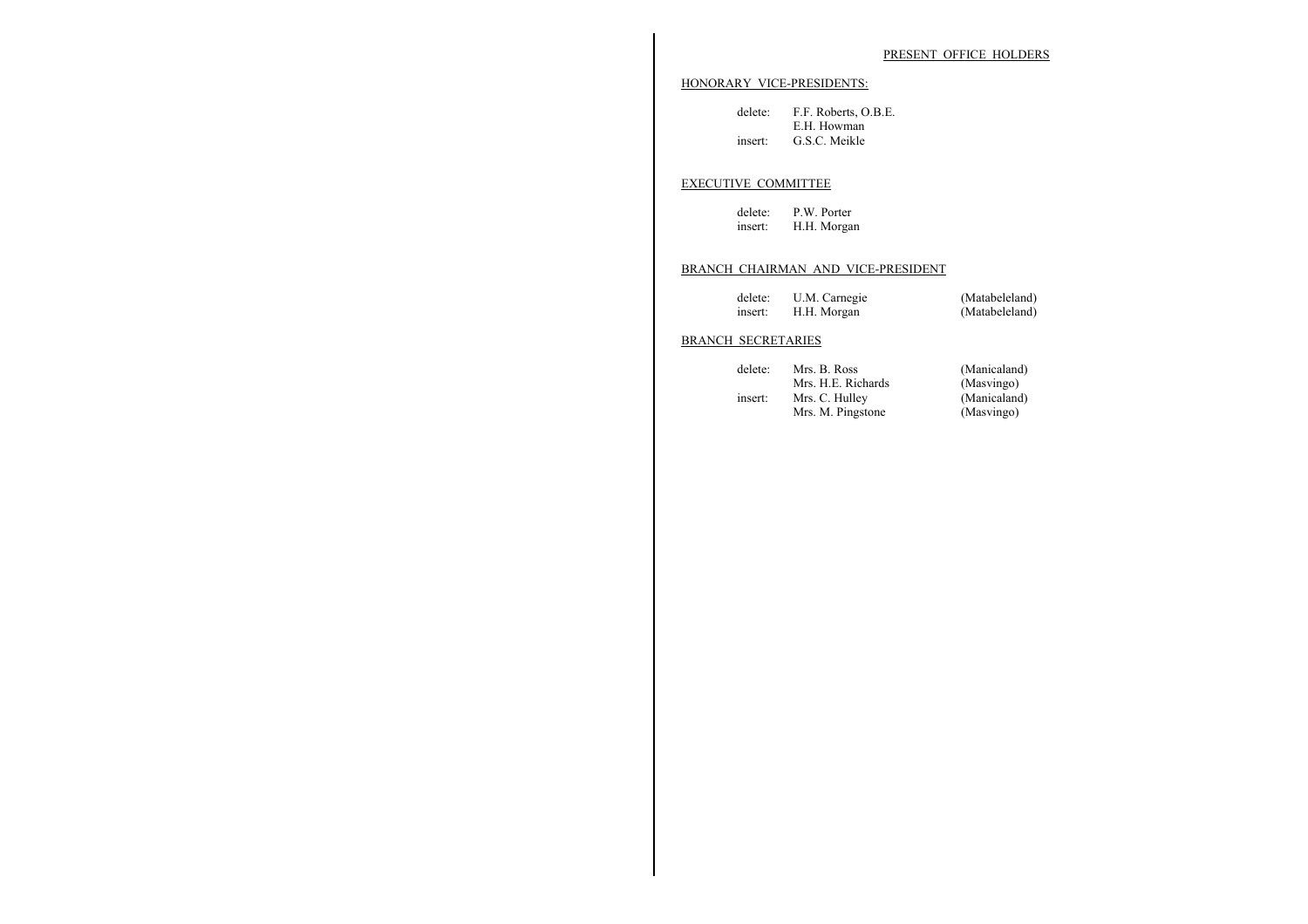#### FULL MEMBERS

#### DELETE the following:

Allanby, Mrs. Sally Edith (nee Den) Aitkin, Mrs. Margaretha Magdelena Jacomina (nee Hoffman) Anderson, Miss Shaunagh Kay Gibbon Bardo, Mrs. Shane Cecilia (nee Pike) Barry, Miss Grace Irene Barry, Miss Janet Mary Baxter, Miss Susan-Leigh Boardman, Miss Diana Elvah Botton, Miss Karen Lesley Conn, Miss Judy Margaret Conn, Miss Marjorie Elizabeth Dawson, Miss Kathleen Duncombe-Campbell, Owen Ivor Elson, Miss Mary Ann Foster, Miss Joanne Freda Gawler, Mrs. Alison (nee McCay) Goosen, Miss Angela Cough, Mrs. Gillian (nee Eardley) Gullick, Mrs. Shirley Anne (nee Webster) Haybittel, Miss Lauren Herud, H. Howman, Miss Katrina Holly Huddy, Mrs. Jane Margaret (nee Rattray) Hurrell, Miss Katherine Angela Jervis, Miss Josephine Alexandra Kent, Miss Alison Hilary Kent, Miss Janet Main, Miss Rosemary Carol Newnham, Mrs. Maureen Ann Crause (nee Boardman, formerly Nederlof) Pascoe, Miss Helen Mary Peacock, Mrs. June (nee Snowball) Pingstone, Miss Carol Lynne Robertson, Mrs. Lorraine (nee Thomas) Stuttaford, Miss Adrienne Yvette Stuttaford, Miss Mary Leigh Theil, Mrs. Clementina Marguerite Gordon (nee McLernon) Thorburn, Mrs. Dorothy (nee van Blerk) Tiernay, Mrs. Margaret Denise (nee Boulter) Webster, Miss Michelle Wells, Miss Caroline Goodliffe Whaley, Miss Fiona Ray Wheelright, Mrs. Ann Yvonne (nee van Coller) Wolffe, Miss Eveline

INSERT the following:

Allanby, Miss Fern Elizabeth Anderson, Brian Tait Andraos, Derrick Powell Andraos, Michael Paul Arnold, Nicholas Charles Ashburner, John Atkinson, Mrs. Rosemary Carol (nee Main) Aust, Gwynyth Mary (nee Welby) Aust, John Charles Wyatt

Bain, David Guy Bain, Geoffrey-John Ball, Anthony games Ball, Christopher John Ballard, Gary Charles Ballard, Miss Nadine Lee Bands, Mrs. Janette Mavis (nee Engelbrecht) Bands, Mark Huntley Battle, Mrs. Gillian (nee Eardley, formerly Gough) Bawden, Barry Desmond Bawden, Christopher John Bawden, Gregory Sloggett Bawden, Guy Thomas Bawden, Harry Thomas Bawden, Miss Patricia Beatrice Bellasis, Richard Brian Benadie, Mrs. Aletta Joanna (nee Potgieter) Benadie, Johann Francois Bezuidenhout, Frederick Herbert Henry Bezuidenhout, Frederick Jacobus Bishop, Miss Liesl Galindo Bishop, Miss Nikki Louise Boom, Mrs. Helen Mary (nee Pascoe) Boulton, Mrs. Janet (nee Kent) Bradnick, Craig Robert Bresler, Michael Andrew Bresler, Robert Orde Bresler, Roy Anthony Bowyer, Mrs. Carolyn (nee Hadingham) Brown, Mrs. Shaunagh Kay Gibbon (nee Anderson) Burger, Mrs. Lorraine (nee Thomas, formerly Robertson) Burmeister, Mrs. Amanda Kathleen (nee Bawden) Campbell, Mrs. Mornette Rozita (nee Potgieter) Campbell, Owen Ivor Duncombe Cant, Mrs. Carin Joan Lewis (nee Lewis) Carnegie, Andrew Michael Carnegie, William Duncan Cary, Miss Lorraine Glynn Gary, Robert James Cary, Miss Rozanne Lee Casciati, Anton George Clark, Mrs. Hazel Ann (nee Christmas) Clinton, Miss Megan Kate Collinge, Mrs. June (nee Snowball, formerly Peacock) Coyte, David John Coyte, Miss Rozanne Elizabeth Craigen, Mrs. Teresa Priscilla (nee Anderson) Creigh-Smith, Mrs. Patricia Jane (nee Bawden) Croll, Gordon Fredrick Crosthwaite-Eyre, Mrs. Nicola Anne (nee Currie) Cruger, Mrs. Eveline (nee Wolffe) Cunard, Guy Arderne Cunard, Miss Paula Lee Currie, Gavrick Eddington Currie, Miss Gene Lyn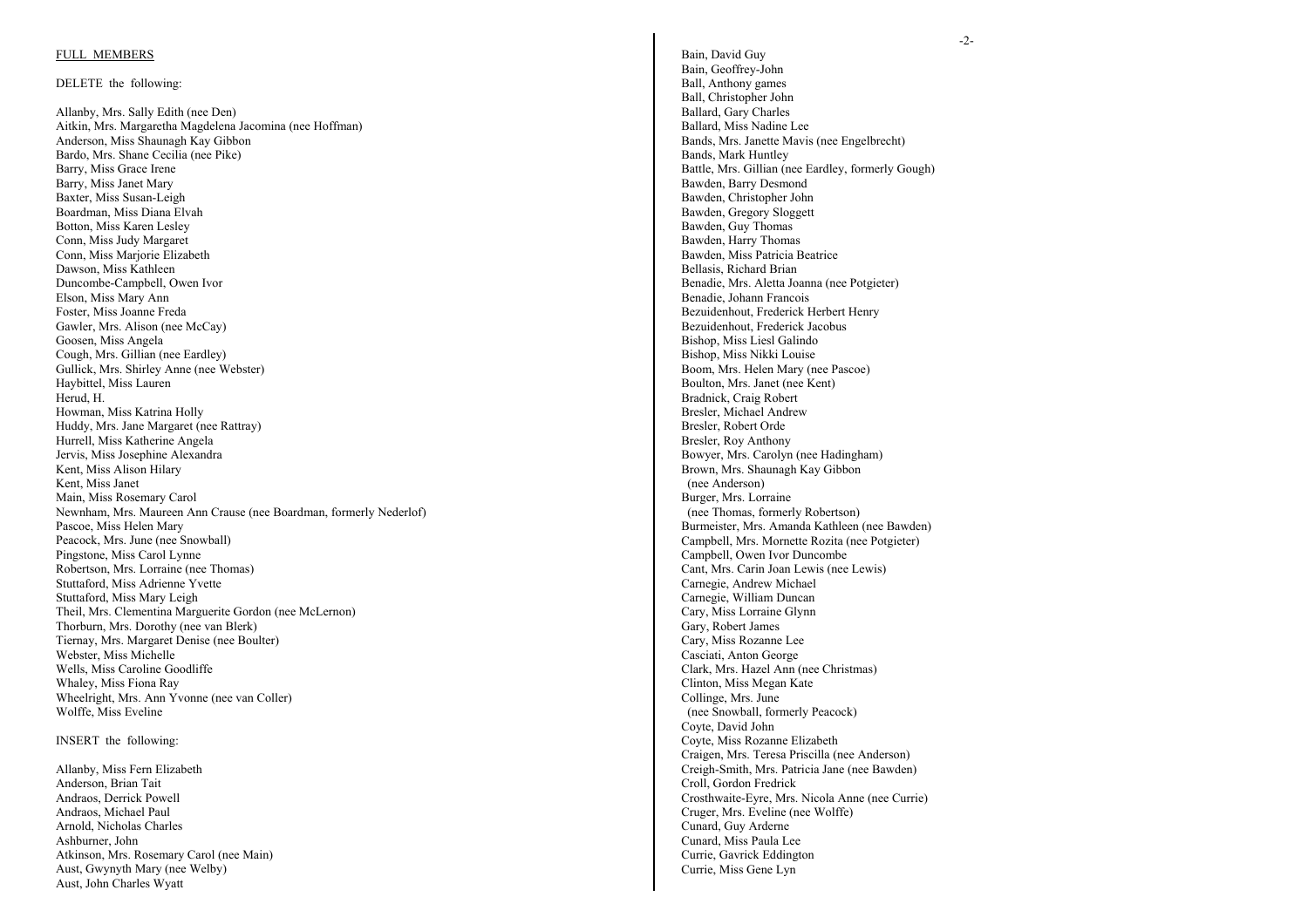Currie, Richard Dominic Eddington Davies, Leo Trevlyn Davies, Miss Rozanne Joy de Beer, Mrs. Mary Leigh (nee Stuttaford) Deere, Alun Keith Deere, Mrs. Julie-Ann (nee Rixon) Den, Mrs. Sally Edith (nee Den, formerly Allanby) D'Eramo, Mrs. Karen Lesley (nee Botton) Doger de Speville, Mrs. Lynette (nee Rademeyer) Doggrell, Mrs. Angela Conning (nee Kilburn) Doggrell, Martyn Richard Dollar, Paul Richard Doman, Miss Edith Anne Ruth Donkin, Mrs. Colleen Rose (nee Moir) Donkin, Michael John Donkin, Miss Natalie Ann Donner, Mrs. Judy Margaret (nee Conn) Drummond, Mrs. Allison (nee McCay, formerly Gawler) Dugmore, Miss Nicola Anne Dugmore, Stephen Balfour Duncan, Ian Michael Duncan, Ian Robert Michael Duncan, Jeremy James Duncan, Miss Judy Mae Durand, Bryan Everard Evans, Mrs. Clementina Marguerite Gordon (nee McLernon, formerly Theil) Farrell, Gray Kevin Fleet, Mrs. Deborah Jane (nee Phillipson) Fleming, Colin Richard Fleming, Ian George Mackenzie Ford, Mrs. Mary Elizabeth (nee Webster) Francis, Mrs. Meryl Elizabeth (nee Venables) Franklin, Gavin Neil Franks, Alister John Franks, Miss Caroline Joan Fraser, Mrs. Margaret Denise (nee Boulter, formerly Tiernay) Garrett, Mrs. Joanne Freda (nee Foster) Goodenough, Mrs. Caroline Goodliffe (nee Wells) Greaves, Miss Debra Susan Groom, Miss Annmarie Julia Gullick, Miss Vicky Jean Halsted, Mrs. Janine (nee Teasdale) Hanly, Mrs. Fiona Rae (nee Whaley) Hayman, Mrs. Colleen Rosemary (nee Webster) Heath, Peter David Nesbitt Henderson, Miss Tania Herud, Adrian Sigurd Heymans, Miss Michelle Heymans, Pierre Johan Heyns, George Frederick Holshausen, Carl Ernst Holshausen, Miss Kerina Holshausen, Mrs. Patricia Doris Anne (nee Olivier) Homer, Mrs. Charmian Conning (nee Kilburn) Homer, Miss Frances Olivia Kilburn Idensohn, Miss Gayle Ingrid Ilderton, Graydon Barry Ilderton, Miss Lindsay Claire Ilderton, Rodney Howard

Impey, Graham Colin Ingle, Clifton David Ingle, Martin Chapman Douglas Ingle, Reginald Sanford Orleigh Jackson, Mrs. Zaidee Edwina Lesley (nee Wilson) Johnson, Miss Belynda Glynis Johnstone, Mrs. Josephine Alexandra (nee Jervis) Jordaan, Mrs. Diana Elvah (nee Boardman) Jordan, Mrs. Jane Margaret (nee Rattray, formerly Huddy) Keeling, Miss Patricia Jean Kilburn, Mrs. Elizabeth Jean Milroy (nee Fleming) Knowles, Mrs. Ina Pamela (nee Ingle) la Grange, Mrs. Ann Yvonne (nee van Coller, formerly Wheelright) Laing, Geoffrey Michael Huyshe Laing, Miss Kathryn Susan Lake, Mrs. Sarah (nee Acutt) Leiman, Miss Margaret Pamela le Roux, Mrs. Julie Arlene Lister (nee Morris) Letcher, Mrs. Alison Hilary (nee Kent) Lewis, Miss Sally Ann Lewis Lieberman, Miss Abigail Shona Leiberman, Miss Carolyn Ruth Lieberman, Julian Eugene Ivan Leiberman, Martin David Jonathan Leiberman, Warren Zelig Lilley, Mrs. Kathryn Mary (nee Pascoe) Livingstone-Blevins, Mrs. Marjorie Elizabeth (nee Conn) Loney, Miss Anne Patricia Loney, Mrs. Katherine Angela (nee Hurrell) Loney, Robert Bradshaw Lotter, Mrs. Bertha (nee Schoonveldt) Louw, Jan Abraham Lowry, William games McBarnet, Alexander James William, Jnr. McBarnet, Terry Tuttle McCabe, Mrs. Margaret Dimmock (nee Rawson, formerly Lowry) McCay, Mark Ulric William McCausland, Mrs. Margaret (nee Fraser) Macdonald. Alan Hector Macdonald, Hector Alan Macdonald, Malcolm James McMahon, Mrs. Kathleen (nee Dawson) Magnus, Mrs. Amanda Jane (nee Gullick) Maiden, Mrs. Barbara Helen Rubidge (nee Southey) Malzer, Mrs. Mary Ann (nee Elson) Mandelstam, Miss Nicole Mandelstam, Steven Paul Mandy, Colin Gray Mandy, Mrs. Jeanette Sheila (nee Davis) Manson-Bishop, Miss Audrey Joan Manson-Bishop, Miss Susan Thelma Maritz, Miss Levina Barendina Maritz, Petrus Jacobus Martin, Mrs. Brenda Elizabeth (nee Ford) Mathieson, Eric William Mathieson, Mark Graham Matthews, Mrs. Janet Mary (nee Barry) Melrose, Angus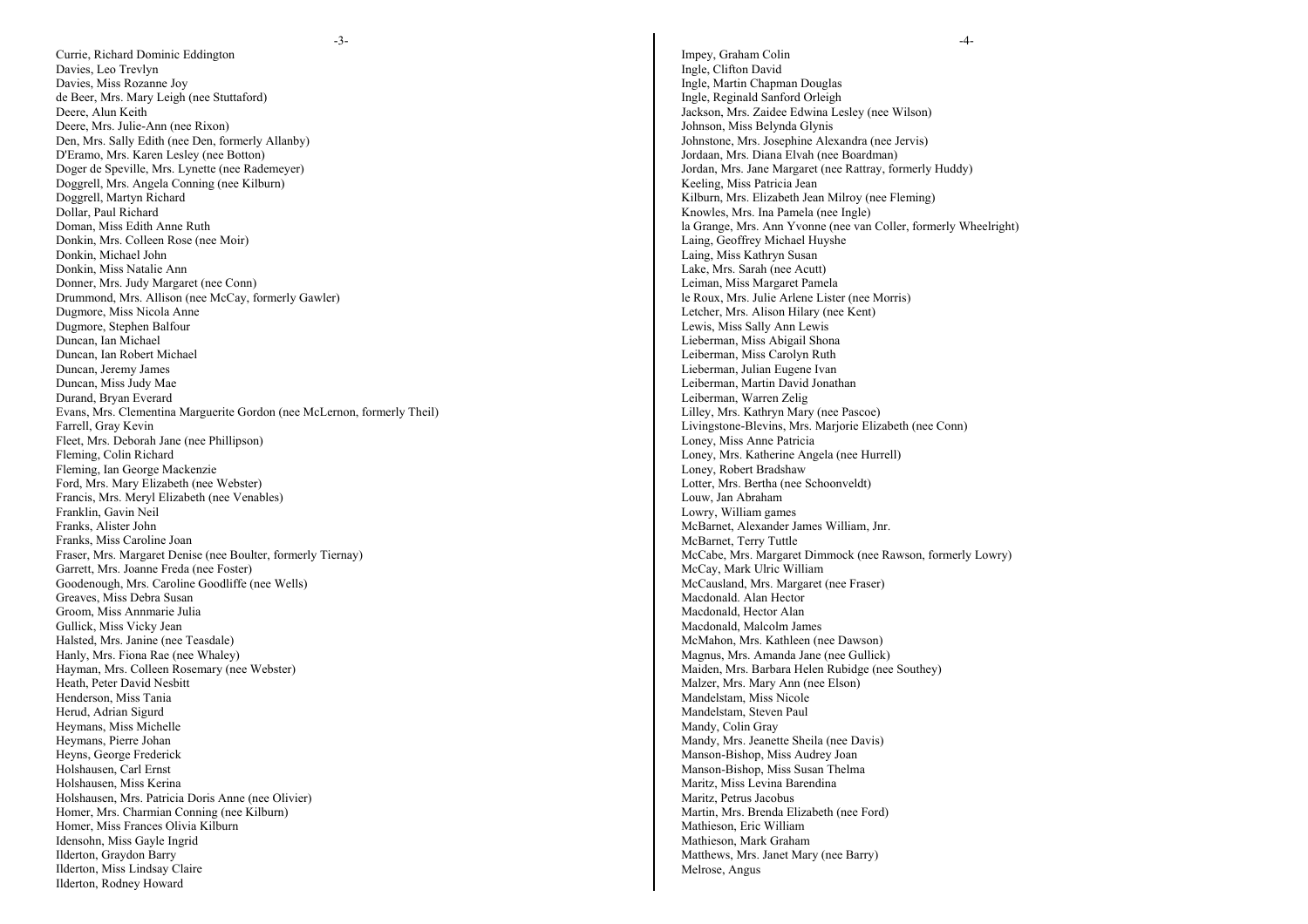-5-

Melrose, Miss Jeanne Margaret Meredith, Bruce Hilary Meredith, Raleigh Llewellyn Methven, Mrs. Kate Patricia (nee Halsted) Mayer, Gustav Mayer, Mrs. Kristie Lulu (nee de Bruijn) Mayer, Miss Nicolette Millar, Mrs. Grace Irene (nee Barry) Moffat, Miss Ailsa Boa Moffat, Miss Jane Boa Molony, Mrs. Elizabeth Bridget (nee Baxendale) Moodie, Miss Lynn Beverley Morkel, Alan Arthur Morkel. Brian Patrick Morkel, Keith Rex Mortleman, Miss Jennifer Anne Munger, Glen, Herbert Munger, Keith Rowland Munger, Rowland Walter Nederlof, Mrs. Maureen Ann Crause (nee Boar, formerly Nederlof and Newnham) Neilson, Miss Colette Nicolle, Miss Elizabeth Alice Nolan, Mrs. Wendy (nee Hull) O'Brien, Mrs. Susan-Leigh (nee Baxter) Partridge, Miss Amanda Pamela Teresa Pascoe, John Graham Pearson, Miss Gail Deborah Pearson, Miss Joanne Carey Pearson, Miss Lynn Diana Phillipson, Jeremy Ronald Lennox Philpott, Miss Cathrine Anne Philpott, Miss Susan Louise Platt, Mrs. Margaret Ann Lewis (nee Lewis) Plowes, Mrs. Suzanne (nee Bull) Pope, Mrs. Sarah Helen Dorothy (nee Currie) Potgieter, Albert Marthinus Potgieter, Albertus Frederick Potgieter, Miss Cindy Mariette Potgieter, Deon Frederick Potgieter, Miss Elizabeth Potgieter, Petrus Jacobus Potgieter, Mrs. Shirley Anne (nee Webster, formerly Gullick) Pretorius, Mark Ulric Raaff, Donald Leonard Raynor, Mrs. Heather Megan (nee McMaster) Redfern, Miss Lynette Reilander, Mrs. Dorothy (nee van Blerk, formerly Thorburn) Reimer, Paul George Richmond, Mrs. Lauren (nee Haybittel) Robertson, Mrs. Shelley (nee Payne) Robinson, Mrs. Adrienne Yvette (nee Stuttaford) Robinson, Mrs. Carol Lynne (nee Pingstone) Rogers, Mrs. Zara Elizabeth (nee Pascoe) Ross, Mrs. Michelle (nee Webster) Salthouse, Mark Andrew Salthouse, Thomas Anthony Pengelley Salthouse, Thomas Frederick Scheepers, Robert Scott, Edward Stephen John

Scott-Rodger, Ian Fraser Scott-Rodger, Richard Charles Lachlan Shaw, Mrs. Beryl Kathleen (nee Kearney) Shaw, Gary Lyle Shaw, Owen Peter Shaw, Peter Taylor Siemers, Alexander Carl Siemers, Miss Lynette Kathleen Siemers, Paul Walker Sissingh, Miss Michelle Mary Slaven, Miss Adrienne Small, Peter Douglas Smith, Miss Alexandra Joy Smith, Mrs. Heather Joy (nee Reimer) Smith, Ian Oliver Smith, Miss Philippa Joy Sparrow, Buron Reed Sparrow, Gerald Fergus Stebbing, Mrs. Brenda Jane (nee Venables) Stevenage, Mrs. Anwen Jane (nee McCay) Stone, Miss Corinne Margaret Tanser, Timothy Frank Menne Tarr, Cyril Llewellyn Taylor, Mrs. Colleen Margaret (nee Cripps) Theunissen, Andrew Brett Thomas, Andrew Gordon Thomas, Gareth Robert Thomas, Stephen David Thorne, David Robin Tong, Mrs. Joan Mary (nee Glasgo, formerly King-Williams) Tuson, Mrs. Angela (nee Goosen) van Buuren, Mrs. Sandra Anne (nee Ford) van der Mark, Mrs. Shane Cecilia (nee Pike, formerly Bardo) van Hoof, Miss Michelle Rose van Hoof, Paul Raymond Emile van Zyl, Johannes Abraham Laurence Varden, James Gilchrist Varden, Richard Piers Vaughan-Evans, Mrs. Valerie Jean (nee Chivers) Venables, Christopher Donald Venables, Trevor John Viljoen, Miss Beverly Lois Vorster, Johannes Stephanus Walters, Miss Carole Susan Walters, Mrs. Penelope Jane (nee Bain) Waso, Dominique Francis Watt-Pringle, Mrs. Margaretha Magdelena Jacomina (nee Hoffman, formerly Aitken) Webster, Grant Nelson Wiggins, Stephen David Wilcox, Mrs. Eldalene Louise (nee van Reenen) Wilde, Miss Bernice Theresa Wood, Timothy Mark Wortmann, Mrs. Katrina Holly (nee Howman) Young, Mrs. Cherie Geraldine (nee Bowley) Zeederberg, Miss Natalie Jane

-6-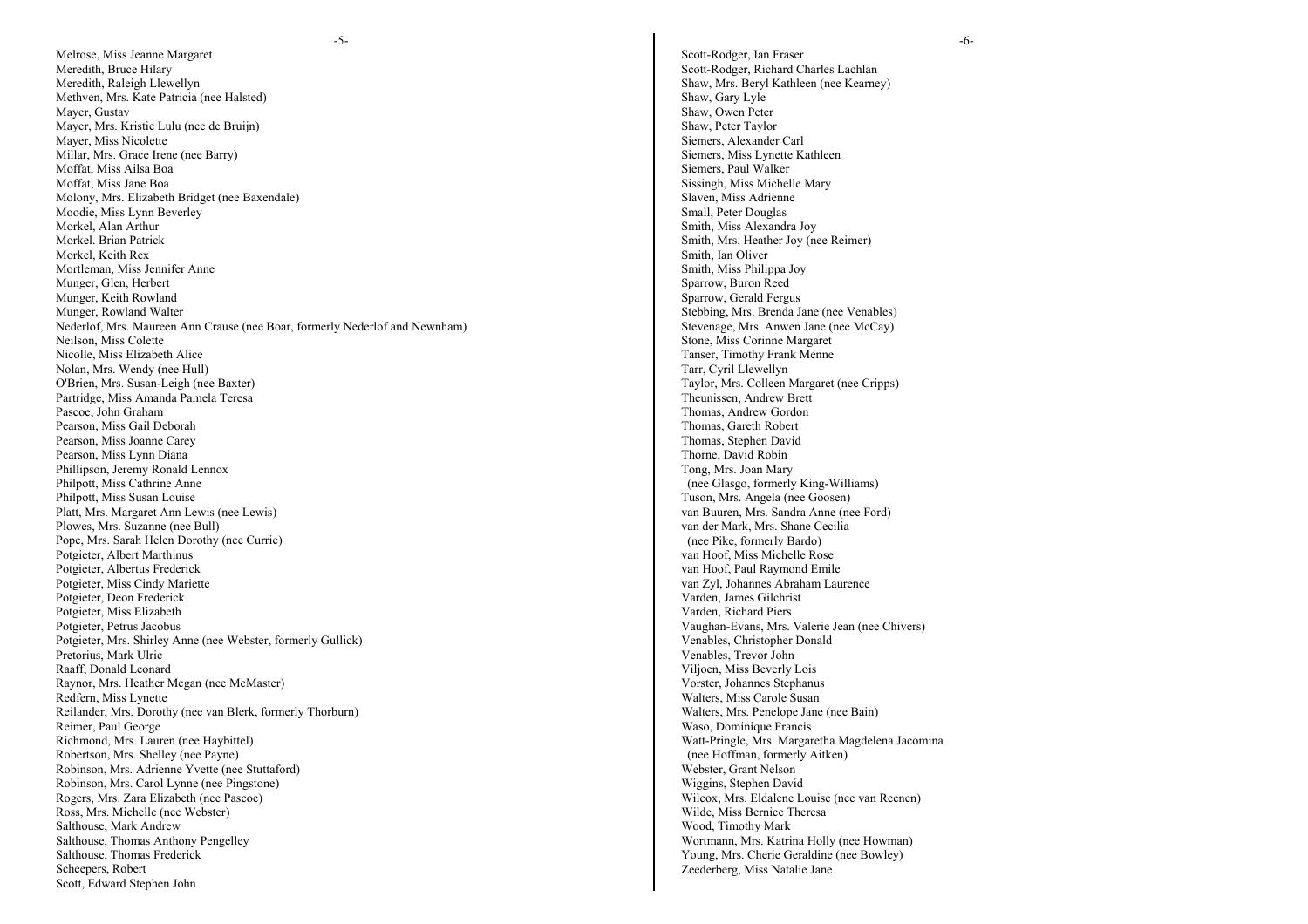#### SPOUSES ADMITTED AS NON-VOTING MEMBERS

INSERT the following:

Acres, H.J. Arnold, Howard Philip Beale, Mrs. Maureen Glare Boardman, Mrs. Susan Louise Cant, Michael Ian Cay, Mrs. Shirley Ann Chambers, Mrs. Elizabeth Helen Coyte, Mrs. Rosemary Crawford, Mrs. Margaret Mundell Croll, Mrs. Mary Patricia Currie, Mrs. Gillian Taylor Duncan, Mrs. Carmen Hill, Mrs. Bonnie Esme Hulley, Mrs. Christine Rosemary Keates, William Paul Lieberman, Mrs. Dorothy Anne McGregor, Mrs. Verna Mirtle, Mrs. Glenys Anne Nicolle, Mrs. Elizabeth Ethel Oxden-Willows, Mrs. Doreen Phyllis Partridge, Mrs. Barbara Hamilton Partridge, Mrs. Cecily Janet Phillipson, Mrs. Judith Philpott, Mrs. Pamela Ursula Platt, Barry Ivor Potgieter, Mrs. Dina Johanna Rooken-Smith, Mrs. Elizabeth Gillian Ross, Mrs. Helen Stuart Taylor, James Alexander Thomas, Mrs. Peta Helen Thomas, Mrs. Gay Valerie Venables, Mrs. Elizabeth May Wiggins, Mrs. Gail Margaret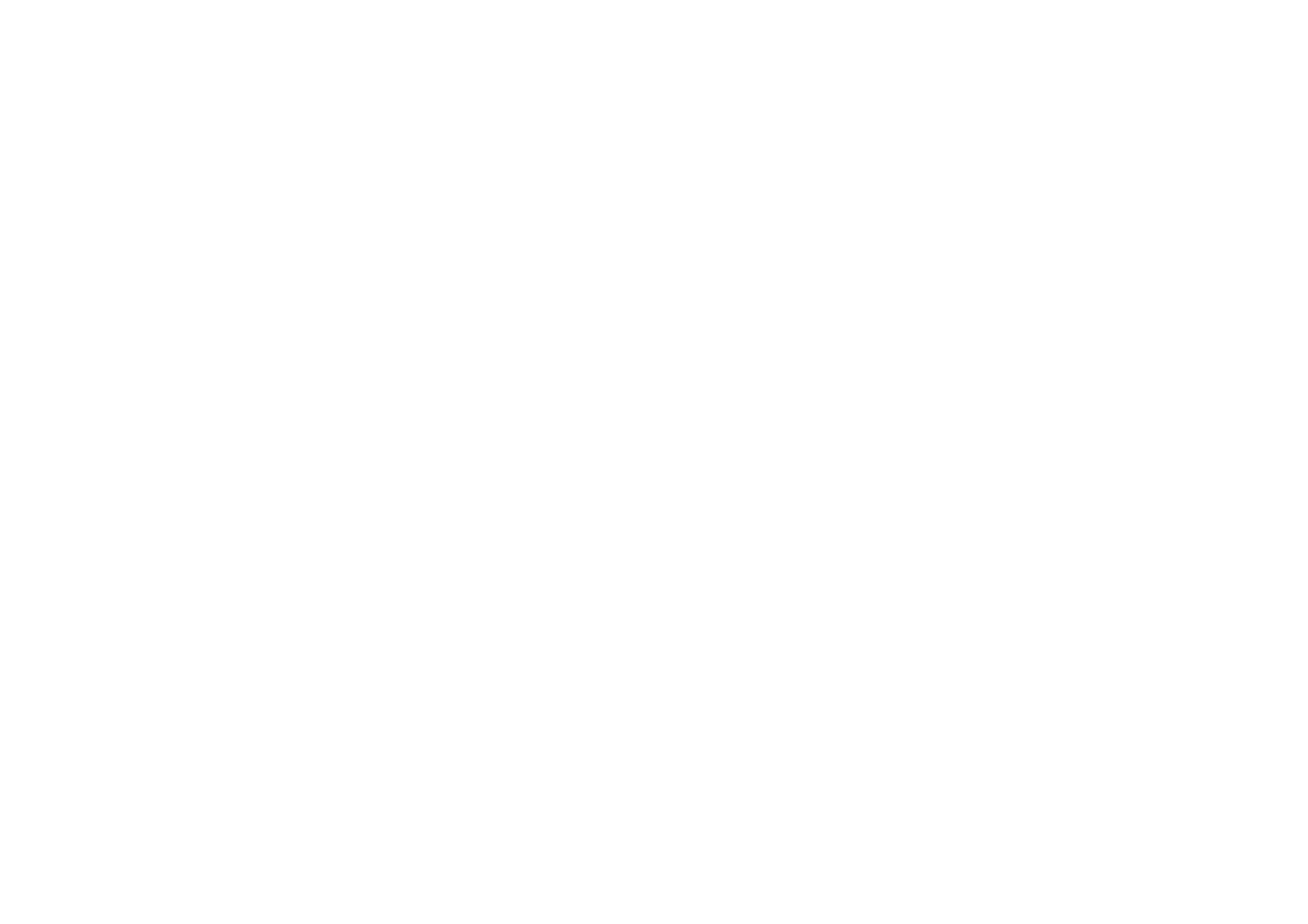**THE PIONEERS SOCIETY** 



# **ROLL OF ACTIVE MEMBERS**



 **31st May, 2001.**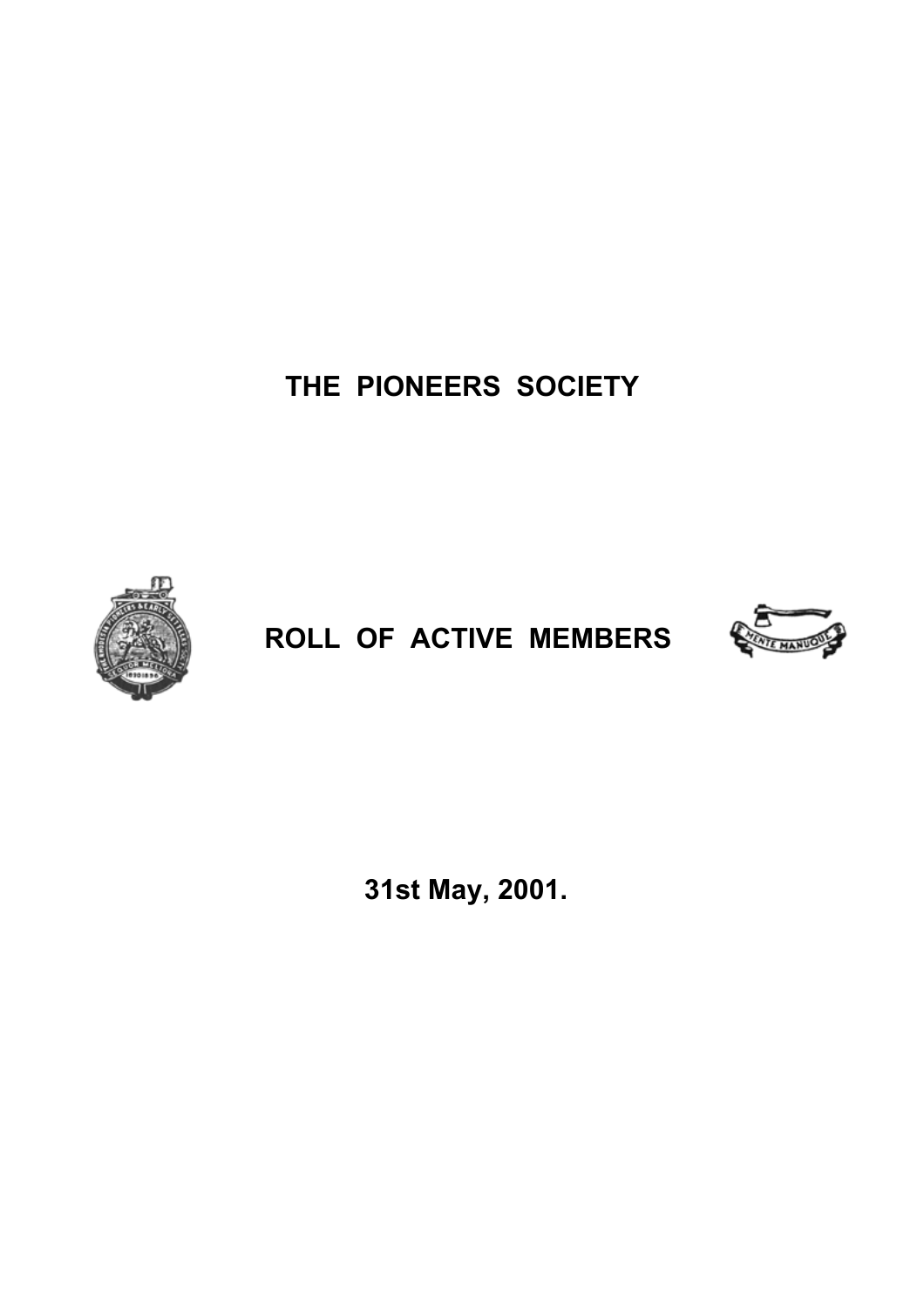# **FULL MEMBERS**

Bishop, Mrs. Esme Louise (nee Edwards) du Plessis, Miss Karen Frances du Plessis, Miss Marita Louise du Plessis, Pieter Ralph du Plessis, Schalk Willem Gifford, Alexander John Gifford, Gary John Gifford, Graham Murray Gifford, Kevin Michael Gifford, Miss Tamara Samantha Gifford, Trevor Robert Gifford, Victor Alfred Gifford, Victor Wayne Herbst, Mrs. Erina Magdalina (nee Kruger) Herselman, Thomas Webster

Barbour, Kevan Christopher<br>Barry, Neil Channing Hamilton<br>Bass, Mrs. Elizabeth Borradaile (nee Hurrell) Becker, Hilton Vernon James Becker, Justin Jeremy Becker, Vernon James Bell, Mrs. Nicola Jean (nee Meikle) Bilang, Mrs. Sharon Margaret (nee Williams) Bowker, Brian Bray, Mrs. Merrie Lynne Richardson (nee Hulley) Dawson, Mrs. Joan Fleur (nee Fischer) de Bruijn, Jurie Johannes Delport, Mrs. Cornelia Johanna (nee Kloppers) Downing, Miss Alison Dawn Downing, Miss Jenna Kathryn Evans, Mrs. Jennifer Mary June Huntly (nee Shaw) Ferreira, Daniel Jacob Fleming, Nigel Bruce Holland Ford, Mrs. Mary Elizabeth (nee Webster) Ford, Robert Charles Franklin, Miss Carol Louise Franklin, Gavin Neil Franklin, Mrs. Jean Carol (nee Fletcher) Hanly, Mrs. Fiona Rae (nee Whaley) Heyns, Mrs. Susan Ame Dawson (nee Elson) Holland, Mrs. Bridget Margaret (nee Bilang) Hone, Arthur St. Clair Monro<br>Hulley, Jack Richardson Hulley, Keith Richardson

Adams, Frederick Ward Adams, Graeme Andrew Adams, Michael Phillip Adams, Roger Ward Alderdice, Terence John Neil Alers, Mrs. Frances Ethel (nee Wooler) Alexander, Mrs. Cathleen Anne (nee Bryan) Alexander, Mrs. Mary Harriet (nee Squair) Alexander, Mrs. Pauline Ingrid (nee Osterberg) Allanby, Robert Malcolm Blyth Allen, Miss Jillian Lynne Allen, Mark Patrick Allen, Mrs. Sandra Helen (nee Duncanson) Amm, Mrs. Eleanor Lamb (nee Macdonald) Andersen, Mrs. Anne Eleanor (nee Cleveland) Anderson, Mrs. Alison Margaret (nee Gibbon)

## **Gazaland**

Joubert, Francois Kageler, Kurt Richard Kennett, Mrs. Maria Petronella (nee Human) Kruger, Mrs. Annie Maria (nee Holtzhausen) MacCrimmon, Malcolm Neil Marais, Cornelius Hermanus Muil, Mrs. Myrna Galindo (nee Edwards) Odendaal, David Petrus Johannes Odendaal, Michael Ian Patrick Odendaal, Victor Patrick Pienaar, Mrs. Alexandra Claire (nee Engelbrecht) Prince, Mrs. Beryl (nee Edwards) Prince, Mrs. Erica Lynn (nee Thurlow) Prince, Gregory Wayne

## **Manicaland**

Hurrell, Basil Hurrell, Peter Lionel Johnstone, Alistair William Johnstone, Miss Heather Anne Johnstone, Robert Ashley Johnstone, William Caldwell Kok, Andries Christoffel Lamb, Mrs. Ann Elizabeth (nee Hurrell) Langlois, Gregory Patrick Langlois, Mrs. Janet Winsome (nee Adams) Leach, Mrs. Margaret Prudence (nee Newby, formerly Theunissen) MacCrimmon, Alastair Torquil McGregor, Alan McGregor, Dean Gordon McGregor, Glen Donald Marais, Daniel George Martin, Mrs. Brenda Elizabeth (nee Ford) Meikle, Barry Sean Meikle, Brian Charles Hamilton Meikle, Dale Robert Meikle, David Gerald Meikle, Miss Gayle Victoria Meikle, Graham David Meikle, Ian Anthony Meikle, John Oswald Meikle, Miss Leanne Janet Meikle, Peter James Meikle, Peter James, Jnr. Meikle, Richard Gordon

#### **Mashonaland**

Anderson, Miss Clare Stephanie Anderson, Dennis William Anderson, Grant Warren Anderson, Miss Lee Jane Gibbon Anderson, Miss Megan Bryony Anderson, Ross Gibbon Armitage, Edmund Herewald de Keresforth Arnold, Miss Joanna Penrose Arnold, Mrs. Louise Penrose (nee Shere) Arnold, Nicholas Charles Arnold, Simon Philip Arnott, Duncan Lawrence Arnott, Miss Lynette Ann Arnott, Peter Bruce Arton-Powell, Miss Hilary Marianne Ashburner, Roy William Jack

Rigden, Mrs. Rosalie Mary Richardson (nee Hulley, formerly Martin) Scott, Brendon James Scott, Colin John Murgatroyd Silk, Miss Siann Kim Ullrich, Mrs. Gaynor Lyn (nee Muil) Ullrich, Warwick David James van Zyl, Mrs. Magdalena Petronella Catharina (nee Ferreira) Webster, Tom Victor Workman, Mrs. Cindy Louise (nee Muil) Workman, Miss Michaela Dawn Workman, Murray Ronayne Yeatman, Leslie Thomas

Meikle, Miss Sarah Kate Moore, Mrs. Pamela Mary Rosalie (nee Went) Newby, Miss Dianne Catherine Oakman, Mrs. Nikki Louise (nee Bishop) Oakman, Miss Shelby Fallon O'Donavan, Mrs. Fiona Janes (nee Meikle) Palmer, Richard Crawford Philpott, Dorien Eric Philpott, Miss Helen Philpott, Miss Susan Louise Ralston, Felix McGregor Ralston, Mrs. Sharon Ann (nee McGregor) Ratcliffe, Mrs. Natalie Jane (nee Zeederberg) Riley, Mrs. Eileen Joan (nee Muggleton) Ross, Hugh Donald Rowley, Mrs. Blissett (nee Buckley) Sargent, Mrs. Maria Magdalena (nee Williams) Soffe, Mrs. Olive Rhoda (nee Palmer) Theunissen, Andrew Brett Theunissen, Glenn Connor Theunissen, Jordan Keir van Buuren, Mrs. Sandra Anne (nee Ford) Vorster, Hermanus Johannes Vorster, Johannes Stephanus Went, Anthony Harry Rhys Went, Miss Jackie Pamela Sue Went, Kingsley Peter Robert Went, Robert Kingsley Harry Went, Mrs. Susanna Henderina (nee Marais) Wright, Harold Aspinall Zeederberg, Christopher Howard

Atkinson, Neil-Andrew Atkinson, Mrs. Rosemary Carol (nee Main) Atkinson, Miss Tara Brigid Bailey, Callum Henry Bailey, Kyle Lennard Bailey, Mrs. Linda Mary (nee Lennard) Bain, David Guy Bain, Geoffrey John Bain, Graham Terrel Ballard, Gary Charles Ballard, Miss Gina Mary Grace Ballard, Ross Donald Charles Barber, Mrs. Patricia Valentine (nee Nicolle) Barbour, Mrs. Valerioa Catherine Barnard, Herbert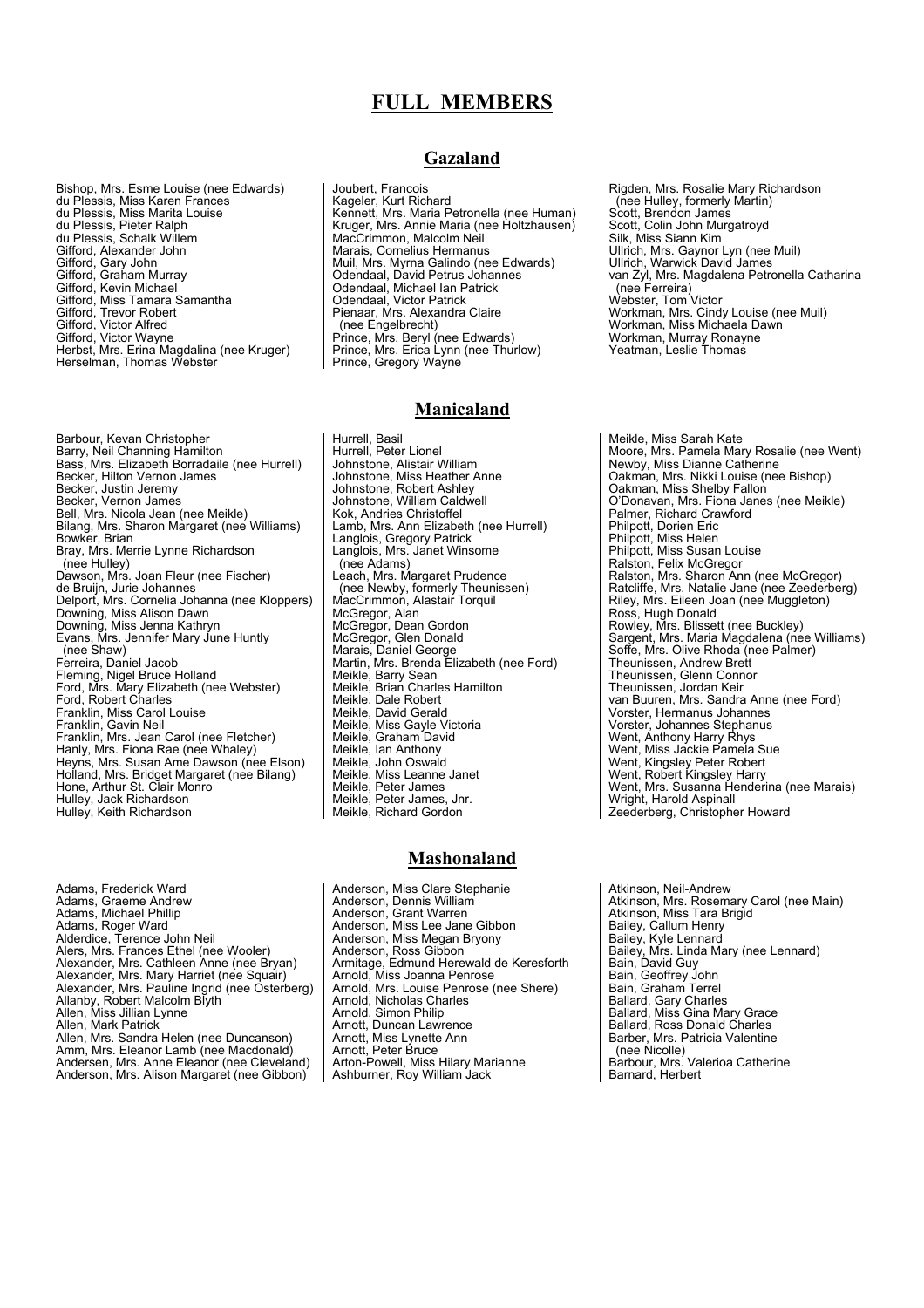Barnard, Mrs. Wendy May (nee Price) Barry, Benjamin D'Urban Estcourt Batchelor, Mrs. Lorna Mary (nee Carruthers-Smith) Bathurst, Alan Chichele Beck, Mrs. Gweneth Theresa (nee Skillen) Beck, Miss Rosemary Anne Meiring Becks, Francis John Becks, Richard James Becks, William John Bedford-Shaw, Mrs. Coragh Jane (nee Gibbon) Bell, Mrs. Susan Jean (nee Christian) Bennett, Mrs. Anne Ivy (nee Wood) Bennett, Louis Henry Bennett, Reginald Stuart Berger, Wayne Robert Henry Berning, Mrs. Fee Elisabeth (nee Halsted) Berry, Grant Heath Berry, Hilton Neil Berry, Robert Eric Black, William Archibald Graham Blatch, Mrs. Deidre Carol Elizabeth (nee Bragge) Block, Mrs. Elizabeth Zena (nee Robinson) Blyth, Geoffrey William Wynne Boardman, Neville Winston Crause Bondi, Mrs. Jennifer Mary (nee Thurlow) Bonsor, James Winston Garnet Bosman, Mrs. Gail Nancy (nee Falconer) Botton, Brian Vivian Botton, Bruce Vivian Botton, Graham Vivian Botton, Miss Megan Kay Boulton, Miss Jaime Claire Boulton, Mrs. Janet (nee Kent) Boulton, Miss Sarah Jayne Bowl, Mrs. Gayle lngrid (nee Idensohn) Bowyer, Mrs. Carolyn (nee Hadingham) Brakspear, Geoffrey Nicholas Bridge, Jason Ernest Howard Bristow, Mrs. Katherine Jane (nee Condy) Bromley, Miss Candice Leigh Bromley, Mrs. Elizabeth Mary (nee Jack) Bromley, Miss Kirsten Danielle Brough, Mrs. Lilian Ruth Voullaire (nee Campbell) Browell, Mrs. Colette (nee Kok) Brown, Miss Ashleigh Anne Brown, Mrs. Jennifer Mary Christian (nee Warren) Brown, Richard John Brown, Mrs. Shaunagh Kay Gibbon (nee Anderson) Brown, Mrs. Wendy Anne (nee Dollar) Burke, Mrs. Ruth Grace (nee Burrows, formerly Ballard) Butterfield, Mrs. Diana Margaret (nee Maltas, formerly Lancaster) Cadiz, Mrs. Meriem Margaret (nee Holderness) Callaghan, Miss Sheena Cameron, Angus Kyle Cameron, Mrs. Nadine Lee (nee Ballard) Campbell, Mrs. Lillian Hope (nee Lee) Campbell, Miss Marjorie Glenda Carr, Mrs. Frances Mary (nee Wilson) Carruthers, Bruce Bertram Chancellor Carruthers, Ian Leslie Hewitt Carter, Mrs. Jennifer Anne (nee Went) Cary, Mrs. Anna Nell (nee Bijsterveld) Cary, Miss Lorraine Glynn Cary, Robert Charles Cary, Robert James Cary, Miss Rozanne Lee Casciati, Anton George Casciati, Mrs. Betty Louise Wilburn (nee Rudland) Casciati, Miss Renata Louise Cathro, Ralph Watson Cavers-White, Mrs. Pamela (nee Smith) Child, Graham Foster Tamplin Christian, Glen Russell Christian, Mrs. Jean Lillian (nee Boardman) Christie, Mrs. Cecily Catherine (nee Warth)

Claxton, Miss Lynn Carol Claxton, Mark Douglas Claxton, Richard Douglas Claxton, William James Clements, Miss Amy Lynne Clements, Miss Christina Michelle Clements, David Lindsay Clements, Miss Jessica Leigh Clements, John Stewart Clements, Melvill John Owen Clements, Miss Sian Brooke Clinton, Mrs. Edith (nee Napier) Clinton, Michael Napier Clinton, Mrs. Rosemary Jane (nee Seymour) Cochrane, Mrs. Rosemary Josephine Anne (nee Caine) Cockbill, Mrs. Ann (nee Carnegie) Cockcroft, Miss Catherine Anne Colbourne, Mrs. Althea Mary (nee Wharton) Colbourne, James Richard Alfred Colbourne, Matthew James Colbourne, Richard Peter Colbourne, Thomas Stewart Coleman, David Hugh Somerville Coleman, Mrs. Dianne Irene (nee Reimer) Colin, Leonard Rex Collinge, Mrs. June (nee Snowball, formerly Peacock) Condy, John Beatty Connor, Mrs. Evelyn Dawn (nee Pratt) Conradie, Mrs. Deborah Mary (nee Becks) Corbett, Mrs. Alison Mary Lane (nee Manning) Corbett, David Ian Bedford Corbett, Miss Samantha Mary Bedford Cotton, Mrs. Patricia Dulcie (nee Day) Court, Mrs. Edna Ray (nee Wood) Court, Nigel John Cowan, Mrs. Magdalena Anne (nee Wood) Cowan, Roland Ben Arthur Cox, Mrs. Jacqueline Paulette (nee Resink) Craigen, Mrs. Teresa Priscilla (nee Anderson) Crause, Bradley Dylan Crause, Shayne Garrick Crause, Mrs. Sheelah Michelle (nee Zeederberg) Crawford, Mrs. Carol Ilva (nee Davison) Crawford, Cavin Ryss Crawford, Jeremy Frederick Crawford, John Lindsay Crawford, Martin Stanley Cripps, Garth Hereward Cripps, Miss Ruth Heather Cripps, Ryan Frederick Cristofaro, Miss Daniela Cristofaro, Mrs. Deidre Margaret (nee Duncanson) Cristofaro, Miss Michelle Maria Cristolard, Miss Micric<br>Cross, Arthur Dunbar Crosthwaite-Eyre, Mrs. Nicola Anne (nee Currie) Cumming, William McCreadie Currie, Miles Arthur Dabrowski, Mrs. Deborah Jane (nee Fry) Dale, Mrs. Noreen Rhoda (nee Morgan) Danckwerts, Mrs. Belinda Ann Dorothy (nee Casciati) Danckwerts, Miss Miranda Louise Davey, Adrian James Davey, Miss Alexandra Cecelia Davey, Andrew Charles Davey, Anthony Brian Davey, Mrs. Ivy Margaret (nee Phipps) Davison, Denis Rodney Davison, Miss Gerine Ruth Davison, Jason John Davison, John Godfrey Davison, Keith Charles Davison, Richard Rodney Dawson, Mrs. Anne Atherstone (nee Dawson) Dawson, Mrs. Janet Marion (nee du Preez)

Dawson, Mrs. Margaret Edith (nee Robertson) Dawson, Dr. Wendy Fitzmassy de Bruijn, Hendrik Steyn de Bruijn, Mrs. Johanna Catherina (nee Schoultz) de Bruijn, Louis Jacobus de Bruijn, Miss Marie Louise de Bruijn, Mrs. Martina Louisa (nee Moolman) de Bruijn, Pieter Francois Deere, Alun Keith Deere, Mrs. Elizabeth (nee Ross) Deere, Eynon Gary Deere, Mrs. Julie Ann (nee Judson) Deere, Haig Alexander Deere, Miss Roxanne Upton de Jager, Mrs. Phyllis Wanda (nee Deetlefs) D'Elia, Mrs. Sherrol Lyn (nee Hickey) Dell, David Charles Dell, Peter Donald Dennison, Richard James de Wet, Guy Denzel de Wet, Wayne Guy Dibb, Mrs. Catherine Emily (nee Wightman) Divaris, Mrs. Catherine Jane (nee Wightman) Dodd, Mrs. Heather Wendy (nee Barry) Dodd, James Benjamin Dodd, Miss Sian Patricia Dold, Mrs. Gillian Penelope (nee Coombe, formerly Anderson) Dollar, Andrew Maynard Dollar, Miss Angela Dollar, Miss Chantel Brenda Dollar, Miss Chelsea Julia Dollar, Miss Christine Anne Dollar, Craig Basil Dollar, Douglas Trevor Dollar, Duncan Anthony Dollar, Duncan Frank Dollar, Frank Ian Dollar, Gregory Campbell Dollar, Guy Frank Dollar, Ian Edward Dollar, John Perry Dollar, Miss Julie Katherine Dollar, Miss Kim Ashleigh Dollar, Miss Leigh Nancy Dollar, Noel Geoffrey Dollar, Mrs. Nola Nancy (nee Deere) Dollar, Paul Richard Dollar, Miss Shelley Julia Dollar, Trevor Duncan Dollar, Trevor Gary Dorward, Miss Joanna Alice Dorward, Nigel Douglas Dorward, Mrs. Rosemary Amy (nee Perry) Dove, Mrs. Lynn Beverley (nee Moodie) Dryden, Mrs. Gillian Doris (nee Moodie) du Bruyn, Mrs. Nicolette (nee Meyer) Duly, Bryan Charles Dumont de Chassart, Mrs. Lillian Mary (nee Johnson) Dumont de Chassart, Phillip Derek Duncan, Ian Michael Duncanson, Andrew James Duncanson, Barry James Duncanson, Miss Lynne Catherine Duncanson, Miss Natasha Michelle Duncanson, Mrs. Sybil Myrtle (nee Bennie) du Toit, Mrs. Audrey Joan (nee Manson-Bishop) du Toit, Mrs. Elizabeth Gertruida (nee Martin) Duxbury, Miss Claire Jane Duxbury, Mrs. Florence Maud (nee Harvey) Edwards, Cameron Graeme Edwards, Mrs. Lynne (nee Jelliman) Edwards, Robert Geoffrey Edwards, Miss Sasha Lynne Edwards, Miss Wendy Lee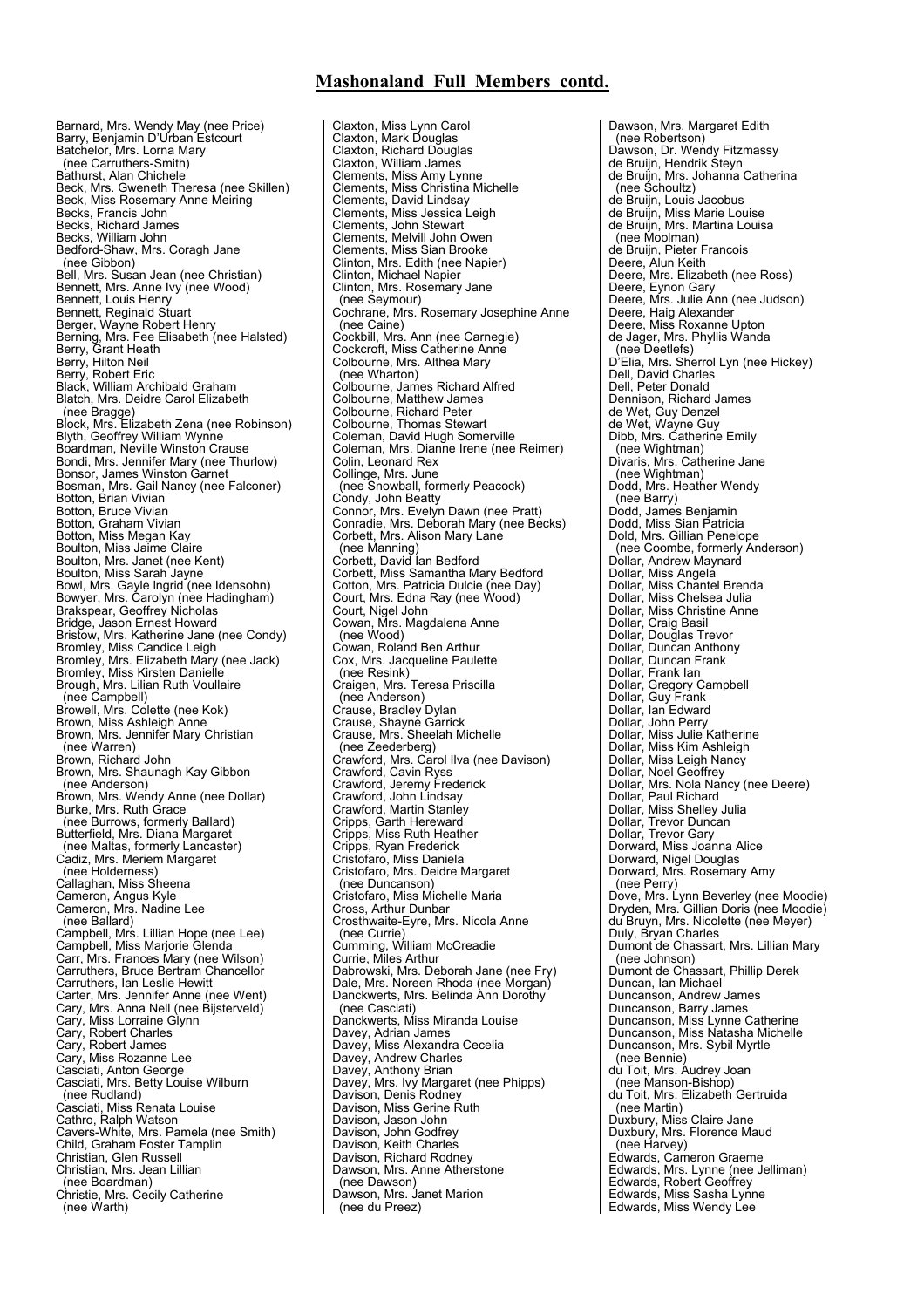Emberton, Mrs. Valerie Rose Marie (nee Tayler, formerly Sinclair) Engelbrecht, Miss Amy Lisa Engelbrecht, Andrew Alexander Engelbrecht, Charles Murray Engelbrecht, Miss Kate Alexandra Engelbrecht, Keith Murray Engelbrecht, Mark Patrick Engelbrecht, Stuart Gene Ervine, Mrs. Judith Mary (nee Den) Etheredge, Richard Thomas Euinton, Mrs. Heather Kathleen (nee Dell) Ewing, Angus Duncan Perrins Ewing, Ian Mackie Falconer, Benjamin Robert Falconer, Neil Tulloch Falconer, Miss Taryn Lee Ferreira, Mrs. Deborah Helen (nee Morrison) Ferreira, Ian Henry Ferreira, Miss Sacha Alexandra Eileen Field, Michael Harvey Field, Robin Harvey Finch, Francis Edward Finch, Lionel George Fitches, Mrs. Margaret Anne (nee O'Meara) Fitzgerald, Miss Ashleigh Paige Fitzgerald, Mrs. Catherine Ann (nee Brownlee-Walker) Flanegan, Mrs. Nicole Mary (nee Dumont de Chassart) Fleming, Colin Richard Fleming, Ian George Mackenzie Fletcher, Johne Patrick Forster-Jones, Dwight Forster-Jones, Mrs. Shirley (nee Bradshaw) Franks, Alastair John Franks, Neil Richard Franks, Richard Dell Fraser, Mrs. Cheryl Anne (nee Squair) Fraser, Duncan Andrew Fraser, James Gordon Fraser, Robert Alistair Friend, Mrs. Adele Marlene (nee Binge) Friend, Jason Clarke Friend, Travis John Fry, Mrs. Alison Claire (nee Hopley) Fry, Dennis James Fry, Robert Andrew Fry, Ryan Alexander Fuller, Mrs. Cynthia Sheila (nee Oxden-Willows) Fuller, Darryl John Latimer Fuller, Liam Latimer Fynes-Clinton, Mrs. Audrey Elaine (nee Shone) Fynn, Robert West Garden, Mrs. Rosemary Josephine (nee Arton-Powell) Garden, Mrs. Thelma Ruth Margaret (nee Joss) Garlick, Ian Montgomery Garrett, Michael John Pole Garrity, Mrs. Fiona Ann (nee Campbell) Gash, Mrs. Beverley Merle (nee Stacey) Gash, David Robert Gates, Cecil Desmond Gates, Craig Anthony Mitchell Gates, Warren Mitchell Gaytanakis, Mario John Gibson, Mrs. Anne Murchison (Fee Morris) Gilmour, Mrs. Amanda Mary (nee Wood) Gilmour, Miss Jessica Gilmour, Luke Goddard, Miss Leanne Lisl Goodwin, Anthony Ronald Gordon, John Barrington Grant, Michael Patrick Grant, Raymond Alexander Lindsay Gray, Alistair Lindsay Gray, Andrew Lindsay Gray, Miss Bronwyn Fira

Gray, David Lindsay Gray, Miss Erin Ida Gray, Joshua Lindsay Gray, Michael Lindsay Gray, Quentin Lindsay Gray, Mrs. Valerie Ann (nee Bennett) Groom, Miss Annmarie Julia Groom, Mrs. Beryl Isabel (nee Phipps) Guy, Gregory William Guy, Mrs. Marion Joan (nee Maltas) Haarhoff, Mrs. Patricia Mary (nee Carnegie) Haddon, Miss Candice Cherry Haddon, Miss Cheryl Linda Haddon, Miss Courtney Simone Haddon, Richard Ian Haddon, Stuart Christopher Hadingham, Eric George Hale, David Michael Hale, Miss Marie Louise Halsted, Andrew Robert Halsted, Charles William Hamilton-Woods, Kevin Hammond, Geoffrey Burnett Hammond, Grant Spencer Hammond, Guy Russell Terence Hammond, Mrs. Sally Ann (nee Harvey) Hansen, Mrs. Auriel Joan (nee Rainer) Hansen, Mrs. Dawn Betty (nee Moodie) Harber, Mrs. Marlene Ann (nee Boyd) Harris, Michael George Harrison, John Hartman, Daniel Alexander Hartman, Daniel Alexander, Jnr. Hartnack, Andrew Carl Michael Hartnack, Miss Jennifer Anne Hartnack, Michael<br>Hartnack, Nichael<br>Hartnack, Richard Alan Hartnack; Richard Alan Harvey, Graeme George Harvey, Mrs. Heather Jane (nee Finch) Harvey, Ian Mowbray Harvey, Mrs. Susan Patricia (nee Hadingham, formerly Moore) Havell, John Douglas William Havell, Miss Kathleen Marjory Hawksley, Geoffrey Vernon Hawthorne, Brian Michael Hayes, Mrs. Elizabeth Ida (nee Gray) Hayes, Miss Ilse Kirsty Hayes, Miss Roxayne Kerry Heath, Peter David Nesbitt Heath, Robert William John Hensman, Mrs. Jenepher Cynthia (nee Wood) Hensman, Mrs. Lindie Susan (nee Phillips) Henwood, Bruce Avery Henwood, Miss Jennifer Gail Henwood, Miss Sandra Jane Henwood, Mrs. Wendy Patricia (nee Avery) Herud, Adrian Sigurd Hewitt, Mrs. Phoebe Mary (nee Palmer) Hickey, Anthony Francis Hickey, Frederick Michael Higgins, Mrs. Leanne Fe (nee Scott) Hill, Anthony James Hodgson, Mrs. Lee Margaret (nee Walters) Hoffman, Mrs. Anna Cornelia Maria (nee Lombard) Hoffman, Josias Martin Jan Bernhardt Holl, Patrick Harry Holland, Andre Sothern Gascoigne Hollinshead, Mrs. Stacey Gretchen (nee Goddard) Holmes, Mrs. Beverley Anne (nee Tibbenham) Holmes, Miss Dawn Holmes, Miss Helen Hood, Miss Deborah Lee Hood, Miss Lisa Joyce Howard, Benjamin Keith Alfred Howard, Miss Candiss Ann

Howard, Mrs. Joan Margaret (nee Sykes) Howard, Miss Krystal Jane Howard, Mrs. Lorraine Frances (nee Joss)<br>Howard, Shaun David Howard, Shaun David Hull, Mrs. Rosalie Francis (nee Fletcher) Hulley, Miss Catherine Anne Hulley, Christopher Malcolm Hulley, Michael Richard Dennison Hulley, Miss Nicola Jane Hulley, Richard Jan Hutchinson, Mrs. Joy (nee Knowles) Huxham, Trevor Steyn Idensohn, Harold Edward Idensohn, Leonard George Idensohn, Leonard George, Jnr. Impey, Graham Colin Ingram, Clive Francis Ingram, David Francis Ingram, Miss Jayd Amanda Ingram, Robert William Ingram, Steven William Ingram, Thomas Michael Inglin, Miss Judeth Ann<br>Irwin, Miss Judeth Ann<br>Jackson, Mrs. Mary Frances Jackson, Mrs. Mary Frances (nee Fleming) Jaffray, Patrick Morton James, Mrs. Carolyn Joan (nee Meikle) James, Kevin Neville James, Neville Edward Bailey Jansen van Vuuren, Miss Cielle Tana Jansen van Vuuren, Miss Kari Laurelle Jansen van Vuuren, Lloyd Michael James Jansen van Vuuren, Robert Aiden Jansen van Vuuren, Miss Tanyse Jena Jarvis, Mrs. Brenda (nee Gray) Jelley, Mrs. Margaret Mary Elaine (nee Whiteley Johnson, Barry Graham Johnson, Clifford William Johnson, Craig George Johnson, Mrs. Dorothy Patricia (nee Roberts) Johnson, Mrs. Elizabeth Anne (nee Wightman) Johnson, Mrs. Ethel Martha (nee Crewe) Jonquiere, Mrs. Lynette Hilda (nee Lamb) Jonquiere, Michael Andre Nicholas Joss, Harold George Kageler, Mrs. Jennifer (nee Jones) Kavanagh, Christopher Sinclair Kaye-Eddie, Dudley Norman Kaye-Eddie, Gordon Dudley Kaye-Eddie, Miss Kate Margaret Kaye-Eddie, Miss Sara Sue Keay, Gordon McMurray Keay, Mrs. Lindsay Jillian (nee Singer) Keevil, Mrs. Patricia Dallas (nee Kirkman) Kennedy, Mrs. Moira Leigh (nee Idensohn) Kent, Mrs. Hilary Broadhurst (nee Robertson) Kent, Simon Richard Keogh, Brendan Eric Tobin Keogh, Mrs. Erica Glare (nee Cockcroft) Keogh, Julian Barnaby Kilburn, Mrs. Elizabeth Jean Milroy (nee Fleming) Killick, Miss Stella Florence Margretta Kimberley, Michael John Kimberley, Mrs. Rosemary Catherine (nee Lighton) King, Mrs. Patricia Mary (nee Hill) King-Williams, Charles Brendon King-Williams, Declan Liam Kirkman, Mrs. Alannah Elizabeth (nee Kirkman, formerly Draga) Kirkman, Alexander Dallas Kirkman, Mrs. Charlotte Alexandra (nee Vigne) Kirkman, Miss Fiona Charlotte Dallas Kirkman, Keith Dallas Kirkman, Stacey Dallas Knowles, John David Knowles, Miss Marcia Eloise Koch, Mrs. Pamela Jean (nee Maclaurin)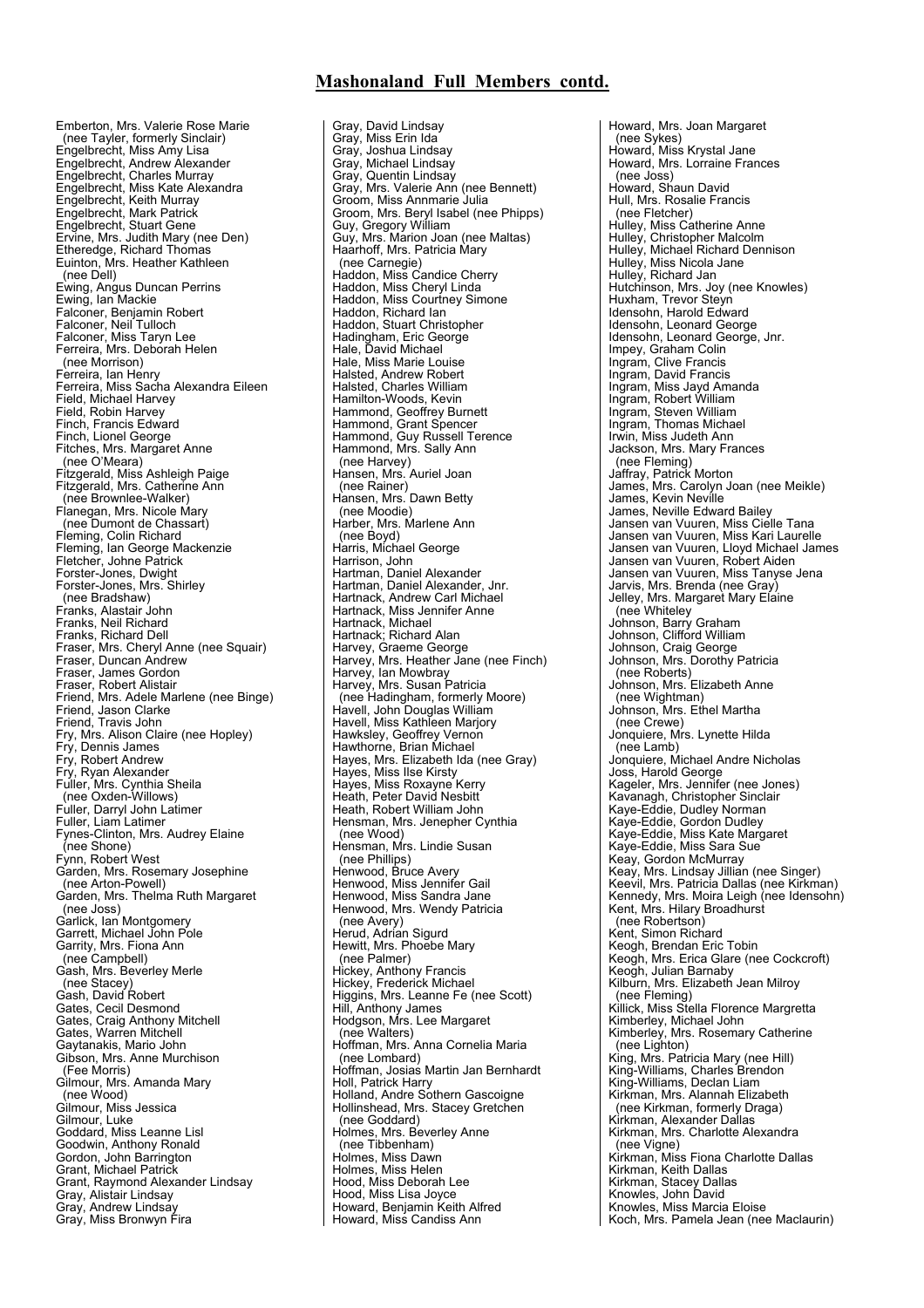Kok, Boyce Wynand Kok, Etienne le Roux Kriek, Roelof Andries Kristiansen, Mrs. Doris Anne (nee Lovemore, formerly Forword) Kruger, Ernest Peter Kuhn, Mrs. Amanda Jayne (nee Tate) Kuhn, Miss Megan Louise La Grange, Mrs. Ann Yvonne (nee van Coller, formerly Wheelwright) La Grange, Mrs. Catherine Ann (nee Wheelwright) Lamb, Miss Carla Anne Lamb, James Crichton Lamb, James Crichton, Jnr. Lamb, Miss Jessica Catherine Lamb, Miss Stacey Jane Lancaster, Miss Jill Diana Lancaster, Miss Karen Margaret Lander, Roy Pascoe Lapham, Mrs. Ashleigh Jane (nee de Wet) Lapham, Dennis Wright Law, Mrs. Shirley Elaine Allison (nee Fleming) Lee-Webb, Mrs. Felicity Anne (nee Peacock) Lemmer, David Michael Lemmer, Mrs. Dawn Cheryl (nee Sissing, formerly Wahl) Lemmer, Dean David Lewis, David John Lewis, Mrs. Phyllis Patricia (nee Hall) Lindsay, Mrs. Beryl Joan (nee Alexander) Lines, Craig Edward Lloyd, Patrick Donald<br>Loney, Miss Anne Patricia<br>Loney, Miss April Jenifer Loney, Mrs. Diane Elaine (nee Barnet) Loney, Frank Bradshaw Loney, Mrs. Katherine Angela (nee Hurrell) Loney, Mrs. Kayleigh Celeste Loney, Matthew Oliver Loney, Robert Bradshaw Louw, Jan Abraham Lovemore, Peter Gareth Charles Lowry, Miss Theresa Jane Lowry, William James Lowry, William James, Jnr. Lynton-Edwards, Benjamin James Lynton-Edwards, Dale Anthony Lynton-Edwards, Robert Doull Lynton-Edwards, Mrs. Susan Elizabeth (nee Engelbrecht) McBarnet, Mrs, Gillian Anne (nee Whaley) McBarnet, Terry Tuttle McCay, Sean Porter Macdonald, Alan Hector Macdonald, Malcolm James McGaw, Anthony David McGaw, Mrs. Gail Frances Brownlee (nee Brownlee-Walker) McGaw, Mrs. Pauline Alison (nee Halsted) McGaw, Miss Stephanie Jo McGuiness, Janet Mary (nee Nash) McGuiness, John Charles McKenzie, Mrs. Joyce Ada (nee Stidolph) McKenzie, Miss Patricia Anne MacLachlan, Charles Thomas McMahon, Miss Eleanor Rebecca McMahon, Miss Hannah Jane McMahon, Mrs. Kathleen (nee Dawson) Macpherson, Eran Thorburn Main, David John Main, Mrs. Shirley Beryl (nee Montgomery) Maltas, Peter John Lion Malzer, Mrs. Mary Ann (nee Elson) Manicom, Mrs. Monica Gwendoline (nee Fourie) Manning, Mrs. Patricia Margaret (nee Carnegie) Manson-Bishop, Mrs. Pauline Dorothy (nee Arnott) Manson-Bishop, Miss Shirley Anne Maritz, David Francois

Maritz, Francois Maritz, John Samie Maritz, Miss Johanna Sophia Maritz, Miss Margaret Jean Marsh, Mrs. Angela Dawn (nee Knowles) Marsh, Mrs. Peggy Isabel (nee Morris) Martin, Keith John William Martin, Marthinus Jacobus Martin, Mrs. Rosa Dorothy (nee Spence)<br>Masterson, Alexander Norman Bernhard<br>Matthews, Miss Gwendoline Jean Matthews, Mrs. Janet Mary (nee Barry) Matthews, Miss Joy Nicola Matthews, Noel Henry Mavros, Mrs. Dorothy Maud Anne (nee Fletcher) Mavros, Patrick George Mead, Bruce James Mead, Miss Jessica Elizabeth Mead, Miss Susan Alexandra (nee Rooken-Smith) Meikle, Andrew David Meikle, Miss Charlotte Jane Meikle, Miss Clare Elizabeth Meikle, David Morell Meikle, Mrs. Elizabeth Alice (nee Nicolle) Meikle, Miss Emily Alice Meikle, Geoffrey John Meiring, Roy Hudson Meiring, Mrs. Sheila (nee Chalmers) Melrose, Mrs. Geraldine Elizabeth (nee Bourlay) Meredith, Miss Amy Anne Meredith, Benjamin Daryl Meredith, Brynn Cambria Meredith, Cambria Deloraine Meredith, Claude Maurice Meredith, Cuan Patrick Meredith, Cyril Douglas Archibald Meredith, Daryl Clive Raymond Meredith, Miss Hannah Stephanie Meredith, Miss Kelly Leigh Meredith, Mrs. Niven Elizabeth Winifred (nee Archibald) Michell, Malcolm Micklem, Duncan David Micklem, Mrs. Janet (nee van Niekerk) Micklem, Rory Esmond Millar, Miss Catherine Helen Millar, Mrs. Grace Irene (nee Barry) Millar, Graeme Andrew Millar, Robert William Milliken, Mrs. Janine Ashley (nee Rautenbach) Moerman, Miss Jacqueline Helga Kim Moerman, Jerome Wayne John Moerman, Mrs. Olga Margaret (nee Johnstone) Monro, Mrs. Monica Ethel Rae (nee Whaley) Mons, Mrs. Lorraine Patrica (nee Morrison) Montgomery, Henry Hugh Montgomery, Ian Robert Moodie, lain Richard John Moodie, John Donald Birbeck Moodie, Robert George Morkel, Alan Arthur Morkel, Miss Amy Alison Morkel, Mrs. Annette Lorraine (nee Burns) Morkel, Miss Bryony Louise Morkel, David Philipps Morkel, Keith Rex Morkel, Miss Lauren Caroline Morkel, Richard Reginald John Morrison, Mrs. Hazel Helen (nee Killian) Muil, Blake Ronayne Muil, Miss Chanel Inese Muir, Mrs. Karen Lynne (nee Hammond) Muir, Matthew James Muir, Miss Rebecca Dawn Mumford, Mrs. Sheila Ann (nee Oxden-Willows, formerly Messiter-Tooze)

Mumane, Mrs. Joan Elizabeth (nee Partridge) Murphy, Mrs. Jane Louise (nee Becks) Myburgh, Mrs. Rosmarin Sherrill (nee Engelbrecht) Napier, Keith Warren Bredell Newton, Mrs. Caroline Joan (nee Franks) Nicholson, Devon Athol Nicholson, Mrs. Edna Craven (nee Myers) Nicholson, Keith Francis Nicholson, Oscar Anthony Nicolle, Miss Anna Mary Nicolle, Miss Caroline Mary Nicolle, Mrs. Colleen Margaret (nee Dale) Nicolle, David Owen Nicolle, Derek Piers Nicolle, Miss Ella Susan Nicolle, Gavin Edward Nicolle, Miss Jeanine Antoinette Nicolle, John Clive Sharman Nicolle, John Le Maistre D'Auvergne Nicolle, Miss Jordan Chloe Nicolle, Kerran Roderick Burgess Nicolle, Lance John Nicolle, Miss Leanne Catherine Nicolle, Mark Philip Nicolle, Patrick George Nicolle, Paul Clive Nicolle, Philip Clive Nicolle, Philip Edward Nicolle, Philip Harold Nicolle, Piers Nicholas Nicolle, Miss Rachell Kathleen Nicolle, Miss Sarah Elizabeth Nicolle, Selous Hostes Stratford Nicolle, Stead John Nicolle, Thomas George Nicolle, Trevor John Nicolle, Troy Vaughan Nicolle, Vernon Christopher Edward Nicolle, William Patrick Nicolle, Mrs. Zillah (nee Perry) Norman, David Philip Norman, Howard Denis Harvey Norman, Mrs. June Bingham (nee Marshall) Nott, Michael Roy Nott, Michael Roy Nott, Mrs. Priscilla Joan (nee Goosen) Nott, Robert Clive Nott, Miss Sarah Joan O'Leary, Miss Frances Margaret Olivier, Mrs. Hilary Elizabeth (nee Engelbrecht, formerly Torrie) Olsen, Mrs. Sharon Gail (nee Boyd) Olwage, Hennie Fredrick O'Meara, Mrs. Isobel Hay (nee Cumming) Orpen, John Lisle Orpen, Miss Noel Jane Orphanides, Mrs. Jacqueline Maria (nee Resink) Osborne, Colin Andrew Osterberg, Miss Caryn Sandra Osterberg, John George Osterberg, Miss Lesley Ann Osterberg, Wayne J. Palm, Mrs. Nancy Marjory (nee Odendaal) Palmer, Miss Audrey Palmer, Colin Victor Palmer, Mrs. Daphne Aletta Maria (nee Goosen) Palmer, Geoffrey Albert Palmer, Mrs. Patricia Cecile Rose (nee Tatham) Palterman, Reginald Eric Park, Alan Hubert Partridge, Mark Henry Heathcote Pascoe, Mrs. Ann Olivia (nee Fischer) Pascoe, Charles Robert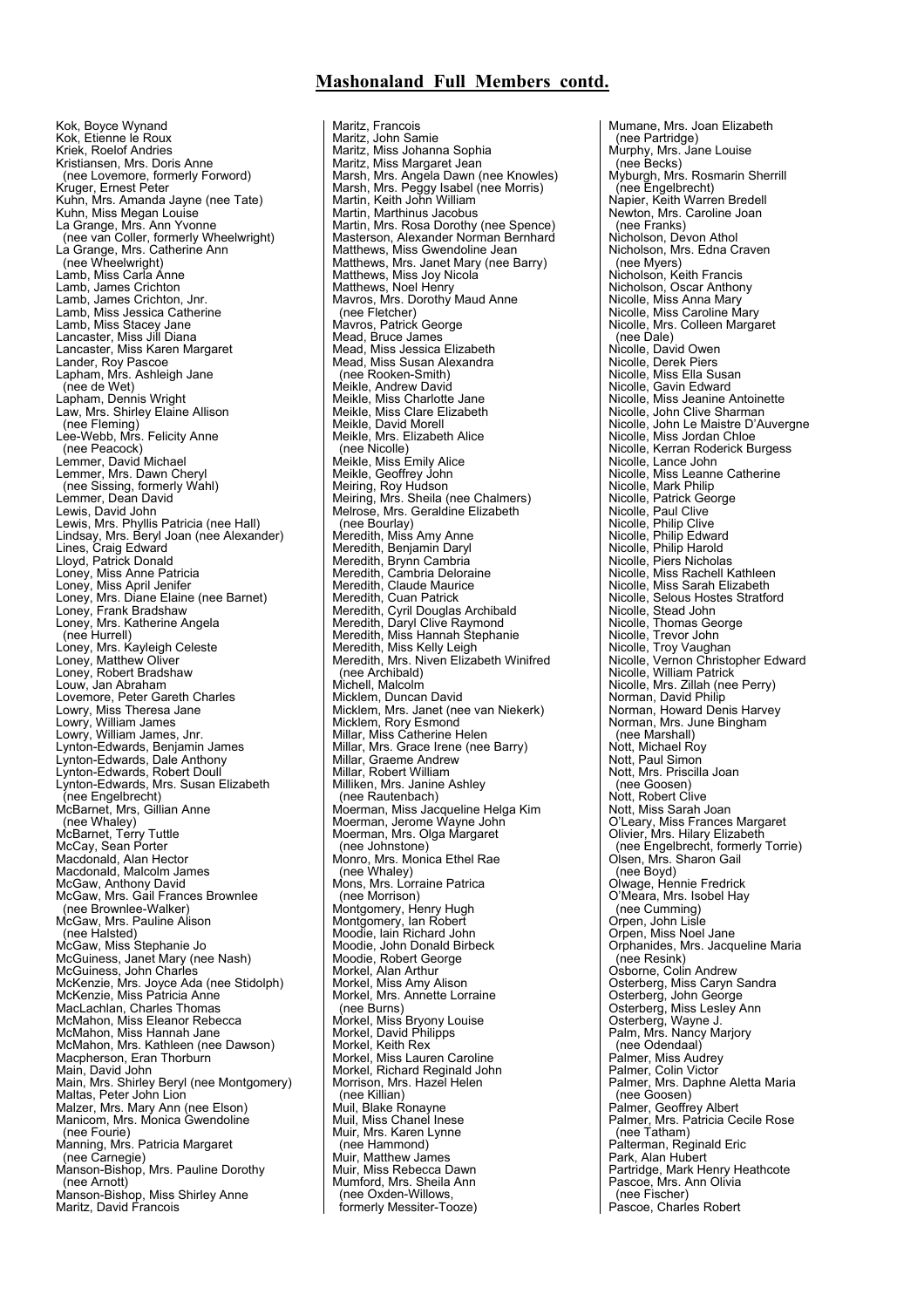Pascoe, Douglas Rijk Pascoe, Norman Douglas Pascoe, Ronald Geoffrey Pattinson, Mrs. Margaret Dorothy (nee Quarry) Payne, Basil Ashbourn Peebles, Graham Austen Perry, Mrs. Helga Margaret (nee Lee) Perry, Lance Ellis Perry, Miss Vere Petzer, Adam Mark Petzer, Miss Dana Leigh Petzer, Miss Lara Jane Petzer, Mrs. Mary Anne (nee Pretorious) Philp, Mrs. Sarah Janet (nee Dorward) Pilcher, Angus Robert Christopher Pilcher, Miss Coralee Catherine Susan Pilcher, Mrs. Frances Catherine Isabella (nee Beale) Pilcher, Grant Peter Bruce Pingstone, Cyril Rodney Pingstone, Miss Leanne Pingstone, Miss Mandy Pingstone, William Arthur<br>Pittard, Mrs. Margaret Ann (nee Stewart) Playford, Deryk Leslie Pollack, Alvin Hugo Pollastri, Mrs. Jeanne Margaret (nee Melrose) Poole, Mrs. Marion Jean (nee Shere, formerly Brooker) Potgieter, Albertus Frederick Potter, Mrs. Onia (nee Christenson) Potterton, Miss Bridget Antoinette Potterton, Ian David Potterton, Mrs. Kim Yvonne (nee Lines) Preston, Edward Robert Colbeck Pringle, Brett Adam Heathcote Pringle, Miss Janine Beth Proctor, Mrs. Diana Mary (nee Condy) Puzey, Clive Roydon Quenet, Mrs. Veronica Louise (nee Nicolle) Quin, Norman Valentine Raaff, Donald Leonard Rail, Mrs. Anne Kathleen (nee Alers) Rail, Miss Carolynn Jane Rail, Roger George Rainsford, John Albert Randall, Mrs. Hilda Johanna (nee Crause) Rattray, George Rau, Mrs. Sally Edith (nee Den, formerly Allanby, Impey, Harris) Raubenheimer, Mrs. Kym Evelyn (nee Rochester) Raubenheimer, Walter Scott Rawson, Colin Arthur Rawson, Mrs. Violet Beatrice (nee Gisborne) Rawson, Walter Harry Peter Paxton Reimer, Cecil Michael Resink, Miss Josephine Therese Rickards, David George Rickards, Robert John Riddle, Douglas Malcolm Roberts, Mrs. Ethel (nee Black) Robertson, Mrs. Shelley (nee Payne) Robinson, Miss Bronwyn Kim Robinson, Mrs. Carol Lynne (nee Pingstone) Robinson, Mrs. Jill (nee Taylor) Robinson, Miss Kylie Adele Robinson, Mrs. Linda Gail Robinson, Richard Leo Robinson, Mrs. Sybil Helen Olga (nee Taylor) Rochester, Mrs. Avis Claudine (nee Acutt) Rochester, Desmond Traiton Rogers, Mrs. Susan Thelma (nee Manson-Bishop) Rorke, Gavin Ashley Rorke, Glynne Peter Rorke, Trevor John Rossiter, Cecil Martin Rouse, Brian Richard Rowe, Miss Sally Frances Russell, William Randolph

Salmon, Thomas Charles Salthouse, Mark Andrew Salthouse, Thomas Anthony Pengelley Samson, Michael Wayne Sansom, Alastair Edward Sansom, Miss Ella Beverly Sansom, Miss Hannah Sansom, Miss Heather Mary Sansom, Malcom Thomas Sansom, Neil Russel Sansom, Mrs. Rosemarie Kim (nee Stewart) Sansom, Russell Keith Hall Sansom, Thomas Alastair Schlachter, Brian Schlachter, Miss Fiona Jane Schlachter, Miss Kelly Ann Schlachter, Kevin George Schmolke, Mrs. Elsa Mary Fraser (nee Fletcher) Scott, Miss Derryn Ashleigh Scott, Mrs. Kathleen Phyllis (nee Harmer) Scott, Nigel James Murray Scott-Rodger, Miss Corrinne Scott-Rodger, Ronald Fraser Scott-Smith, Mrs. Faith (nee Cripps) Searson, Colin William Searson, Miss Coralie Searson, Gareth Geoffrey Searson, Miss Juliet Fortune Searson, Miss June Searson, Miss Louise Francis Searson, Miss Robin Christine Searson, Simon David Searson, Terence James Searson, Timothy James Shaw, Gary Lyle Shearer; Mrs. Elizabeth Maud (nee Hammersley) Sheppard, Mrs. Freda Blanche Proudfoot (nee Ingram) Sheppard, Guy Alistair Sheppard, Jeremy Francis Shere, Mrs. Jean Penrose (nee Sheriff) Sherry, Brian Yoxall Siemers, Alexander Carl Siemers, Mrs. Dawn Kathleen (nee Walker) Siemers, Miss Lynette Kathleen Siemers, Paul Walker Silversides, Mrs. Shirley Anne (nee Knowles) Sinclair, Christopher Roy Sinclair, David Grant Sinclair, David Stuart Sinclair, Miss Deborah Ruth Sinclair, Miss Rebecca Kathleen Singer, Miss Caroline Joy Singer, Morris John Sissingh, Kim Ron Sissingh, Miss Michelle Mary Skea, Mrs. Diana Dorothy (nee Norman) Slater-Brown, Alexander Slater-Brown, Chris Raeburn Slater-Brown, Mrs. Joan (nee Barker) Slater-Brown, Keith Alexander Sly, Anthony Graham Sly, Ivan Anthony Small, Daniel William Small, Michael Ronald Small, Robert Bruce Massie Small, Mrs. Susan Claire (nee Rowe) Smallpeice, Mrs. Joan Edwina (nee Day) Smith, Mrs. Adele Mary (nee Cripps) Smith, Mrs. Esme Eva (nee Butt) Smith, Geoffrey Ryan Smith, Mrs. Heather Joy (nee Reimer) Smith, Leslie George Smith, Roland Creswick Southey, Gerald Philip Southey, Howard Roy Southey, Mrs. Laura Helen (nee Jack) Southey, Lennox Charles

Soutter, William Bryce Spence, Eric Edgar Spence, Mrs. Lynette Eileen (nee Pattinson) Spence, Russell Hunter Spies, Andre Spies, Miss Karen Spies, Mrs. Sally (nee Pitout) Stacey, Mrs. Adeline Gladys (nee Leach) Stacey, Keith Victor Standish-White, Mrs. Margaret May (nee Moubray) Stebbing, Mrs. Brenda Jane (nee Venables) Stenslunde, Christian John Stenslunde, Peter Storm Stewart, Julian Osmond Steyn, Colin Henri Steyn, Mrs. Heather Noelyne (nee Main) Stobart-Vallaro, Miss Ashleigh Stobart-Vallaro, Michael Mark Stobart-Vallaro, Mrs. Ursula Margaret (nee Kaye-Eddie) Stone, Joshua Brian Stone, Matthew Claude Stroebel, Mrs. Martha Jacoba (nee Schoultz) Swanson, Timothy William Sykes, Mrs. Mary Ann Brownlee (nee Brownlee-Walker) Tanser, Daniel John Tanser, Mrs. Diana Karin (nee Osterberg) Tanser, Frank Courteney Tanser, Timothy Frank Menne Tanser, Miss Vanessa Ellen Mary Tate, Craig Godfrey Allan Tate, Miss Dayna-Gay Tate, Gareth Peter Tate, Peter Grant Tatham, Trevor John Taylor, Colin Patrick Taylor, Gary Scott Taylor, Graham Ian Taylor, Ian Scott Taylor, Leslie James Taylor, Robert James Tennant, Graham Anthony Robert Tennant, James Phillip Andrew Tennant, James Ross Tennant, Richard William Angus Thomas, Mrs. Elizabeth (nee Potgieter) Thomas, Miss Erin Elizabeth Thomas, Gareth Robert Thomas, James Erskine Poultney Thomas, Miss Kate Nicole Thomas, Miss Lisa Helen Thomas, Mark Geoffrey Thomas, Rodger Hudson Thomas, Stephen Mark Thomas, Miss Suzanne Claire Thomas, Miss Tara Lee Thomas, Miss Zoe Ann Thompson, Mrs. Rosemary Joy (nee Smith) Thorne, David Robin Thornton, Mrs. Kathleen Enid (nee Peacock) Tilbury, Jack Laurence Tilbury, Michael John Todd, Mrs. Heather Patricia (nee Falconer) Tredgold, David Alan Clarkson Tunmer, Mrs. Rozanne (nee Meiring) Turner, John Anthony Andrew Turtledove, Mrs. Joanna (nee Cockburn) van Coller, Mrs. Catharine Sarah (nee Myburgh) van Coller, Fred Hendrik van der Merwe, Mrs. Jessie Alleyne (nee Maritz) van der Merwe, Mrs. Karen Felicity (nee Latilla) van der Westhuizen, Mrs. Rose Anne (nee Forword) Vandoros, Mrs. Susan Kirkham (nee Bell)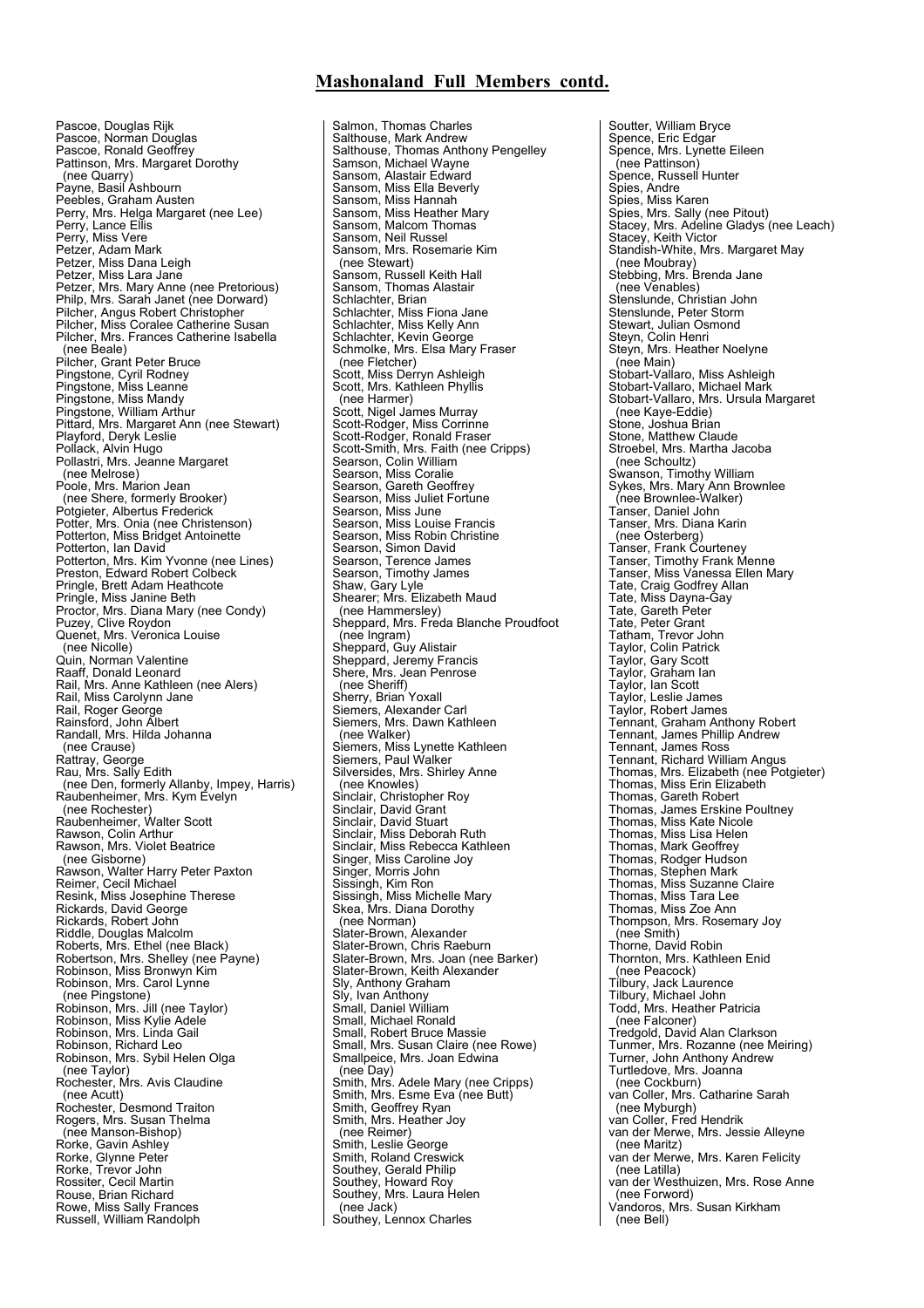van Dyk, Mrs. Pamela Joan (nee Yeatman, formerly Kriek) van Niekerk, Colin Alexander Duminy van Niekerk, Izak Andries van Niekerk, Mrs. Jill Florence Griffith (nee Smith) van Niekerk, Johannes Wilhelmus van Niekerk, Johannes Wilhelmus, Jnr. van Niekerk, Miss Kathryn van Rensburg, Mrs. Christine Elizabeth (nee de Jager) van Rensburg, Miss Roxanne van Rooyen, Bradley Kurt van Rooyen, Graeme Richard van Rooyen, Mark Ian van Rooyen, Norbert George van Zyl, Johannes Abraham Laurence Varden, James Gilchrist Varden Richard David Bulkeley Varden, Richard Piers Varkevisser, Justin Llewellyn Varkevisser, Miss Lara Nardine Varkevisser, Miss Roxanne Varkevisser, Mrs. Susan Dawn (nee Haddon) Venables, Christopher Donald Wade, Michael Phillip Walsh, Mrs. Ann Stuart (nee Ross) Walsh, Miss Peta Ann Leonora Walters, Mrs. Heather Hawthorne (nee Cumming) Webster, Mrs. Daryl Louise (nee Campbell) Webster, David John Webster, Kevin John

Barratt, Grantley Stuart Barratt, Ralph Timothy Barratt, Windsor Rowland Benadie, Mrs. Aletta Johanna (nee Potgieter) Benadie, Johann Francois Borlase, Mrs. Nora Ann (nee Lancaster) Bromley, Daniel Colin Bromley, Mrs. Susan (nee-Howard) Bull, Robin Alexander Beauchamp Carruthers-Smith, David Jonathan Carruthers-Smith, Ian Clement, Rodger Raymond Clements, Tayne Alan Clements, Miss Tiffaney Rae Cormick, Mrs. Jennifer Anne (nee Mortleman) Cormick, Miss Jessica Jane Cormick, Miss Jordan Grace Cormick, Joshua John Edwards, Brandon Lain Edwards, Mrs. Daryl Cohen (nee Clements) Edwards, Rhett Allen Edwards, Travis John Engelbrecht, Gene Casper Johan Fraser, Kenneth Alexander

Webster, Michael Francis Webster, Robert Niell Webster, William Geoffrey Went, Gareth Kingsley Mark Went, Kevin Phillip Went, Kingsley Joseph Went, Miss Linda Ann Went, Miss Robyn Leigh Ann Whaley, Andrew Duncan Whaley, Bernard William Kenneth Whaley, Joseph William Whaley, William Rae Whiddet, Mrs. Hilary Margaret (nee Lawson) Whiley, Michael Bernard Ellard Whiley, Terence White, Craig O'Brien White, Mark O'Brien White, Scott O'Brien Whyte, George Hay Wicks, Miss Jemma Dorothy Wicks, Mrs. Rosemary Susan (nee Squair, formerly Ruttledge) Wicksteed, Mrs. Elinor Rubidge (nee Southey) Wigg, Mrs. Margaret Lenora (nee Lloyd) Wigg, Michael Fraser Wiggins, Nicholas Philip Wightman, John Wightman, Robert John Wilde, Anthony Ernest Ian Wilde, Miss Bernice Theresa Wilde, Miss Leonie Gwyneth

## **Masvingo Full Members**

Havnar, Eric Jake Havnar, Gilbert Jake Heymans, Marc Gordon Heymans, Mrs. Norma Audrey (nee Tolmay) Heymans, Pierre Johan Horn, Mrs. Martha Elizabeth (nee Prinsloo) Jackson, David Roy Jackson, Douglas Harold Hamilton Jackson, Graham Edwin. Lesley Jansen, Brett Neil Jansen, Donald William Jansen, Mark Donald Jansen, Miss Natalie Anne Jackson, Miss Tanya Louise Jansen van Vuuren, Ross David Lancaster, Richard John Lawrence, Mrs. Kim Leonie Catherine (nee Allanby) Macdonald, Mrs. Marion Joy (nee Wayne) Mortleman, Miss Caylie Beth Mortleman, Mrs. Maureen Elizabeth (nee Richards) Mortleman, Stephen James Naude, Eddie Mark

Wilde, Mrs. Merle Alexia Somerville (nee Coleman) Wilde, Stephen Andrew Wilkins, Mrs. Dorothy Elizabeth (nee Landman) Williams, Mrs. Kathleen Constance (nee Williams) Wilson-Harris, Miss Kyla Ann Wilson-Harris, Miss Tyla Lea Winning, Mrs. Avis (nee Lanning) Wolffe, Miss Marlene Walton, Mrs. Margaret Rose (nee Dumbleton) Wood, Miss Alexandra Sophie Micaela Wood, Duncan Bruce Wood, Hugo-Thomas Wood, James Alexander Wood, Peter Walter<br>Wood, Richard Holroyde Wood, Thomas Peter Wooler, Charles Robert Dudley Woollacott, Miss Eileen Olga Merry Wragg, Mrs. Anthea Dora Mabel (nee Hood) Yeatman, Wayne George Young, Mrs. Cherie Geraldine (nee Bowley) Young, Gordon Tulloch Youngman, Mrs. Charlotte Colleen (nee Gosman)

Naude, Eduan Nortier, Stephanus Andries Petrus Potgieter, Martinus Hendrik Potgieter, Petrus Jacobus Potgieter, Mrs. Shirley Anne (nee Webster, formerly Gullick) Rossouw. Marius Christiaan Rossouw, Nicolaas Jacobus Tapson, Rodney Claude Tayler, Mrs. Dorothy May (nee Den) Tayler, Miss Leigh Ann Tayler, Miss Shelley Elizabeth Tayler, Miss Sian Louise Tilbury, Mrs. Lorna Megan (nee Naude) Tolmay, Gordon Stanley Warth, Daniel Charles Warth, Gary Thomas Warth, Shane Raymond Warth, Thomas Leslie<br>Webber, Mrs. Yvonne Joy<br>(nee Tapsell) Wilkins, Brendon James Wilkins, Miss Dayna Louise Wilkins, Mrs. Vicky Jean (nee Gullick)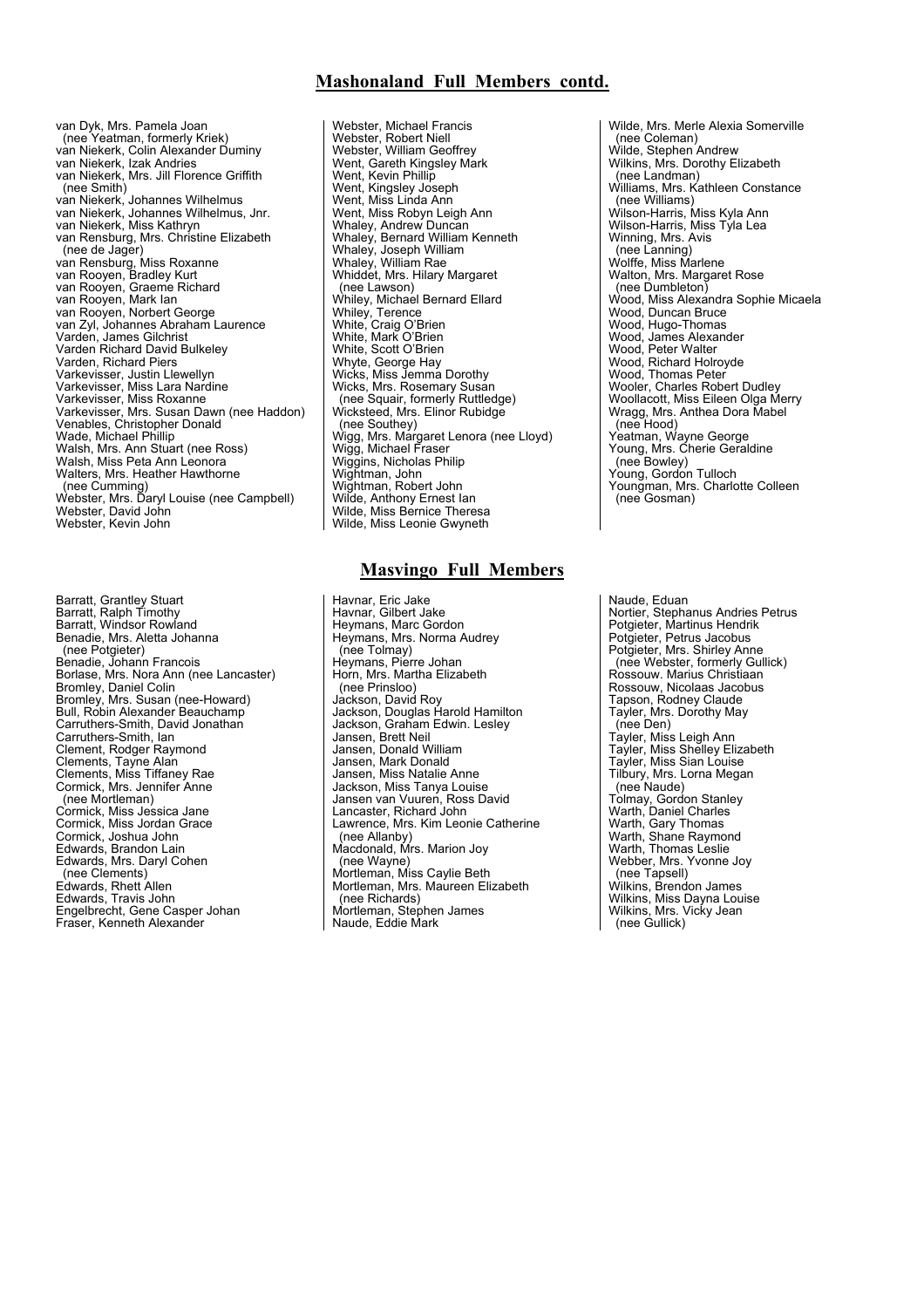## **Matabeleland Full Members**

Adams, Frank Douglas Anderson, Daniel Paul Anderson, Mrs. Sylvia Jean (nee Conolly) Andraos, Colin John Andraos, Derrick Powell Andraos, Jarryd Ashley<br>Andraos, Joshua Russel Andraos, Mrs. Lucy Maud (nee Barbour) Andraos, Michael Paul Andraos, Miss Tiana May Andraos, Miss Timorei Bleu Ashburner, Gordon Howard Ashburner, John Audin, Brandon<br>Audin, Mrs. Claudine Doret (nee Herbst) Audin, Jason<br>Audin, Miss Rachel Audin, Miss Rachel Aust, John Charles Wyatt Aveley, Mrs. Colleen Patricia (nee Cumming) Aylward, Joseph Francis Ballantyne, Mrs. Janet Norah May (nee Salter, formerly Bates) Bands, Cole Albert Bands, Mrs. Jeanette Mavis (nee Engelbrecht) Bands, Miss Sarah Victoria Barker, Mrs. Mona Maud (nee Strydom) Barnard, Mrs. Anita (nee Bands) Barnard, Louwrens Petrus Barnard, Ronald Humphrey Barrie-Smith, Adam Patrick Bassett, Jack Edward Bawden, Harry Desmond Bawden, Miss Joy Ulyth Bell, Mrs. Valerie (nee Slater) Bennett, Mrs. Linda Karen (nee Wilde) Bickle, Anthony George Bickle, Miss Berenice Josephine Bickle, Colin Lancaster Bickle, Mrs. Jennifer Helene Wilburn (nee Rudland) Bickle, Miss Olivia Helene Bickle, Miss Ruth Bion, Mrs. lvanna Leigh (nee Forster-Jones) Birchall, Miss Catherine Elizabeth Birchall, Mrs. Evelyn Lois (nee York) Birchall, Kevin James Birchall, Miss Leanne Lois Black, Ronald Frederick Bloomhill, Edward Bloomhill, Simon Hessel Blume, Mrs. Mildred Helena (nee Crewe) Blyth, Mrs. Ivy Alice Marjorie (nee Barker) Bolze, Adrian Mark Bonett, Mrs. Sussana Elizabeth (nee Viljoen) Botton, Bruce Hilton Botton, Richard Mark Bowes, Mrs. Rosemary Burnett (nee Ashburner) Boyd, David William Boyd, Mrs. Jennifer Margaret (nee Cremer) Boyd, Michael John Boyd, Miss Winsome Sarah Kim Elizabeth Bradnick, Alan Charles Bradnick, Alexander James Grant Bradnick, Andrew Robert Grant Bradnick, Bruce Alistair Grant Bradnick, Clive Ian Bradnick, Mrs. Deborah (nee Blitenihall) Bradnick, Stewart Grant Brown, Mrs. Jane Brownlee (nee Brownlee Walker) Brownlee-Walker, Anthony Ross Brownlee-Walker, Charles Ross Burdon, Mrs. Elaine Gloria (nee Lawley, formerly Bulling) Butcher, Mrs. Gillian Mary (nee Savage) Butcher, Martin Basil Butcher, Miss Pamela Jessica Campbell, Andrew Marshall Campbell, Bruce Alistair

Campbell, Douglas Marshall Carbutt, Adrian Terence Carbutt, Mrs. Shirley Edwina (nee Meiring) Carbutt, Miss Stacey Edwina Carnegie, Andrew Michael Carnegie, Balfour Johnston Carnegie, Miss Paige Ann Carnegie, Ross Alex Carnegie, Unwin Michael Carnegie, William Duncan Carroll, Michael John Booyens Carruthers-Smith, Allan Russell Castle-Ward, Mrs. Beryl Mavis (nee Osmond) Cliff, Miss Diana Norma Cohen, Mrs. Moira Ann (nee Peribonis) Cole, Robert Hepburn Conolly, Allan Gavin Conolly, Miss Helen Dawn Conolly, Ian Mark Conolly, Osment Joseph Conolly, Thomas Gavin Coulson, Alastair Mark Coulson, Mrs. Stella Mary (nee Richardson) Craigie, Miss Caitlin Nicole Craigie, Stephen Alexander Creigh-Smith, Mrs. Patricia Jane (nee Bawden) Cromar, James Malcolm Cronje, Bruce Ian Duncan Cronje, Drew Max Daniel Cumins, Miss Anne Marie Cumins, Neville Keith Cumming, Mrs. Elizabeth Mary (nee Stewart) Cumming, Miss Maureen Alice Cumming, Miss Norah Kathleen Cunard, Miss Chelsey Leigh Cunard, Guy Arderne<br>Cuttler, Mrs. Diana Clare<br>(nee Platt, formerly Mattheus) Davis, Mrs. Sylvia (nee Cremer, formerly Peribonis) Davison, Brian Fettes Davison, Mrs. Vera (nee Nielson) de Beer; Mrs. Mary Leigh (nee Stuttaford) Deetlefs, Kenneth Roy Deetlefs, Roy Alexander Pullen de la Rue, Miss Nicolette Gay de la Rue, Miss Stacey Kaitlin de la Rue, Mrs. Trecarrel Joy (nee Thomas) de Smidt, Mrs. Philippa Anne (nee Porter) de Smidt, Walter John de Villiers, Colin Peter de Villiers, Miss Katherine Allison de Villiers, Peter Lawrence David Dietrechsen, Mrs. Desia Mary (nee Smith) Dollar, Graeme Richard Dollar, Perry Douglas Dollar, Richard Brian Doman, Edward Anthony Domingo, Ashley Peter Domingo, Miss Nattria Razelle Domingo, Mrs. Rosemary Jane (nee Lamb) Donald, Mrs. Moreen (nee Cremer) Donen, Mrs. Thelma (nee Nielson) Down, Miss Kezia Stephanie Down, Lee Hudson Down, Mrs. Sylvia Beryl (nee Thomas, formerly Roberts) Drummond, Mrs. Alison (nee McCay, formerly Gawler) Eames, Mrs. Lindsay Anne (nee Harmer) Eames, Miss Michaela Anne Edwards, Cedric Ronayne Edwards, Mrs. Rosemary (nee Withers) Edwards, Russell John Ellerman, Mrs. Eileen Elizabeth (nee Taute) Engelbrecht, Carl John Engelbrecht, David Henry Engelbrecht, Miss Kim Fairlamb, Miss Emma Jane

Fairlamb, Michael James Fairlamb, Mrs. Natalie Anne (nee Butcher) Feldman, Mrs. Daphne Elizabeth (nee Butcher) Feldman, Miss Tonette Agnes Fenner, Mrs. Shirley Anthea (nee Coombe) Ferguson, Colin Roy Fleet, Mrs. Deborah Jane (nee Phillipson) Fleming, David John Milroy Fletcher, Ian Cambell Fletcher, Miss Kirsty Margeurite Forster, Mrs. Lindsay Colette (nee Walker) Fourie, Mrs. Mavis Clare (nee Ryder) Francis, Robin Frieszo, Mrs. Keri- Liegh (nee Fuller) Frost, Victor Earnst Fuller, Miss Derryn Julie Fuller, Edgar Douglas Ross Fuller, Miss Romi Layl Fuller, Miss Tamlyn Dale Fury, Mrs. Colleen Ann (nee Whight) Gawler, Miss Colleen Mary Frances Gelman, Michael Lewis Gloss, Miss Mandy Lee Cheryl Gloss, Sinjen Cavanagh Goddard; Mrs. Barbara Joan Alan (nee Brown) Godfrey, Mrs. Debra Susan (nee Greaves) Goodwin, Brian Paul Duly Goodwin, Cecil Paul Duly Goodwin, Charles Dennis Duly Goodwin, Miss Kathryn Nell Goodwin, Mrs. Lorna Elspeth (nee Stirling) Goodwin, Michael Arthur Goosen, David Goosen, Mrs. Mavourneen (nee Stewart) Grant, David Neville Lindsay Gray, Adam Lindsay Gray, Jonathan Lindsay Gray, Rodney Lindsay Greaves, Duncan Huyshe Greaves, Robin Louis Huyshe Greaves, Mrs. Wendy Sheila (nee Greaves, formerly Wise) Greenfield, Michael Alan Grobler, Mrs. Gwendoline (nee Lee) Halsted, Miss Christie Gail Halsted, Eugene Elliot Halsted, James Robert Halsted, Mrs. Janine (nee Teasdale) Halsted, Paul Ian Halsted, Mrs. Philippa Mary (nee Williams) Hampshire, Mrs. Joan Winifred (nee Meikle) Harmer, Miss Elizabeth Jane Harmer, Ian Robert Harmer, Miss Jennifer Anne (nee Wilcox) Harrison, David Charles Hayes, Mrs. Cheryl Anne (nee Hammond) Heathcote, David Starr Henderson, Alan Stephen Accra Henderson, Miss Camilla Henderson, Ian Montrose Henderson, Miss Kim Joan Henderson, Sean Stephen Henderson, Miss Tania Hendry, Mrs. Julie Anne (nee Osborne) Hepburn, Miss Elizabeth Loraine Hepburn, James Edward Herbst, Derrick Michael Herbst, Jacques Andre Hinde, Beric Peter Dudley Holshausen, Carl Ernst Holshausen, Miss Kerina Holshausen, Mrs. Patricia Doris Anne (nee Olivier) Hope, Mrs. Mieta Elizabeth (nee Hygers) Hubert, Mrs. Barbara Evelyn (nee McAllister) Ilderton, Graydon Barry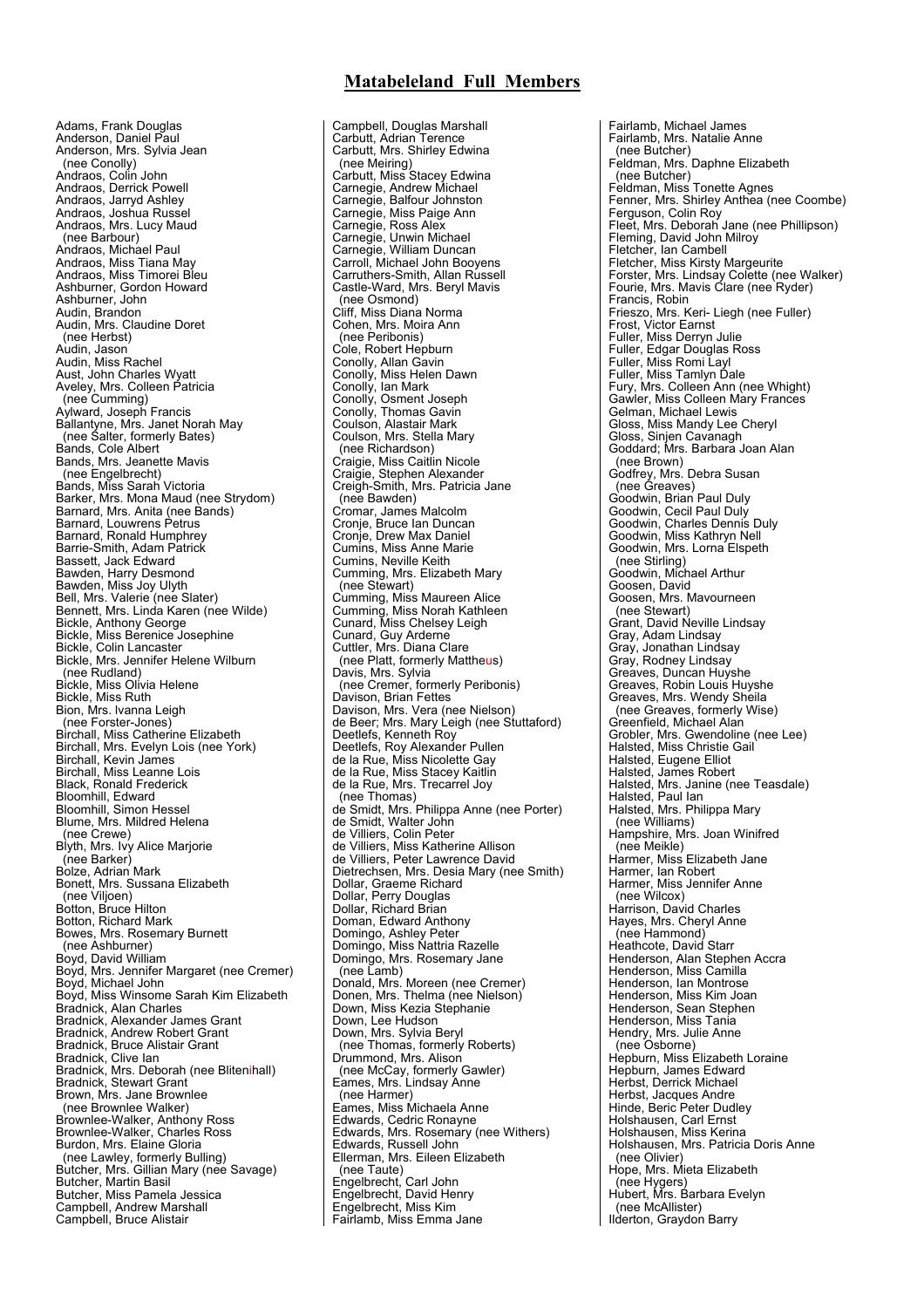## **Matabeleland Full Members contd.**

Ilderton, Howard George Bernard Ilderton, Howard Graydon Rodney Ilderton, Miss Lindsay Clare Ilderton, Rodney Howard Jackson, Neale Edmund Jackson, Mrs. Sandra Margaret (nee Ferreira) Jackson, Miss Veronica-Male Jacobsen, Mrs. Joan Ethne (nee McEwan) Jansen van Vuuren, James Campbell Jeffreys, Michael Roger Jenkinson, Brett Robert Jenkinson, Jason Rene<br>Jenkinson, Mrs. Shelagh Patricia (nee Holl) Johnson, Courteney Alfred Johnson, Mrs. Jeanette Elizabeth (nee van Vuuren) Johnson, Ryan Hans Campbell Johnstone, Mrs. Frances Mary (nee Davis) Johnstone, Peter Austin Johnstone, William David Jones, Mrs. Alvena Rhoda (nee Meldrum) Jones, Douglas Andrew David Jones, Mrs. Lynette Gay (nee Thomas) Jones, Noel Peter Jones, Miss Simone Lyn Keates, Mrs. Lorraine (nee Burrows) Kirby, Mrs. Jean (nee McAllister) Kritzinger, Miss Barbara Lucy Lake, Mrs. Sarah (nee Acutt) Lamb, Percy Lambert-Porter, Mrs. Antonia (nee Jervis) Lambert-Porter, Jonathan Richard Lambert-Porter, Miss Rosalind Mary Langlois, Mrs. Muriel Edith (nee Rainsford) Leiman, Mrs. Leonore Ethel (nee Gelman) Louth, Brian Bertram Love, Reginald Desmond Ludick, Mrs. Jeanette Maude (nee Shraga) McCausland, Mrs. Margaret (nee Fraser) McCay, Charles Halsted McCay, Dave Potter McCay, Greg Porter McCay, Mark Ulric William McCay, Paul Ian Macdonald, Miss Claire Alison Macdonald, Gareth Bruce Macdonald, Gordon Alan Macdonald, Miss Kirsty Morag Macdonald, Miss Tracey Anne McGahan, Miss Jennifer Heather McGahan, Mrs. Rosalind Gail (nee Padget) McGahan, Miss Sarah Nicole McGregor, Hamish Ian McGregor, Robert Thomson McKenzie, Mrs. Susara Johanna Catherina (nee Prinsloo, formerly Herbst) McKinnon, Mrs. Patlyn Rose (nee Weier) McLaren, Miss Alison Jean McNeilage, Mrs. Rosemary Ann (nee O'Connor) Maidwell, Miss Tara Louise (nee Fletcher) Main, Mrs. Angela Cecilia (nee Watson) Main, Bradley David Marillier, Mrs. Janet Roberta (nee Greeff) Masterson, Mrs. Linda (nee Bands, formerly Smith) Maughan, Darren Patrick May, Brian Warren May, Mrs. Rosemary Frances (nee Johnstone) Meadows, Mrs. Margaret Maie (nee Woolacott, formerly Craigie, Card) Mirtle, Glenn Edward Mirtle, Mrs. Karen Lesley (nee Oxden-Willows) Mitchell, Miss Amanda Jane (nee Tarr) Mitchell, Brendon Roy Malton Mitchell, Miss Nicole Lara Mitchell, Phillip Jonathan Mitchell, Ryan Philip Mitchell, Tayne Philip Moncrieff, Miss Rosemary

Montgomery, Mrs. Margaret (nee Child) Nash, Mrs. Anthea Margaret Alicia (nee Pugh) Naude, Mrs. Sarah Johanna (nee Gibson) Neilson, Mrs. Beryl Lundie (nee Cornwall) Neilson, Miss Colette Neilson, Grant Michael Neilson, Lloyd Peter Nicolle, Sean Rory Lee Nicolle, Stanley Rex Nicolle, Terence Charles Norman, Christopher Glen Norman, Mrs. Joyce Ivy (nee Day) Norman, Mrs. Thelma Betty (nee Honeysett) Oosthuizen, Mrs. Beryl Vivien (nee Talbot, formerly Cunard) Oosthuizen, Gerhardus Martinus Osborne, Mrs. Jill Ivy (nee Lennard) Owen, Mrs. Yvonne (nee Engelbrecht) Oxden-Willows, Arthur Victor Oxden-Willows, Clive Paul Oxden-Willows, Miss Shayne Michelle Padget, Mrs. Josephine Lynette (nee Stidolph) Peacock, Christopher Gerald Perkin, Eric George Phillipson, Michael Keen Picone, Mrs. Alison Jane (nee Cambell) Porter, Philip Woolls Pullen, Cecil Pullen, Edwin Edward Pullen, Miss Trish Tshana Querl, Graham John Querl, John Douglas Querl, Kevin Clifford Querl, Wayne Douglas Rademeyer, Andre Conrad Rademeyer, Francois Michael Rademeyer, Gerrit Michael Reilander, Mrs. Dorothy (nee van Blerk, formerly Thorburn) Roberts, Andrew Moodie Roberts, Grant Mathew Roberts, Hugh Moodie Roberts, Ross Jonathan Robinson, Anthony Mark Robinson, Gary Rosser Robinson, Hilton Rosser Robinson, John Llewellyn Robinson, Mrs. Sharon Kaye (nee Skillen) Robinson, Shaun Rosser Robinson, Miss Tanya Robinson, Thomas Nathaniel Rooken-Smith, William Brien Rorke, Miss Anne Elizabeth Rorke, Brett Peter Rorke, Glynne Shane Rorke, John Michael Rorke, Sean Cecil Rosenfels, Ernest James Rosenfels, John Andrew Rosenfels, Max Rosenfels, Mrs. Marilyn Inez (nee Watson) Rosenfels, Sigmund Julius Rowe, Mrs. Paula Marjory Ann (nee Savage) Rowe, William Paul Saudan, Shirwin Richard Schultz, Mrs. Amanda Fiona (nee Watson) Scott, Mrs. Michelle Shirley (nee Goodwin) Scott, Norman Cedric Shraga, Kevin Martin Shraga, Mrs. Valerie Grace (nee Squair) Skea, Mrs. Alison Morag (nee Squair) Skea, Douglas Scott Robertson Skea, Miss Heather Joy) Skea, Miss Paula Grace Sloviak, Anthony David Sloviak, Mrs. Noelle Mary Nanette (nee Stone) Sly, John Richard Sly, Nigel John

Smit, Mrs. Maria Johanna (nee Herbst, formerly van der Riet) Smith, Mrs. Adrienne (nee Cromar) Smith, Chap Lance Huntley Smith, Mrs. Edith Doreen (nee Bassett) Smith, Mrs. Kerry Anne (nee May) Smith, Miss Kirsten Jade Smith, Mrs. Louise Ann (nee Horstead) Smith, Mrs. Robyne Lyle (nee Gawler, formerly Dalais) Smith, Mrs. Sharon Rosa (nee York) Smith, Stuart James Smith, Miss Tamlyn Rosa Smith, Wayne Kenneth Sparrow, Buron Reed Sparrow, Gerald Fergus Squair, Donald Lyall Squair, Mrs. Dorothy Denise (nee Goodwin) Stead, Mrs. Sharon Wendy (nee Wilde) Stephens, Mrs. Judith Erica (nee Hepburn, formerly Smith, Kritzinger, Hall) Stevenage, Mrs. Anwen Jane (nee McCay) Stevenage, Craig Andrew Stevenage, James Charles Stevenage, Miss Katherine Elizabeth Stewart, Mrs. Esme Sheila (nee Osmond) Stewart, Keith Osmond Stidolph, Jack Stipinovich, Miss Emily Katrina Stipinovich, Miss Francesca Sara Stipinovich, Mrs. Zoe Dorothy (nee Bickle) Stirling, Miss Lindsay Barbara Stirling, Mrs. Lorna Ann Coutts (nee Sutherland) Stirling, Robert Munro Stirling, Miss Sarah Jane Stone, Mrs. Alice Patricia (nee Barry) Stone, Miss Catriona Morag Stone, Miss Corinne Margaret Stone, Michael Christopher Stone, Miss Michaela Elizabeth Morag Stone, Mrs. Morag Margaret (nee Thomson) Stone, Mrs. Suzan Melony (nee Querl) Stoole, Mrs. Virginia Nancy (nee Crewe) Stork, Geoffrey Bernard Stuttaford, Wallace Ronald Lorimer Sullivan, John Lawrence Swanepoel, Clive Martin Swift, Mrs. Adrienne Julie (nee Sly) Tarr, Miss Courtney Jaye Tarr, Gavin Hugh Tarr, Mrs. Gillian Ann Lynette (nee Wayne) Tarr, Russell Gregory Teasdale, Harold James Thomas, Mrs. Sharon Elizabeth (nee Querl) Thompson, Mrs. Margaret Helen (nee Meikle) Thompson, Mrs. Moira Lesley (nee Whaley) Thomson, Kevin Douglas Thomson, Roy Thomson; Mrs. Yvonne Maureen (nee Godden) Thorne, Mrs. Alexis Patricia (nee Hepburn) Tones, David Anthony Tones, John Anthony Tones, Michael John Tucker, Mrs. Claire Elizabeth (nee Sly) Tzircalle, Mrs. Fiona Margaret (nee McLaren) van Blerk, Mrs. Elizabeth lreen (nee Dickinson) Veale, Bruce Niland Veale, Miss Gabriella Bronwyn Veale, Miss Georgia Lauren Vickery, Gene Alfred Schalk Viljoen, Mrs. Barbara Ruth (nee Rosenfels) Viljoen, Miss Beverly Lois Viljoen, David Max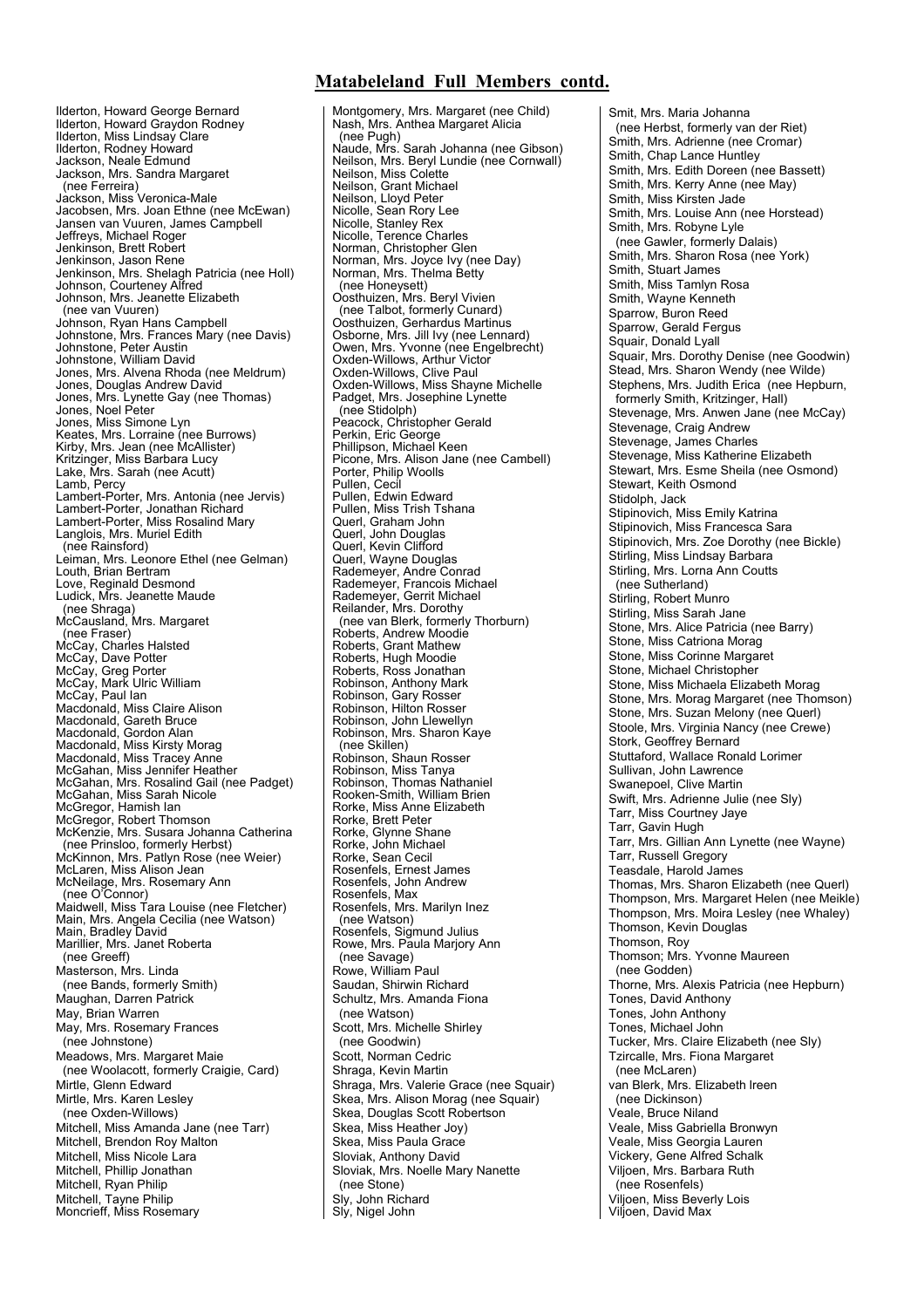## **Matabeleland Full Members contd.**

- Viljoen, Derek Odillon Viljoen, Gavin Bruce Viljoen, Jason Charles Viljoen, Miss Jenna Ashleigh Waddy, Michael Osmond Walker, Alan Frank Walker, Christopher Brian Walker, Stanely Paul Wallis, Anthony John Lyall Wallis, Miss Vivien Rae Ward, Mrs. Gail (nee Cromar) Watson, Mrs. Alison (nee Shand) Watson, Barry Peter Watson, Bruce Douglas Watson, Duncan Mathew Watson, Miss Emma Kathleen Watson, Frrol John Watson, Gregory John<br>Watson, Miss Ivy Alice (nee Peters)
- Banks, Mrs. Sandra Anne (nee Forword) Berger, Harry Richard Bresler, Michael Andrew Carruthers, Ronald Chancellor Cloete, Mrs. Aledia (nee Bradnick) Cloete, Miss Berenice Anticlea Conolly, Miss Amanda Joy Conolly, Andrew Conolly, Jonathan Andrew Conolly, Miss Sarah Elizabeth Dollar, Noel Frank Engelbrecht, Barend Frederick Evans, David John Hagemann, Mrs. Sallyann (nee Tapson) Hoffman, Cornelius Jansen Taljaard
- Watson, James William Watson, Mark Lewis Watson, Mrs. Phyllis Marjory Ann (nee Rittey) Watson, Mrs. Rosemary Jean (nee Tones, formerly Elkington) Wayne, Mrs. Ethel Violet (nee Love) Weier, Mrs. Racheal (nee Lamb) Welch, Mrs. lngrid Belinda (nee Moerman) West, Anthony<br>West, Jeremy Anthony David<br>West, Miss Maxine Ashliegh Claire Whight, Mark Ashley Whight, Mrs. Stella Rosalie (nee van Blerk) White, Rollo Frankish Whiteley, Alan Raymond Malcolm Widdop, David Kenneth Widdop, Desmond John Widdop, Mrs. Vivienne Margaret (nee Sellmann)

## **Midlands Full Members**

- Honey, George Fergus Hurrell, Neville Gower Jury, Mrs. Violet Rubina (nee Nortier) Merritt, Mrs. Joyce Caroline (nee van der Struys) Muil, Alan Courtney Muil, Brent Alec Muil, Rory Milton Nielson, William Ronald O'Neill, Mrs. Iris M. (nee Kok) Oosthuizen, Daniel Jacobus Paul, Mrs. Barbara Dorothy (nee Venables) Roselt, Mrs. Anita Joy (nee Bradshaw) Shaw, Mrs. Moira Margaret (nee Price) Shaw, Nigel Alan
- Wilcox, Miss Auriel Monaby (nee Blackler) Wilde, Cedric Robert Wilde, Jeremy Brendon<br>Wilde, Mrs. Maureen Gay<br>Wilkins, Mrs. Shirly Ann (nee Taute) Williams, Mrs. Catherine Margaret (nee Bradnick) Williams, Philip Austin Williams,. Miss Sascha Christina Wittstock, Mrs. Elizabeth Helena (nee Rademeyer) Wright, David Charles Yeatman, Mrs. Julie Cairian (nee Bradnick) York, Alister Frederick York, Miss Candice Elizabeth York, Frederick Peter York, Mrs. Rosa Elizabeth (nee Rosenfels) Youngman, Donald Gary
- Shaw, Trevor Gordon Tucker, Andrew Graham Tucker, Brendan Grant Tucker, Miss Lauren Michelle Vaughan-Evans, Robert Henry Vaughan-Evans, Mrs. Valerie Jean (nee Brownlee, formerly Bresler) Wells, Mrs. Patricia Jean (nee Cary) West, Clifton West, Clifton Michael West, Clinton Neville Williams, Anthony Forssman Williams, Miss Melodie Dare

## **Outside the Country - Africa Full Members**

- Aaron, Mrs. Miriam (nee Wolffe) Abbot, Mrs. Philippa Carol Powley (nee McLoughlin) Adams, Mrs. Jennifer Ann (nee Venables) Aitken, Mrs. Margaretha Magdelena Jacomina (nee Hoffman) Alan-Brown, Bernard Graham Alcock, Mrs. Debra Rene (nee Bousfield) Alexander, Adam Alexander, Mrs. Beverley (nee Hocking) Alexander, Edward Neville Alexander, Evan Anderson, Brian Tait Andrews, Dustin Alan Anthony, Mrs. Corrine Gertrude Crause (nee Boardman) Armstrong, Neville Duncan Ashburner, Trevor Burnett Atkinson, Bradley Martin Atkinson, Geoffrey Alan Atkinson, Howard Alan Atkinson, Miss Jaimie Atkinson, Miss Kim Atkinson, Martin Geoffrey Atkinson, Ryan Atkinson, Steven William Atkinson, Zane
- Austen, Jaime Allan Austen, Norman Robert Austen, Robert Lee Austen, Miss Shelly Robyn Babb, Miss Layla Badenhorst, Miss Alma Badenhorst, Michael Badenhorst, Mrs. Salmina Anna (nee Schoultz) Bain, Mrs. Jane (nee Zeederberg) Baisley, Alister Bryan Baisley, Ivan Theodore Baker, Mrs. Winifred (nee Boyes) Barclay, Mrs. Karin Hazel (nee Bousfield) Barker, Daniel Mark Barker, David John Barker, Jonathan Peter Barlow, Miss Amanda Leigh Basing, Mrs. Emily Edith (nee Montgomery) Bassett, Miss Sheila Dawn Bate, Mrs. Nunette Marie (nee Meyer) Bate, Richard Cyril Beale, Anthony Peter Gerard Beale, Miss Cherylee Adele Beale, Christopher Steven Paul Beale, Daniel Ryan Peter Beale, Mrs. Gail Colleen (nee van Blerk)

Beale, Justin Patrick

Beale, Matthew Colin Anthony Beale, Michael Barry Andrew Beale, Miss Michelle Anne Beale, Raymond Dillon Gerard Beale, William Fraser Beck, Peter James Meiring Bennett, Mrs. Joan May (nee Bain, formerly Betterton) Bertram, Charles Ramsay Bertram, Robin Bertram, Miss Samantha Ailsa Bey, Mrs. Zeta Broadhurst (nee Robertson) Birbeck, Colin Dunsmuir Blackwell, Mrs. Mary Elizabeth Antoinette Menne (nee Tanser) Blitenthall, Brian John Blitenthall, Brian John, Jnr. Blitenthall, Craig Blount, Mrs. Veronica Eunice (nee Frost) Boardman, Miss Bridget Anne Crause Boardman, Richard Neville Crause Bonandrini, Mrs. Cecilia Maureen (nee Wilde) Boom, Mrs. Helen Mary (nee Pascoe) Botha, Mrs. Maria Cecilia (nee Gibson) Botton, Garth Botton, Miss Gillian Bourlay, Christopher Welland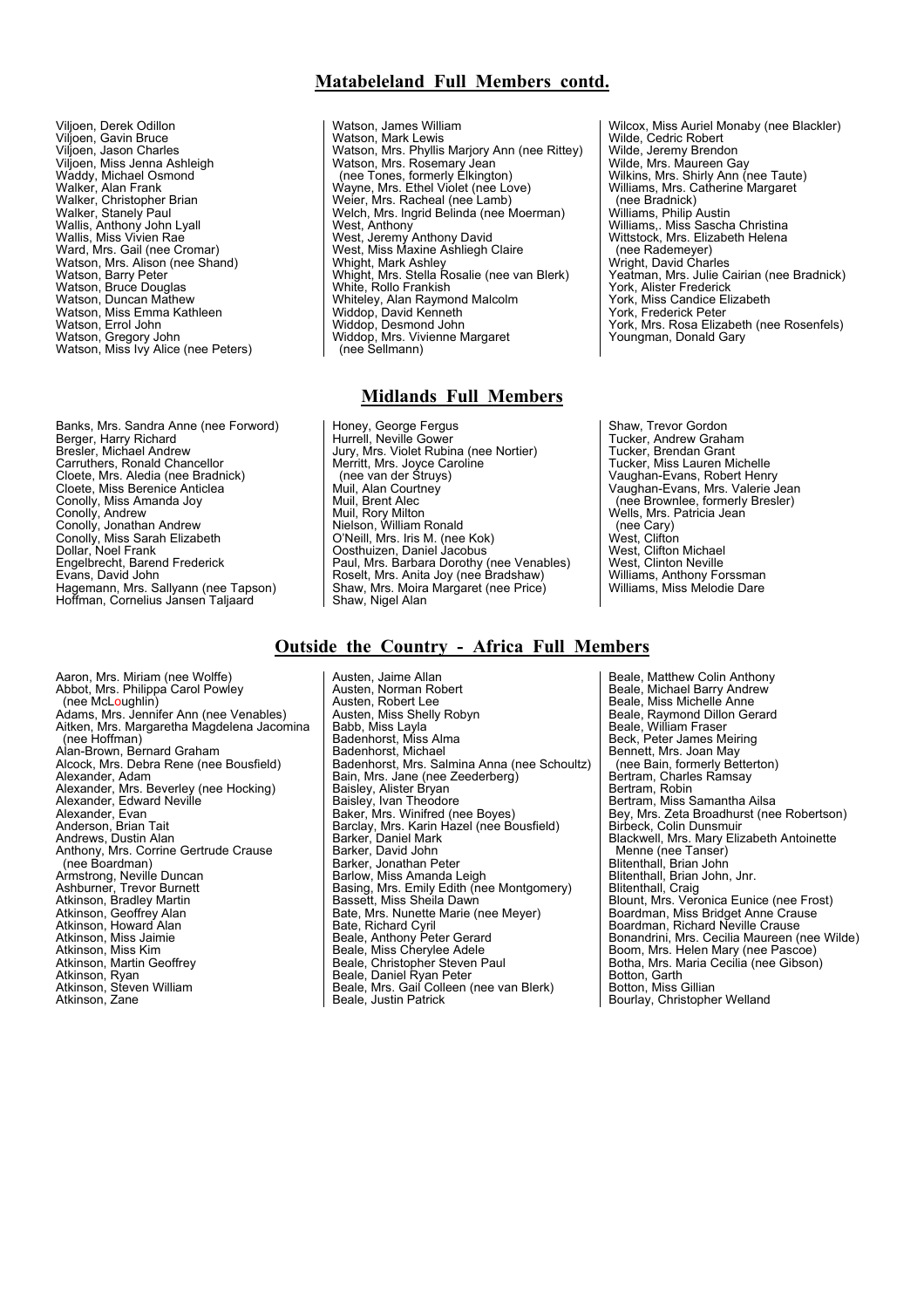## **Africa Full Members contd.**

Bousfield, Ralph Granville Bousfield, Mrs. Susanna Johanna (nee Nicholson) Bowker, Russell Albert Bowman, Mrs. Beryl Mary (nee Rattray) Boyd, Mrs. Gladys Ray (nee Morris) Bradnick, Craig Robert Bradnick, Robert Stavley Bresler, Robert Orde Bridger, Thomas John Sidney Brockman, Grant Leo Brown, Mrs. Margaret Elizabeth (nee Davis) Bull, Clive Beauchamp Burns, Miss Joy-Lee CoCo Burns, Mrs. Pamela Joy (nee Foyer) Burrows, Harry Henderson Burrows, Mrs. Joan Marjorie (nee Fitt) Burrows, William Angus Burton, Miss Diana Lynne Burton, Noel Ernest, Butt, Charles Alan Cadiz, Frank Michael Lawder Cadiz, Raymond Francis Galwey Campbell, Edmund Ross Duncombe Campbell, Mrs. Judith Ann (nee Wolton) Cannon, David Michael Cannon, Miss Jaclyn Dawn Cannon, Mrs. Nicola Diane (nee Avery) Carlisle, Ian Richard Carnegie, Alan Carnegie, Brett Carnegie, Kyle Carnegie, Shane Carnegie, Tyryn Thompson Catterall, Mrs. Shirley Jean (nee Gird) Chalmers, David Stuart Charles, Brendan Peter Charles, Miss Carolyn Amanda Charles, Mrs, Roberta Nell (nee Barnett) Charlesworth, Mrs. Denise Ray (nee Green) Chevallier, Mrs. Patricia (nee Chalmers) Clinton, Giles Rory Clinton, Miss Megan Kate Clinton, Roderick John Cobbett, Mrs. Gwynra Gaile (nee Robins) Cockcroft, Richard Arthur Cockcroft, Terence Norman Coetzee, Harry Johannes Coetzee, Jan Izak Cornelius Coleman, Arthur William Hunt Condy, David Vere Condy, Michael John Conn, Andrew Alexander Conn, Mrs. Norah Christian (nee Chalmers) Cousins, Mrs. Anne Maria (nee Bourlay) Cronwright, Mrs. Cynthia Kay (nee Burton) Cronwright, Fairbairn Cumming, Mrs. Ada Petronella (nee van Zyl) Cumming, Gavin McIntosh Cumming, Graeme Terence Cumming, Grant Cumming, Hilton Hage Cumming, Keith Cumming, Stuart Cumming, Vaughan Cuttler, Mrs. Kay (nee Smith) Dakyn-Hockin, Mrs. Primrose (nee Maddocks) Davies, Mrs. Rosalyn Dawn (nee Brownlee Walker) Davis, Gary Henry Davis, Henry Jonkin Davis, Miss Lara Lynn Davis, Miss Rozanne Joy Davis, Mrs. Sylvia Emily (nee Cripps)

Davison, Wyn Fettes Den, Gordon Malcolm Den, Ian D'Eramo, Mrs. Karen Lesley (nee Botton) de Villiers, Mrs. Pamela Esme (nee Haddon) de Villiers, Mrs. Susan Pamela (nee Jeffreys) de Wet, Peter Anthony Dilley, Mrs. Eva Olive (nee Wright) Doger de Speville, Mrs. Lynette (nee Rademeyer) Donkin, Mrs. Colleen Rose (nee Moir) Donkin, Michael John Donkin, Miss Natalie Ann Driver, Mrs. Constance Mary (nee Lovemore) Drummond, Mrs. Joan Patricia (nee Hepburn) du Bois, Mrs. Barbara Ann (nee Schlachter) Duff, Mrs. Yvonne (nee Redfern) Edmonds, Mrs. Mary Elizabeth (nee Stewart) Edwards, Gary Ronayne Edwards, Howard Ivor Ellis, Mrs. Helen Clare (nee Beale) Ellis, Mrs. Liesl Galindo (nee Bishop, formerly Andrews) Emmerson, John Gordon Estment, Mrs. Jeannie Edith (nee Roberts) Finch, David Stephen Finch, Miss Lisa Grace Finch, Michael Francis Flack, Mrs. Danna (nee Smith) Flanagan, Arthur Fleming, Brian Ian Fleming, John Andrew Cameron Fleming, John Bothwell Fleming, Robert Andrew Forcioli, Miss Chantell Renee Forcioli, Mrs. Charlene (nee King) Forcioli, Miss Jeannine Adele Forcioli, Miss Michelle Nicolette Fordham, Richard Henry Fordham, Richard Henry, Jnr. Foster, Mrs. Allison Jane Foster, Miss Chloe Foster, Gary Walton Foster, James Foster, James Edward Hill Foster, Mrs. Joy Pauline (nee McCay) Foster, Patrick Gary Foster, Miss Shane Pauline Foster, Timothy Walton Fraser, Mrs. Margaret Denise (nee Boulter, formerly Tiernay) Fyfe, Anthony Cecil Fyfe, Miss Camaryn Lyle Fyfe, Christopher Graham Fyfe, Miss Dominique Emily Fyfe, Kyle Jason Fyfe, Stuart Boag Gallagher, Beville Peter Galli, Mrs. Catherine Anne (nee Philpott) Gammon, Mrs. Dorothy Campbell (nee Meikle) Garrett, Mrs. Joanne Freda (nee Foster) Garrett, Lee Cameron Garrett, Robert John Gawler, Miss Derryl Alison Gelman, Samuel Albert Gibb, James Hamilton Gibb, Miss Lynette Irene Gibb, Mrs. Monica Evelyn (nee Watson) Gibbons, Mrs. Sylvia Starr (nee Heathcote) Gifford, Collen James Gifford, Roan Tristan Gifford, Travis Fabian Gillman, Mrs. Marguerite Ann (nee Myers) Gird, Douglas Richard Gird, Mrs. Marjorie Doreen (nee Fisher)

Godden, Mrs. Dorothy (nee King) Godden, Vernon Douglas Goldblatt, Mrs. Abigail Shona (nee Lieberman) Goodbrand, Mrs. Margaret Anne (nee Fleming) Goodyear, Mrs. Miranda Margaret (nee O'Rourke) Gordon, Mrs. Coral Phyllis (nee Bower) Granville, Mrs. Helen Garth (nee Honey, formerly van Hoof) Gregg, Mrs. Marion Isobel (nee Gillman) Gunns, Mrs. Evelyn Mary (nee Roberts) Haarhoff, Mrs. Elizabeth Ann (nee Davey) Haddon, Miss Alice Rose Haddon, Miss Christine Mikaella Haddon, David John Haddon, Jared Ford Colenso Haddon, Thomas Colenso Hale, Robert Charles Halsted, Charles Eugene Halsted, Miss Kate Annie Halsted, Thomas Elliot Huntsman Hamilton, Byron Patrick Carroll Hamilton, Miss Catherine Dain Hamilton, Peter Carroll Hamilton, Peter John Carroll Hamman, Mrs. Lorna Francis (nee Higgs) Hansen, Mrs. Sally Myfanwy (nee Bothwell) Harburn, Mrs. Donna Jane (nee Pretorious) Harburn, Miss Kirsten Jane Harburn, Miss Tamryn Anne Harris, Mrs. Wendy Lynne (nee Dale) Harrison, Graham Frederick Harrison, Mrs. Wendy Margaret (nee Peters) Harvey, Mrs. Ann Margaret (nee Rouse) Harvey, Miss Carin Margaret Harvey, Michael John Bishop Harvey, Mrs. Wendy Muriel (nee MacLachlan) Hawtrey, Mrs. Sheila Duffus (nee Smith) Hawtrey, Victor Gerard Healy, Mrs. Susan Jane (nee Hurrell) Hepburn, Charles Tom Hepburn, John Douglas Hepburn, Peter Gordon Herbst, Johann Francois Herbst, Johann William Hickey, Errol Thomas Hitchner, Graham Piers Hitchner, Mrs. Seonaid France (nee Watson) Hitchner, Miss Sian Beth Hocking, Mrs. Audrey (nee Wepener) Hone, Nicholas Mark Hugo, Mrs. Ashleigh Joy Robins (nee Cobbett) Hugo, Miss Courtney Alice Cobbett Hull, Peter James Hunt, Mrs. Ursula Margaret (nee Driver, formerly Campbell) Ingle, Clifton David Ingle, Martin Chapman Douglas Ingle, Reginald Sandford Orleigh Ingram, David Francis Blundell Ingram, James Middup Ingram, Matthew John Ingram, Michael John James, Carden Michael James, Colin Peter James, Mrs. Deborah (nee Haybittel) Johnson, Miss Belynda Glynis Johnson, Mrs. Deborah Gwendoline (nee Johnson, formerly van Biljon) Johnson, Gary Johnson, Mrs. Jennifer Elizabeth (nee Mountain) Johnstone, Thomas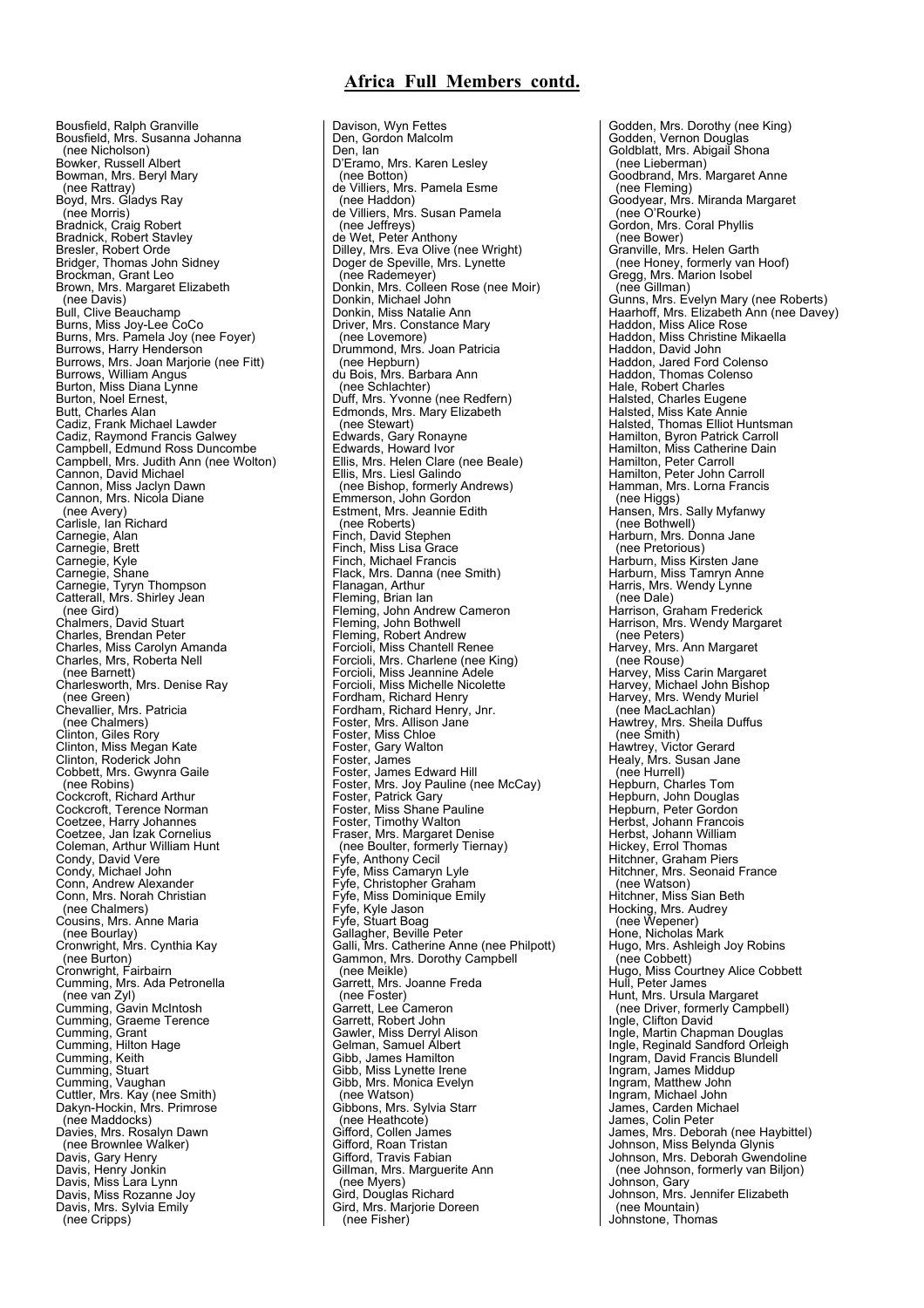## **Africa Full Members contd.**

Jones, Mrs. Clemetine Anna (nee Resink) Jones, Mrs. Natani Alexandra (nee Oliver) Jordaan, Miss Kerryn Leigh Jordan, Mrs. Jane Margaret (nee Rattray, formerly Huddy) Joss, Anthony Robert Joss, Miss Renay Carmel Joss, Roland John James Kearney, Bernard Anthony Kerby, Mrs. Vera E.D. (nee Lanning) Kerr, Mrs. Joyce (nee Hood) Knight, Bryan Kenyon Knowles, Mrs. Ina Pamela (nee Ingle) Kriel, Mrs. Colleen Allison Robins (nee Cobbett) Kriel, Festus Bryan Kriel, Gavin Anthony Krienke, Mrs. Janis Maureen (nee Pascoe) Kritzinger, Pieter Emil Lamont, Mrs. Tracey Lyn (nee Boyd) Landau, Cyril Lapin, Mrs. Joy Evangeline (nee Carruthers) Latilla, Mrs. Bridget Mary Leach, Gary Lionel Leach, Lionel Glynne Lee, Mrs. Felicity Ann (nee Rossouw) Leiman, Anthony Leith, Darryl Wayne Leonard, Michael John Le Roux, Mrs. Julie Arlene Lister (nee Morris) Levin, Mrs. Eveline (nee Wolffe) Lewis, Mrs. Felicity Margaret (nee Jakins) Lewis, Jonothan Sean Lewis, Miss Kim Lisette Light, George Edward Owen Light, Ivan Arthur Raleigh Lithgow, Alistair John William Lithgow, Mrs. Deborah Helen (nee Morris) Lithgow, Miss Gillian Frances Lithgow, Miss Karen Helen Livingstone-Blevins, Miss Joanne Patricia Livingstone-Blevins, Mrs. Marjorie Elizabeth (nee Conn) McClellan, Miss Arianne McClellan, Mrs. Lynne Katherine (nee Palm) Macdonald, Hector Norman McDougall, Mrs. Deborah Patricia (nee Atkinson) McDougall, lain Edwin McDougall, John Scott McFarlane, Allister Nigel McFarlane, Miss Gaynor Dorothy McFarlane, Mrs. Geraldine Marianne (nee Thorburn) McFarlane, Mrs. Gwenda Maureen (nee Jakins) McFarlane, Stuart Andrew McGuigan, Mrs. Lorna (nee Cumming) McKenna, Rory Franklynn McKenzie, Alan George Northcott MacLachlan, Donald Ewan Malcolm McLoughlin, Mrs. Phyllis Pearl Ethel (nee Powley) McPherson, Edwin Colin Malcolm, Miss Ashleigh Malcolm, Miss Lindsay Mallinson, Mrs. Jenny (nee Robinson) Mallinson, Miss Jody Justine Mallinson, Miss Sandy Dianne Mallinson, Steven James Maritz, Gerhardus Maritz, Petrus Jacobus Maritz, Petrus Jakobus Markham, Kenneth Allan Marsh, Anthony Morris Marson, Colin David Marson, Mrs. Lily Ellaline MacKenzie (nee Smith) Mathieson, Alexander John Mathieson, Alexander Johnathan

Mathieson, Eric William Mathieson, Frank John Mathieson, Gary Anthony Mathieson, Mark Graham Mathieson, Stuart Andrew Mattheus, Brenton John Mattheus, Graham Llewellyn Mattheus, Lyall David Maytham, Mrs. Pamela Mary (nee Lewis) Meikle, Andrew Neil Mercer, Henry Lance Beauchamp Meredith, Vaughan Owen Meyer, Henry Meyer, Mrs. Jennifer Joan (nee Pluke) Miller, Harold White Miller, Mrs. Shirley Iris (nee Murray) Misiewicz, Mrs. Patricia Hilda (nee Dell) Moffat, Miss Alisa Boa Moffat, Miss Jane Boa Moffat, Miss Moira Boa Moffat, Mrs. Nancy Dina Norah (nee Price) Morris, Mrs. Annemarie (nee Charles) Morris, Edgar David Mountain, Mrs. Rosemary Irene (nee Roberts) Mountain, Miss Sandra Joy Muir, Michael Ian Munger, Glen Herbert Munger, Keith Rowland Munger, Rowland Walter Murray, Mrs. Elizabeth Ann (nee Cawood) Murray, Mrs. Patricia Adelaide Thelma (nee Playford, formerly Scannell) Myburgh, William Napier, David Charles Napier, John William Edward Napier, Roy Bredell Naude, Conrad Ian Naude, Gerard Petrus Naude, Rudolph Petrus Naude, Mrs. Winifred Irene (nee Loudon) Neill, Bryan Dennis Newton, Percy Arthur Nicholls, Mrs. Anne (nee Zeederberg) Nicholls, Miss Lindsey Elizabeth Nicholson, Norman Nicholson, Richard Granville McDougall, lain Edwin Nicholson, Richard Granville Nicholson, Richard Granville, III Nicholson, Richard Granville, IV O'Connor, Mrs. Louisa Ann (nee Shortt) O'Connor, Thomas James Oliver, Miss Melanie Elizabeth Oosthuizen, Mrs. Arlene Marion Lister (nee Morris) Ouzman, Mrs. Anna Catherina (nee Querl) Palfrey, Mrs. Isabelle Mary (nee Sutherland) Palmer, Mrs. Bridget Ann (nee Mountain) Palmer, Michael Edward Palterman, Mrs. Marguerette Iris Joyce (nee Austen) Pardoe, Miss Alexandra Maya Garda Pardoe, Miss Frederika Ilse Philippa Pardoe, Mrs. Garda Philippa (nee Halsted) Pardoe, Miss Stephanie Kate Eugenie Park, Geoffrey Hilton Partridge, Angus Mark Cherrington Partridge, Samuel Pascoe, Douglas James Pead, Mrs. Iris (nee Blackler) Peate, Miss Jamie Cherel Peate, Jason William Cobbett Peate, Mrs. Lesleigh Darryl Robins (nee Cobbett) Pelser, Mrs. Louisa Francina (nee Martin) Penny, Miss Ella Philippa Penny, Mrs. Kate Huntsman (nee Halsted) Piche, Calvin Lee Piche, Mrs. Cherylyn Joy (nee Sinclair) Piche, Miss Laetitia Sandy Piche, Miss Talitha Felicity

Platt, Alastair Clement Lawrence Platt, David Lewis Platt, Mrs. Gillian Ada Moodie (nee McKenzie) Platt, Mrs. Margaret Ann Lewis (nee Lewis) Platt, Peter Lewis Plowes, Mrs. Suzanne (nee Bull) Plowman, Mrs. Cynthia Anne (nee Bray) Pluck, Mrs. Fenella Mabel Glenys (nee Doman) Pluke, Mrs. Faith Vivien (nee Tarr) Posselt, Herbert Jordan Potgieter, Allan Charles Potgieter, Frederick George Potgieter, Leslie Louis Pretorious, Conway Noel Pretorious, Dean John Pretorious, Dylan Mark Pretorious, Miss Jaclyn Anne Pretorious, Mrs. Jacqueline Ulrica (nee Barnet) Pretorious, Mark Ulric Pretorious, Noel John Pretorious, Ryan Ulric Pretorius, Barend Pringle, Mrs. Eleanor Lyall (nee Squair) Pringle, Graham Donald Prinsloo, Mrs. Dora (nee Pretorius) Querl, Gary Vincent Rackham, Mrs. Bridget Rose (nee Went) Rademeyer, Charles Louis Rademeyer, Mrs. Sarah Matilda (nee Herbst) Ras, Mrs. Diana (nee Dakyn-Hockin) Redfern, John Leonard Reece, Jack Middleton Reed, Mrs. Teresa Ann (nee Meikle) Richards, Mrs. Susan Marjory (nee Meredith) Riches, Mrs. Jeannette Margaret (nee Harrison) Richmond, Byron Matthew Richmon<mark>d</mark>, Mrs. Lauren (nee Haybittel)<br>Richmond, Miss Lisa Megan Robbertse, Mrs. Ramona (nee Els) Roberts, Justin Ashley Roberts, Leonard Farewell Roberts, Michael Anthony Robertson, Miss Lesley Broadhurst Robinson, Miss Judy Robinson, Mrs. Phoebe Irene (nee Hughes) Robinson, Thomas Rosser Rogers, Mrs. Zara Elizabeth (nee Pascoe) Rohm, Mrs. Maureen Gillian (nee Rattray, formerly Horak) Ronaldson, Mrs. Barbara Isobel (nee Whyte) Roodt, Mrs. Dianne Norah (nee Rawson) Rooken-Smith, David Geoffrey Rooken-Smith, William Geoffrey James Rorke, Aidan Vernon Rose, Miss Caroline Peta Rose, Daniel John Rose, Mrs. Sandra Ruby (nee Davison) Rosenhahn, David Glen Rossiter, Edgar Peter Russell, Mrs. Lillian Mary (nee Murray) Schultz,. Mrs. Sandra Ann (nee Nicholls) Scott-Rodger, Craig Fraser Scott-Rodger, Ian Frazer Scott-Rodger, Richard Charles Lachlan Scott-Rodger, Warwick Ross Shaw, Mrs. Beryl Kathleen (nee Kearney) Shaw, Peter Taylor Sheasby, Melville David Shell, Christopher John Shell, Robin Walter Shell, Wayne Edward Sigsworth, Mrs. Barbara Ann (nee Smith) Sinclair, Garth Peter Sinclair, Ross Lewis Sinclair, Mrs. Sylvia Jean (nee Kloppers) Sinclair, Trevor Garth Sinclair, Wayne Kenneth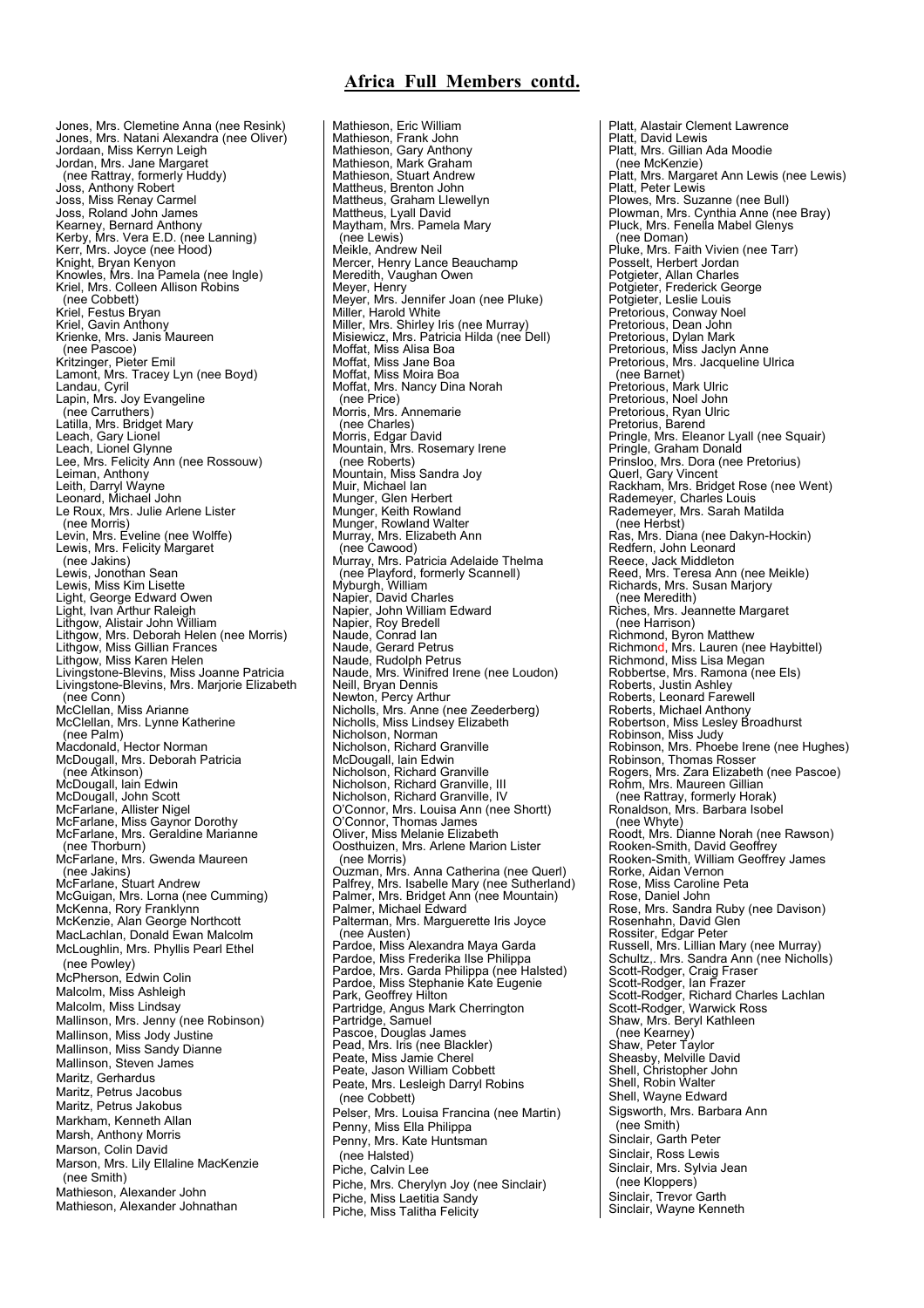## **Africa Full Members contd.**

Small, Peter Douglas Small, Mrs. Yvonne Lister (nee Morris) Smith, Miss Amy Catherine Smith, Angus Creswick Smith, Diarmid Creswick Smith, Mrs. Helen (nee McDonald) Smith, James Creswick Smith, Oliver France Creswick Somerset, John Owen Somerset, Miss Lynne Tracey Somerset, Miss Nikki Helen Southey, Mrs. Isobel Wilkie (nee Page) Stephen, David Ferguson Stern, Mrs. Erica Elizabeth Anne (nee Johnstone) Stewart, John Stirling, Andrew Naake Stirling, Mrs. Frances Dain (nee McCay, formerly Hamilton) Stirling, Miss Olivia Ann Stirling, Miss Victoria Lorna Stuckenberg, Mrs. Belinda Lee (nee Querl) Swales, Mrs. Fern Elizabeth (nee Allanby) Tabor, Mrs. Deborah (nee Tabor, formerly Oliver) Talbot, Mrs. Maria Magdalena (nee Rossouw) Tarr, Miss Catherine Tarr, Cyril Llewellyn Tarr, Miss Laura Thomas, Anthony Sanby Thomas, Glen Christopher Thomas, Glenn Victor

Arton-Powell, John Edward Avice, Mrs. Joy Doreen (nee Ilderton) Baden-Clay, Nigel Gerard Arden Ball, Anthony James Ball, Christopher John Ball, Mrs. Doreen Felicity Anne (nee James) Barrow, Mrs. Vivienne Margaret (nee Shepherd, formerly May) Becker, Mrs. Margaret Irene (nee van Niekerk) Begg, Mrs. Gillian Lea (nee Howman) Berry, Mrs. Moyra Kathleen (nee Ewing) Blackwell, Mrs. Faith (nee Sunter) Bonett, Miss Anne Bonett, Miss Carol Booth, Mrs. Sandra Anne (nee Bowker) Borden, Mrs. Terry Merle (nee Duncan) Botton, Derek Bower, Vincent Athey Brook, Mrs. Winifred Mary Joyce (nee Farmar) Brown, Robert Harvey Brownlee-Walker, Michael James Bryon, Mrs. Cynthia Margaret (nee Whyte) Cadiz, Miss Angela Julie Campbell, Mrs. Amanda Jane (nee Gullick, formerly Magnus) Campbell, Johnathan Glen Campbell, Mrs. Mornette Rozita (nee Potgieter) Campbell, Miss Robyn Leigh Cant, Mrs. Carin Joan Lewis (nee Lewis) Cant, Miss Christine Lynn Cant, Marshall Lewis Cassidy, Mrs. Cheryl Jean (nee Norman, formerly Chapman) Chapman, Miss Robyn Clare Chisholm, Miss Amanda Anne Christieson, Mrs. Cherylyn Frances (nee Pilcher) Clay, Mrs. Betty (nee Baden-Powell) Clein, Mrs. Carolyn Ruth (nee Lieberman) Coxwell, Miss Rowena Winifred Gwen Coxwell-White, Mrs. Jenifer Ann Frances (nee Coxwell) Crace, Mrs. Moira Ruth (nee Viljoen)

Thomas, Graeme Jack Till, Mrs. Priscilla Jane Elizabeth (nee Peake) Trisos, Mrs. Christine Jane (nee Somerset) Tungay, Mrs. Lynn Peta (nee Small) Uphill, Mrs. Jean Nora (nee Bester) van Biljon, Mrs. Sharon Anne (nee Small) van Coller, Timothy Fred van der Merwe, Mrs. Bryony Gail (nee Sinclair) van der Merwe, Miss Catherine Cornelia van der Merwe, Miss Natasha Christine van der Merwe, Shane Jacque van der Meulen, Mrs. Berenice Alice (nee Molony) van der Struys, Philip Henry Nicholas van Hoof, Miss Michelle Rose van Hoof, Paul Raymond Emile van Lelyveld, Jacobus Petrus van Moerkerken, John Brian Desmond Vanner, Clement Vivian Vanner, Eion Beveridge van Niekerk, Richard Andrew van Schalkwyk, Johan Daniel van Wyk, Mauby Boemsma van Zyl, Mrs. Gillian May (nee Querl) Veenstra, Mrs. Bridget Booth (nee Whaley) Viljoen, Mark George Vine, Miss Cassandra Joy Vine, Mrs. Judy Lindy (nee Davis) Vine, Kevin Merlin von Seidel, Mrs. Gillian Elizabeth (nee Molony)

Walker, William John Waso, Mrs. Jean (nee Pretorius) Watts, Desmond Cecil Weatherhogg, Miss Estelle Mary Webster, Andre Christopher Webster, Ian Victor Webster, William Andrew Wells, Mrs. Maureen Barbara (nee Wilson) Wesson, Mrs. Louise (nee Rademeyer) White, Mrs. Carmen Hazel (nee Munger) White, Mrs. Margaret Elaine (nee Bray) Whitworth, Miss Joyce Noreen Wienand, Aubrey Wilkins, John Peter<br>Wille, Mrs. Suzanne Elizabeth (nee Craigie) Wille, Miss Taryn-Maie Edith Wille, Tristan James Williams, Gerwyn David Bowen Williams, Peter Dalton<br>Winter, Trevor Anthony<br>Winter, Mrs. Valerie Joyce Wolffe, Hyman Wood, Miss Desiree Kim Wood, Miss Jeanne Kirsty Wood, John Derrick Wood, Mrs. Nonie Susan (nee McCay) Wood, Robin Alton Chapman Woolf, Mrs. Lynette (nee Redfern) Wortmann, Mrs. Katrina Holly (nee Howman)

#### **Outside the Country - Overseas Full Members**

Crowther, Mrs. Kathleen Elma (nee Gibb) Croxford, Ian Henry Pringle Cumins, James John Currie, Richard Dominic Eddington Dale-Jones, Angus<br>Davies, Mrs. Barbara Jane (nee Neill) Davies, Miss Ebony May Davies, Mrs. Gwendolyn Anne (nee Neill) Davies, Miss Jessie Sian Davies, Mark Neill Davies, Ms. Sarah Sian Davies, Stuart Michael John Davis, Miss Jane Davis, Peter George Digby, Mrs. Deborah June (nee Norman) Digby, James Norman Digby, Patrick Liam Digby, Miss Rachael June Donner, Miss Amy Alexandra Donner, Mrs. Judy Margaret (nee Conn) Donner, Miss Lucy Caroline Dopheide, Mrs. Diana Susan Rebecca (nee Normand) Duncombe, Adrian Paul Duncombe, Mrs. Jeanette Sybil Anne (nee Berger) Duncombe, Miss Lisa Michelle Duncombe, Matthew Ian Durand, Bryan Everard Evans, Mrs. Clementina Marguerite Gordon (nee McLernon, formerly Theil) Evans, Roderick Lindsay Evans, Rodney Desmond Evans, William Rhodes Falconer, Angus Gordon Falconer, Dallas George Falconer, Fettes Newman Arthur Falconer, Miss Joanne Falconer, Jonathan Peter Falconer, Mrs. Julie Anne (nee Avery) Faulder, Mrs. Fay Mary (nee Titterton) Ferguson, Neil Forbes, Mrs. Erica Jane (nee Lamb)

Friend, Mrs. Alison Norah (nee Sherry) Friend, Miss Wendy Hellen Gampell, Mrs. Sheila Merrilee (nee Mendoza) Garrod, Mrs. Denise Carol (nee Alexander) Gelman, Aubrey Louis Gifford, Philip Troskie Gilmour, Mrs. Rosemarie Gail (nee Peake) Gilson, Bruce Nigel Glaser, Mrs. Martha Jean (nee Sandford) Godwin, Mrs. Margaret Collingwood (nee Pearce) Good, Mrs. Sharon Patricia (nee Moore) Goodman, David Mark Goodman, Jonathan Harold Graham, Murray Alexander Mungo Griffin, Miss Mary-Anne Victoria Nicola Guthrie, David Roy Guthrie, Lance Vern Guthrie, Mrs. Rosemary Dell (nee Webster) Halfpenny, Mrs. Judy (nee Bower) Hardey, Mrs. Elizabeth Joan (nee Gifford) Hardey, Ryan James Cowley Hardey, Miss Tara Lynne Hardwicke, Miss Elizabeth Meryl Hart, Mrs. Jane Catherine (nee Malcolm) Hawksley, Stephen Douglas Hayman, Mrs. Colleen Rosemary (nee Webster) Hendrikz, Eric Middleton Hepburn, William Patrick Herbst, Richard Francois Hjelmqvist, Mrs. Joan Yvonne (nee Tarr) Hjelmqvist Nigard, Mrs. Karin Monica (nee Hjelmqvist) Hocking, William John Hogg, Mrs. Deborah Anne (nee Cadiz) Honey, Miss Joan Yvonne Dorothea Howman, Henry Roger George Hughes, Francois David Hughes, Guy Alan Hughes, Mrs. Janet Lesley (nee Stirling) Hurrell, Mrs. Amanda Judith (nee Engelbrecht)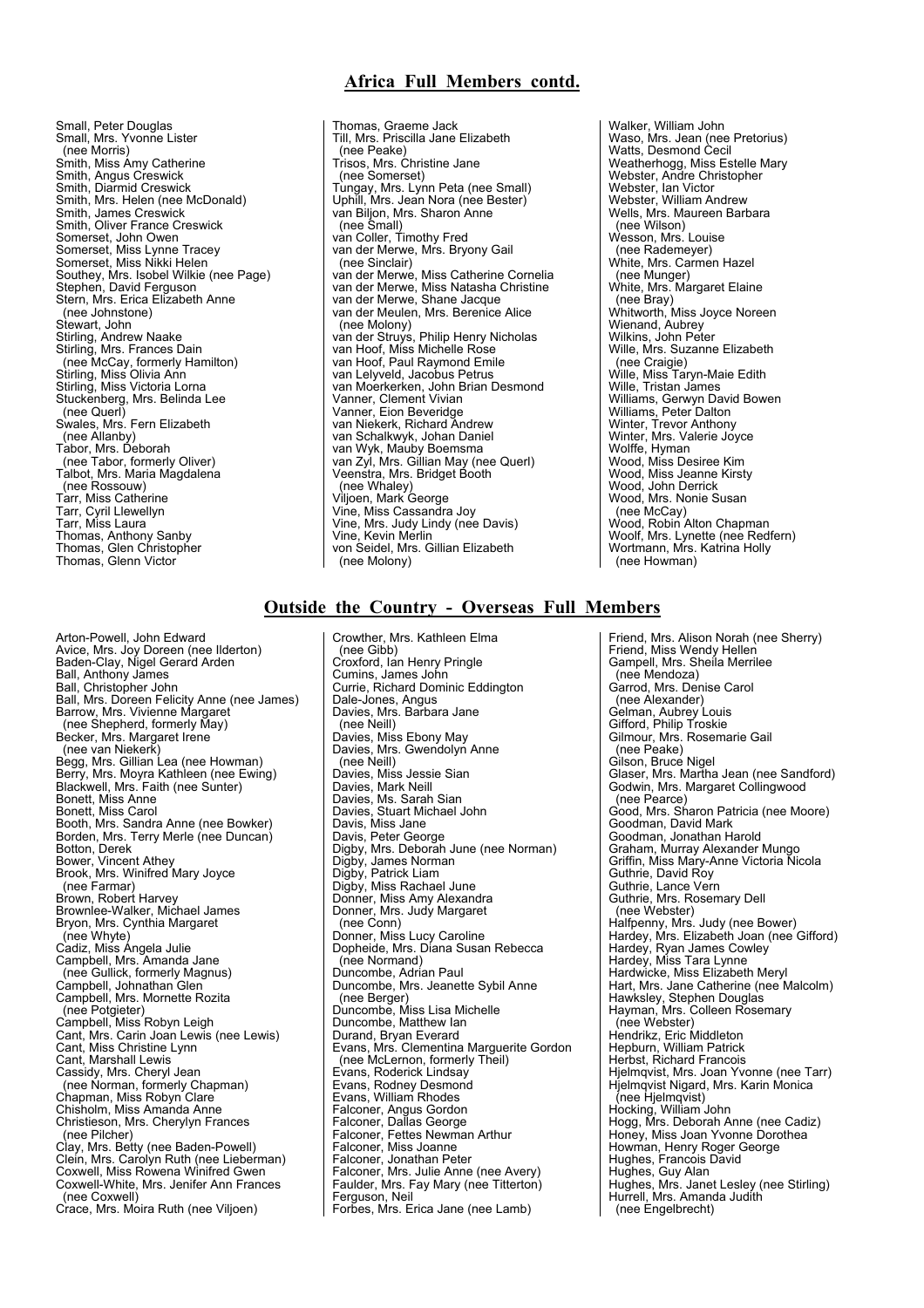## **Overseas Full Members contd.**

Hurrell, Derek Stuart Hurrell, Ian Dale Iljon, Aron Wulf lljon, Nechemie<br>Jacques, Mrs. Julia Morris (nee Marsh, formerly Eade) James, Mrs. Barbara (nee Windell) Jocks, Mrs. Esme Mary (nee Foster) Johnson, Miss Maureen Joseph, Hugh Mortimer Joseph, Ian Desmond Joseph, Rex Coleman Joss, Craig John Kamins, Mrs. Jenny Ellaline (nee Morgan) Keeling, Mrs. Edith Mary (nee Pearson) Kennedy, Mrs. Julienne (nee Hocking) Klatt, Mrs. Janet Susanne (nee Botton) Lacey, Mrs. Patricia (nee McAllister) Leiman, Dr. Jenniffer Anne Leiman, Dr. Margaret Pamela Lewis, Mrs. Sally Anne Lyle (nee McCay) Lieberman, Julian Eugene Ivan Lieberman, Martin David Jonathan Lieberman, Warren Zelig Lindman-Strafford, Mrs. Kerstin Margareta (nee Lindman) Lomax, Mrs. Muriel Cynthia (nee Malt, formerly Fyfe) McBarnet, Alexander James William McBarnet, Alexander James William, Jnr. McCay, Charles Jimmy McCay, Harry Porter McCay, James Porter McCay, John William McCay, Mrs. Nonie Rae (nee Duly) MacFarlane, Mrs. Susan (nee Sly) McGregor, Ian McGregor, James Donald McGregor, Miss Lindsay Elizabeth McKenzie, Donald Ian Nesbitt MacLachlan, Lachlan Patrick MacLachlan, Malcolm Clifford MacLennan, Mrs. Anna Hardy (nee Craven) McWade, Mrs. Jennifer Dianne (nee Botton) Magnus, Zaine Maiden, Mrs. Barbara Helen Rubidge (nee Southey) Malcolm, Kelvin Richard Clyde Malcolm, Miss Lindsay Marshall, Miss Diane Bingham Mavros, Achilles Michael Mavros, Alexander Brook Mavros, Mrs. Victoria May (nee Rooney)

May, Mrs. Beryl Gilling (nee Chivers) Mendoza, Malcolm Berkeley Millett, Mrs. Kathryn Delia (nee Norman) Millett, Miss Natalie Kate Millett, Peter John Milton, Robert Francis George Mlamuli Moray, The Earl of Morgan, Barry Hilton Morgan, Hilton Heath Morris, Clive Godfrey Morris, Nigel Ean Napier, Alan William Beaumont Nel, Peter Henry<br>Nolan, Mrs. Wendy (nee Hull) Norman, Brett Michael Normand, Anthony Hill Normand, Lindsay Prentice Normand, Richard John Olds, Angus Geoffrey Olds, Mrs. Katherine Mary (nee Gifford) Olds, Miss Martine Elaine O'Rourke, Michael Terence O'Rourke, Terence Francis Ernest Palfrey, Miss Kathryn Ann Palfrey, Robin George Partridge, Miss Amanda Pamela Teresa Pascoe, John Graham Peebles, David Bruce Perkins, Mrs. Jane Gillian (nee Williams) Pope, Mrs. Sarah Helen Dorothy (nee Currie) Porter, Anthony Giles Woolls Porter, Charl Anthony Porter, Miss Vicki Jayne Pritchard, Mrs. Patricia Louise (nee Elliott) Pugh, Mrs. Evelyn Alicia Mary (nee Holderness) Rademeyer, David Malcolm Rawson, Dennis Granville Resink, Henry Gordon Issels Richards, David Eric Richards, Mark Walter Richards, Walter Dacomb Roberts, Barry Ashley Rooney, Miss Caroline Rose Rooney, Mrs. Felicity Ann (nee Robinson) Ross, Douglas Stuart Ross, Gregory James Ross, Mrs. Michelle (nee Webster) Ross, Miss Sally Ann Rowse, Miss Dorothea Elizabeth Russell, Oliver Webb Sissingh, David Smart, Harold John Alan

# **HONORARY MEMBERS**

Smart, Richard John Smith, Cameron Smith, Charles Roger Smith, Kenneth Smith, Norman Colin Christopher Smith, Mrs. Sandra Rosalind (nee Cadiz) Soule, Mrs. Marilyn Jane (nee Park) Soutter, George Bryce Steele, Alexander Steele, Roy Hamish Stenner, Mrs. Patricia Mary (nee Arton-Powell) Stirling, Miss Faye Genevieve Stirling, Miss Tiffany Alice Stoddart, Mrs. Lynda Lee (nee Norman) Strong, Mrs. Jacqueline Mary Gordon (nee McLernon) Sturgess, Mrs. Susan Ella (nee Moodie) Szekely, Ariel Szekely, Mrs. Sally Ann Lewis (nee Lewis) Talbot, Richard William Talbot, Robert Cecil Talbot, Miss Stacey Nicole Thomas, Mrs. Joan Alice (nee Pascoe) Turner, Brian Jeffrey Venables, Ronald Ernest Wade, Mrs. Pamela (nee McDonald) Walker, Michael Charles Walker, Michael Sean Walker, Scott Charles Wallis, Joseph Lyall<br>Ward, Mrs. Rita Maureen (nee Smith) Webber, Gareth Peter Roy Webber, Mrs. Gwendoline May Webber, Rhys Achelle Webster, Alistair Tom Webster, Grant Nelson Weinberger, Mrs. Joan (nee Gelman) Wenke, Mrs. Hayley Michelle (nee Jolliffe) West, Myles Murray West, Paul Murray<br>Whaley, Charles William<br>Whiteley, Peter Derrick Whyte, Trevor Ross Wilks, Mrs. Barbara Elaine (nee Adams) Winsloe, Mrs. Kathleen Carol (nee Alderdice) Winsloe, Miss Lara Beth Winter, Mrs. Vera Aileen (nee Mercer, formerly Spence-Ross) Wolhuter, Mrs. Yvonne (nee Higgs) Younge, Mrs. Rosalund Cheryl (nee Jeffreys) Zeederberg, Anthony Rupert

# **Mashonaland**

Hurrell, Mrs. Angela

# **Mashonaland**

Vickery, Mrs. Millicent Ethel King Waddy, Mrs. Monica Grace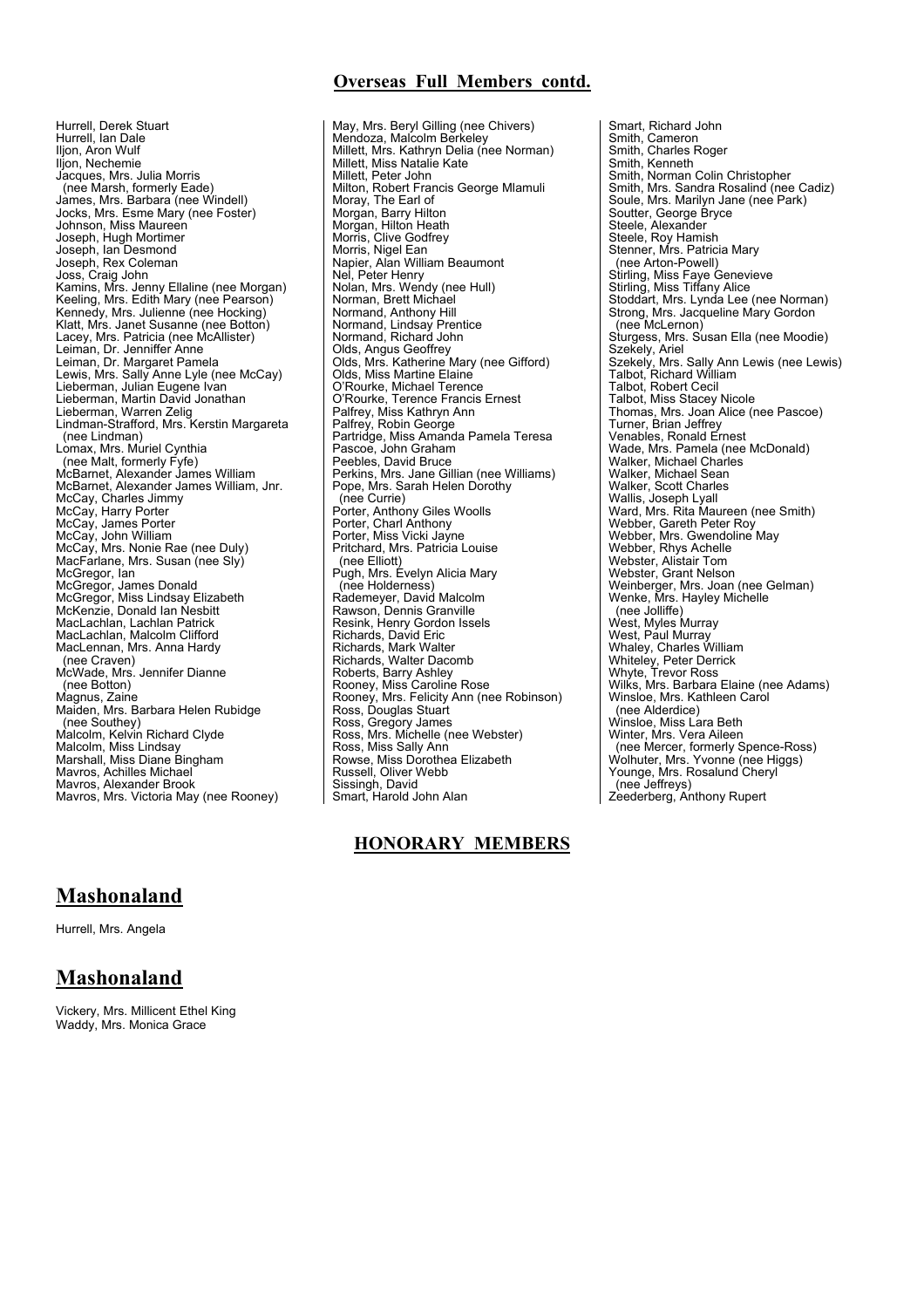## **SPOUSES**

# du Plessis, Mrs. Joan Frances Gifford, Mrs. Jean May Gifford, Mrs. Tracey Alethea Kruger, Johannes Lodewikus Marais, Mrs. Jacoba Johanna

Cripps, Mrs. Barbara Ione Hone, Mrs. Bridget Mary Hulley, Mrs. Christine Rosemary Hurrell, Dr. Janet Borradaile Hurrell, Mrs. Katherine Jane

Andersen, Jonas Christian Anderson, Robert Edward Arnold, Howard Philip Arnott, Mrs. Denise Ann Arnott, Mrs. Johanna Gertruida Atkinson, George Kevin Berry, Robert George Boardman, Mrs. Susan Louise Bosman, Henry Wood Brown, Thomas Watson Browne, Mrs. Rosemary Wilbraham Carter, Graham Cary, Mrs. Shirley Jean Chambers, Mrs. Elizabeth Helen Christie, David Bell Claxton, Mrs. Doreen Clements, Mrs. Karen Margaret Clements, Mrs. Susan Margaret Cockburn, Peter Belsey Coleman, Antony Alfred Morriss Crause, Darren Mark Crawford, Mrs. Margaret Isobel Crawford, Mrs. Margaret Mundell Currie, Mrs. Gillian Taylor Davison, Mrs. Cecelia Anne Dollar, Mrs. Anne Brunhild Dollar, Mrs. Deborah Anne Duly, Mrs. Dawn Dumont de Chassart, Thomas Jean Duncan, Mrs. Carmen Etheredge, Mrs. Katherine Anne Ewing, Mrs. Heather Dawn Rosaleen Falconer, Mrs. Gene Elizabeth Fleming, Mrs. Elizabeth Creswell Forster-Jones, Dennis Basil Fynes-Clinton, Stanley Herbert

Beauchamp-Bull, Mrs. Diana Sheila Clements, Mrs. Patricia Winifred Engelbrecht, Mrs. Pamela Judith

Ashburner, Mrs. Jeanne Mitchell Audin, Sebastian Craven Austen, Mrs. Elizabeth Anne Barker, George David Bassett, Mrs. Pamela Gwendoline Buske, Mrs. Victoria May Butcher, Basil Rodney Carnegie, Mrs. Norma June Dollar, Mrs. Rowena Heather Domingo, Patrick Alexander

## **Gazaland**

Muir, Alec David Smith Odendaal, Mrs. Betty Mavis Odendaal, Mrs. Deborah Louise Odendaal, Mrs. Rita Hazel Prince, George Wayne

## **Manicaland**

Johnstone, Mrs. Hester Maria Leach, Paul Robert McGregor, Mrs. Joyce Mary McGregor, Mrs. Verna Meikle, Mrs. Barbara Ann Frances

### **Mashonaland**

Gaytanakis, Mrs. Jeanine Jeanette Gray, Mrs. Claire Dale Gray, Mrs. Ida Maureen Gray, Mrs. Nerys Susan Hansen, Christopher Knud Hartman, Mrs. Eileen Safra Hartnack, Mrs. Anne Margaret Higgins, Allan David Holland, Mrs. Susan Jessica Holmes, Charles Leslie Hulley, Mrs. Engelina Margaretha Jansen van Vuuren, Mrs. Pamela Anne Kaye-Eddie, Mrs. Margaret Grace Kruger, Mrs. Judy Lamb, Mrs. Linda Ann Lander, Mrs. Ann Watson Lewis, Mrs. Dorothy Joan Renee Lynton-Edwards, Benjamin Allen Maltas, Mrs. Margaret Joan Matthews, Anthony Howard Mead, David Leon Meikle, Mrs. Anne Birkett Meredith, Mrs. Siobhan Anne Margaret Moodie, Mrs. Lesley Margaret Murnane, Niall Patrick Nicholson, Mrs. Debrah Ellen Nicolle, Mrs. Elizabeth Ethel Nicolle, Mrs. Joanne Nicolle, Mrs. Suzanne Olga Olsen, David Shortland Osterberg, Mrs. Lynne Joy Partridge, Mrs. Barbara Hamilton

## **Masvingo**

Horn, Christiaan Hendrik Stephanus Macdonald, Keith Robert Mortleman, James Graham Peter

## **Matabeleland**

Down, Mark Edward Eames, Dominic Daniel Edwards, Peter John Engelbrecht, Mrs. Stephanie Ferguson, Mrs. Janet Shirley Flanagan, Mrs. Sara Maria Gelman, Mrs. Ann Gloss, Mrs. Maud Lillian Goddard, John Edgar Gray, Mrs. Mandy Shireen

Scott, Mrs. Gwendoline Eva Scott, Mrs. Tanya van Zyl, Michael Andrew Yeatman, Mrs. Ruth Grace

Meikle, Mrs. Joan Ratcliffe, Brian David Ross, Mrs. Ann Elizabeth Theunissen, Mrs. Tracey Jeanne van Buuren, Brian Anthony Zeederberg, Mrs. Heather Deidre

Pascoe, Mrs. June Denise Pingstone, Mrs. Elsie Eileen Louise Potgieter, Mrs. Dina Johanna Potterton, Rodney David Pringle, Mrs. Juanita Aurianna Rail, Thomas William Reimer, Mrs. Constance Maud Searson, Mrs. Beatrix Mary Fortune Searson, Mrs. Heidie Searson, Mrs. Margaret Anne Sheppard, Mrs. Priscilla Dale Sheppard, Stanley Winfield Siemers, Alexander Herholdt Sissingh, Hieronymus Jacobus Smart, William James Massie Southey, Mrs. Lorna Patricia Spence, Mrs. Winifred Marie Tate, Richard Godfrey Allan Thomas, Mrs. Peia Helen Thurlow, Mrs. Erica Ada Napier van Coller, Mrs. Hazel Mary van Niekerk, Mrs. Delia Yvonne van Rooyen, Mrs. Veronica Gertrude Walters, Gerald James Glanville Webster, Mrs. Elizabeth Anne Webster, Mrs. Frances Geraldine Went, Mrs. June Elizabeth Whaley, Mrs. Edna Blanche Whaley, Mrs. Jennifer Colquhoun Wightman, Mrs. Anne Muriel Wightman, Mrs. E.C.

Nortier, Mrs. Jeanette Cynthia Tolmay, Mrs. Audrey Lorraine Warth, Mrs. Molly Genevieve

Greaves, Mrs. Jean Margaret Harmer, Kenneth Lampard Hope, Frank Robert Henry Ilderton, Mrs. Margaret Weymouth Jeffrey, Mrs. Heather Jenkinson, Robert Charles Johnson, Peter Anthony Alfred Lamb, Mrs. Loretta Langlois, Joseph Henry McCay, Mrs. Eirlys Wendy